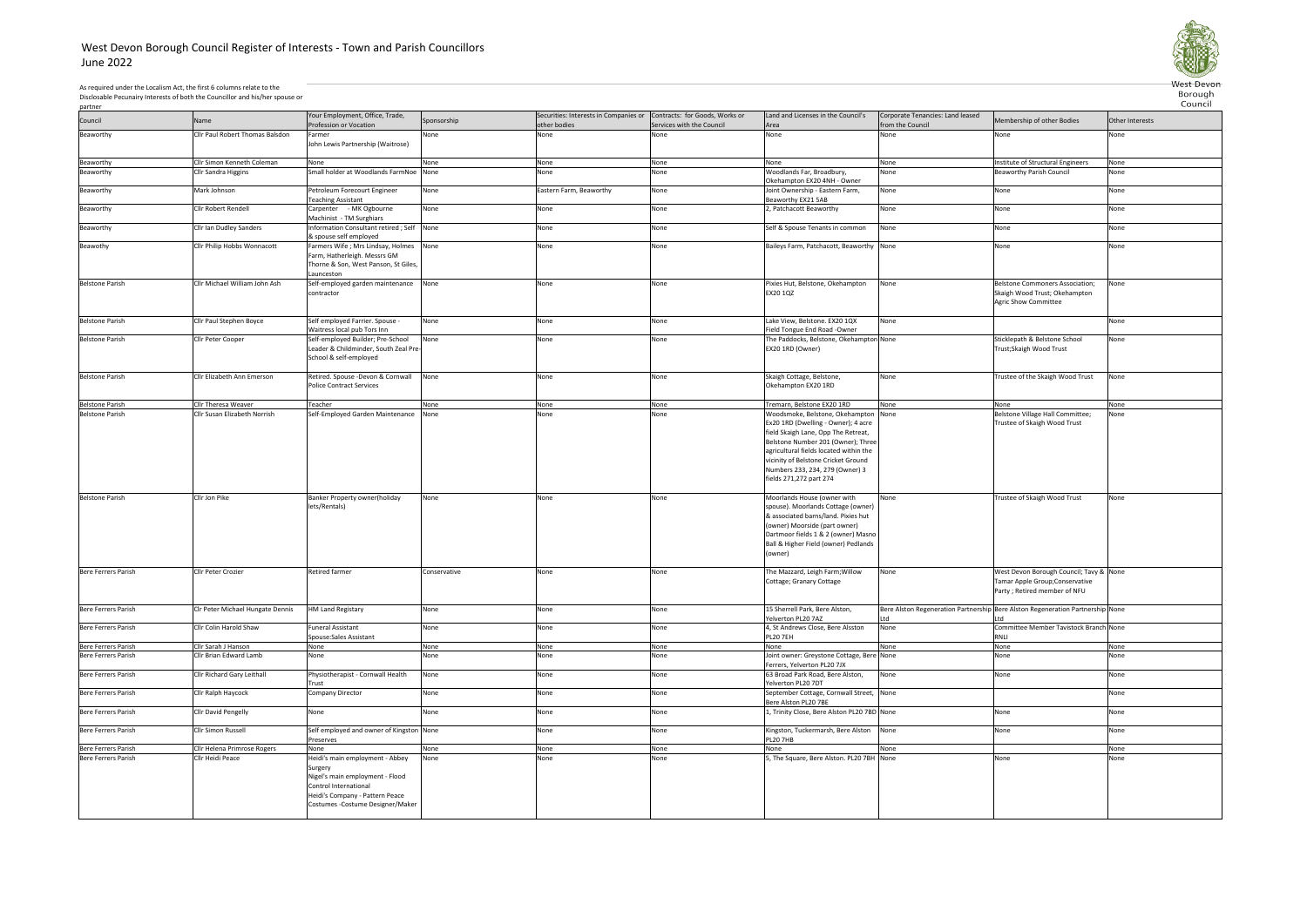| Bere Ferrers Parish            | Cllr Dotty King                  | Sole Proprietor, Dot-Teas/Bertie's<br><b>Brews</b><br>Philip King: Sole proprietor, PDG                                                                                                                                          | None | None                                                                                                                                                  | None             | None                                                                                                                                                                                          | None | None                                                                                                                                  | None        |
|--------------------------------|----------------------------------|----------------------------------------------------------------------------------------------------------------------------------------------------------------------------------------------------------------------------------|------|-------------------------------------------------------------------------------------------------------------------------------------------------------|------------------|-----------------------------------------------------------------------------------------------------------------------------------------------------------------------------------------------|------|---------------------------------------------------------------------------------------------------------------------------------------|-------------|
|                                |                                  | Services                                                                                                                                                                                                                         |      |                                                                                                                                                       |                  |                                                                                                                                                                                               |      |                                                                                                                                       |             |
| Bere Ferrers Parish            | Vacancy                          | None                                                                                                                                                                                                                             | None | None                                                                                                                                                  | None             | None                                                                                                                                                                                          | None | None                                                                                                                                  | None        |
| <b>Bratton Clovelly Parish</b> | Cllr Torben Donald Harris Hughes | Joint Licencees Clovelly Inn                                                                                                                                                                                                     | None | None                                                                                                                                                  | Vone             | Clovelly Inn, Bratton Clovelly EX20                                                                                                                                                           | None |                                                                                                                                       | Vone        |
|                                |                                  |                                                                                                                                                                                                                                  |      |                                                                                                                                                       |                  | 4JZ Joint owners<br>Midstream<br>Cottage, Bratton Clovelly EX20 4JX<br>Joint owners                                                                                                           |      |                                                                                                                                       |             |
| <b>Bratton Clovelly Parish</b> | Cllr Bernard McNelis             | None                                                                                                                                                                                                                             | None | None                                                                                                                                                  | None             | Eversfield Manor, Bratton Clovelly<br><b>EX20 4JF</b>                                                                                                                                         | None | Trustee Bratton Clovelly Festival;<br>Royal Society of Chemistry; Royal<br>Society of Arts; Humanists UK;<br>National Secular Society | None        |
| <b>Bratton Clovelly Parish</b> | Cllr Amy Elizabeth Rockett       | Freelance BHS Registered Horse<br>riding instructor<br>Rocket - Agricultural Engineers<br><b>Administration Work</b><br>Pocket Farming - Online Toy Retailer<br>Stephen Rocket Owner of Rockett<br><b>Agricultural Engineers</b> | None | S Rockett - business premises The<br>Workshop, Beechcroft, Broadbury,<br>Okehampton EX20 4NH<br>Pocket Farming shares a space at the<br>above address | None             | Moonrakers Bratton Cloveyy EX20<br>The Workshop, Beechcroft,<br>Broadbury EX20 4NH                                                                                                            | None | None                                                                                                                                  | None        |
| <b>Bratton Clovelly Parish</b> | Vacancy                          | None                                                                                                                                                                                                                             | None | None                                                                                                                                                  | None             | None                                                                                                                                                                                          | None | None                                                                                                                                  | None        |
| <b>Bratton Clovelly Parish</b> | Cllr Adrian Wallwork             | Retired                                                                                                                                                                                                                          | None | None                                                                                                                                                  | None             | Owner of house, garden & paddock,<br>The Old Rectory, Bratton Clovelly                                                                                                                        | None | Parish Hall Committee Bookings<br>Secretary, Bratton Clovelly; Devon<br>For Europe; Liberal Democrates                                | None        |
| None                           | None                             | None                                                                                                                                                                                                                             | None | None                                                                                                                                                  | None             | None                                                                                                                                                                                          | None | None                                                                                                                                  | None        |
| <b>Bratton Clovelly Parish</b> | Cllr Philip Waters               | Retired                                                                                                                                                                                                                          | None | None                                                                                                                                                  | None             | Brockscombe Farm, Germansweek<br>EX21 5AL                                                                                                                                                     | None | None                                                                                                                                  | None        |
| <b>Bratton Clovelly Parish</b> | Cllr Kara Levy                   | Contractor                                                                                                                                                                                                                       | None | None                                                                                                                                                  | None             | None                                                                                                                                                                                          | None | None                                                                                                                                  | None        |
| <b>Brentor Parish</b>          | Cllr Jo Pullinger                | None                                                                                                                                                                                                                             | None | None                                                                                                                                                  | None             | None                                                                                                                                                                                          | None | None                                                                                                                                  | None        |
| <b>Brentor Parish</b>          | Cllr Gary Hunt                   | None. Retired Police Officer                                                                                                                                                                                                     | None | None                                                                                                                                                  | None             | None                                                                                                                                                                                          | None | None                                                                                                                                  | None        |
| <b>Brentor Parish</b>          | Clir Terence Pearce              | Both retired                                                                                                                                                                                                                     | None | None                                                                                                                                                  | None             | None                                                                                                                                                                                          | None | Southern Link; DNPA Forum; National None<br>Trust; RSPB; RNLI                                                                         |             |
| <b>Brentor Parish</b>          | Clir Robert Charles Dawson       | None                                                                                                                                                                                                                             | None | None                                                                                                                                                  | None             | Broadmead Barn, Darke Lane,<br>Brentor. PL19 OLS                                                                                                                                              | None | None                                                                                                                                  | None        |
| <b>Brentor Parish</b>          | Joanna Jane Pullinger            | Me; Eversfield Organic Limited -<br>supervisor<br>Chris;Environtec Limiter -Surveyor                                                                                                                                             | None | None                                                                                                                                                  | None             | 3, Station Road, Brentor, Tavistock<br>PL190LP                                                                                                                                                | None | None                                                                                                                                  | None        |
| <b>Brentor Parish</b>          | Suzanne J Fraser                 | Director First Care Ambulance Ltd                                                                                                                                                                                                | None | None                                                                                                                                                  | None             | Ingleside Brentor Tavistock                                                                                                                                                                   | None | <b>Brentor Commons Association;</b><br>Tavistoc k Cricket Club; Brentor<br>Community Trust;                                           | None        |
| <b>Brentor Parish</b>          | Adrian Christopher Arnold        | Sole trader scientific equipment R&D None<br>semi-retired wife: retired teacher                                                                                                                                                  |      | ACIS RED LTD                                                                                                                                          | None             | Shortacre, Brentor PL19 ONG                                                                                                                                                                   | None | None                                                                                                                                  | none        |
| <b>Bridestowe Parish</b>       | Cllr Robert Martin Bickle        | None                                                                                                                                                                                                                             | None | None                                                                                                                                                  | West Devon Drive | None                                                                                                                                                                                          | None | None                                                                                                                                  | None        |
| <b>Bridestowe Parish</b>       | Cllr John Francis Leonard        | Spouse Parish clerk to Sourton PC -<br>part time. Otherwise retired                                                                                                                                                              | None | None                                                                                                                                                  | None             | None                                                                                                                                                                                          | None | Northern Links Committee (WDBC);<br>Bridestowe Parish Council; President<br><b>Bridestowe Cricket Club</b>                            | None        |
| <b>Bridestowe Parish</b>       | Vacancy                          | None                                                                                                                                                                                                                             | None | None                                                                                                                                                  | None             | None                                                                                                                                                                                          | None | None                                                                                                                                  | None        |
| <b>Bridestowe Parish</b>       | Cllr Jo Pritchard                | Physiotherapist; Charity Director<br>Spouse; Police Officer                                                                                                                                                                      | None | None                                                                                                                                                  | None             | Gideons Barn, Bridestowe EX20 4EN None                                                                                                                                                        |      | Chair Friends of Bridestowe School;<br>Bridestowe Cricket Club -Volunteer<br>coach & committee member                                 | Vone        |
| <b>Bridestowe Parish</b>       | Cllr Terry Pritchard             | Spouse employed as a school<br>adjudicator for Department of<br>Education                                                                                                                                                        | None | None                                                                                                                                                  | None             | Jointly own Phare Cottage, EX20 4NP None<br>Smallholding amounting to 14 acres<br>12 of which are let for sheep keep. 1<br>& 2 South Ball Cottage, South Zeal -<br>both let to local families |      | None                                                                                                                                  | None        |
| <b>Bridestowe Parish</b>       | Cllr Charles William Thirtle     | Farmer                                                                                                                                                                                                                           | None | None                                                                                                                                                  | None             | Stadon Farm Bridestowe. EX20 4ET - None<br>Owner Land previously forming part<br>of Millaton Farm, Bridestowe                                                                                 |      | <b>Bridestowe Parish Council</b>                                                                                                      | None        |
| <b>Bridestowe Parish</b>       | Cllr Alison Jane Young           | Owner of Caravan Park- Bridestowe None<br>Caravan Park                                                                                                                                                                           |      | None                                                                                                                                                  | None             | N/A                                                                                                                                                                                           | None | <b>Bridestowe and Sourton</b><br>Neighbourhood Plan Working Group                                                                     | abour Party |
| Broadwoodkelly Parish          | Clir Beverley Cook               | Both retired                                                                                                                                                                                                                     | None | None                                                                                                                                                  | None             | Highfield, Broadwoodkelly, Winkleigh None<br><b>EX19 8AS</b>                                                                                                                                  |      | Broadwoodkelly Village Hall<br>`ommittee                                                                                              | None        |
| Broadwoodkelly Parish          | Cllr Robin Gant                  | Retired                                                                                                                                                                                                                          | None | None                                                                                                                                                  | None             | Pipers Pool, Broadwoodkelly EX19<br>8EQ                                                                                                                                                       | None | Broadwoodkelly Village Hall<br>Committee                                                                                              | None        |
| Broadwoodkelly Parish          | Cllr Roger Heggadon              | Farmer & Livestock buyer; Self                                                                                                                                                                                                   | None | None                                                                                                                                                  | None             | Woodcroft Farm, Broadwoodkelly                                                                                                                                                                | None | South West National Sheep                                                                                                             | None        |
|                                |                                  | employed                                                                                                                                                                                                                         |      |                                                                                                                                                       |                  | <b>EX19 8EN</b>                                                                                                                                                                               |      | Association                                                                                                                           |             |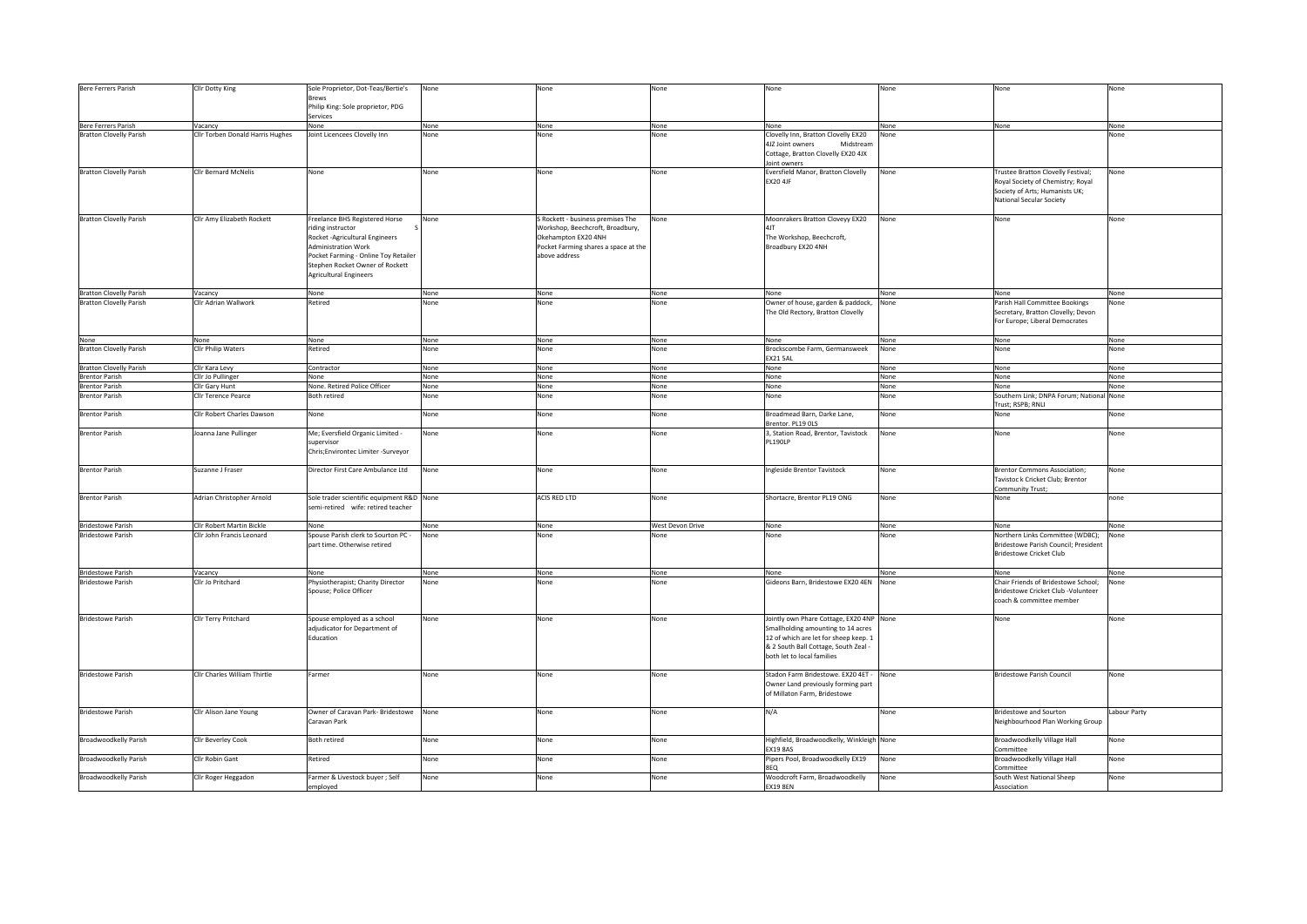| Broadwoodkelly Parish<br>Broadwoodkelly Parish                         | Cllr Alexander Penny<br>Cllr Darren Reed            | Self & spouse own business of letting None<br>& providing holiday accommodation<br>also jointly own property let to North<br>Devon Council for homeless and<br>spouse owns rental property in<br>Crediton<br>Farmer; Property Developer; Trainee None |                  | None<br>DP&PJ Reed; LEOSEB Ltd                     | am a member of Broadwoodkelly<br>Web Group with a contract to<br>provide website & other services to<br>the parish council<br>None | Alcheydown Farm, Broadwoodkelly<br><b>EX19 8EG</b><br>Park Farm, Broadwoodkelly EX19 8EL; None                                                                                                                    | None             | Freasurer Boradwoodkelly PCC.<br>Minute Secretary Broadwoodkelly<br>Village Hall. Member of WFT<br>Blackford Trust (registered charity)<br>Mmeber of Broadwoodkelly Web<br>Group<br>None | Ilr Heggadon has use of grassland<br>for grazing on informal grazing<br>icence<br>None |
|------------------------------------------------------------------------|-----------------------------------------------------|-------------------------------------------------------------------------------------------------------------------------------------------------------------------------------------------------------------------------------------------------------|------------------|----------------------------------------------------|------------------------------------------------------------------------------------------------------------------------------------|-------------------------------------------------------------------------------------------------------------------------------------------------------------------------------------------------------------------|------------------|------------------------------------------------------------------------------------------------------------------------------------------------------------------------------------------|----------------------------------------------------------------------------------------|
|                                                                        |                                                     | Accountant; Book keeper                                                                                                                                                                                                                               |                  |                                                    |                                                                                                                                    | Moorhayes, Broadwoodkelly EX19<br>RFD                                                                                                                                                                             |                  |                                                                                                                                                                                          |                                                                                        |
| Broadwoodkelly Parish                                                  | Jon Clark                                           | <b>Agricultural Contractor Farming</b>                                                                                                                                                                                                                | None             | None                                               | None                                                                                                                               | Highcroft, Broadwoodkelly Winkleigh None<br>EX19 8EL (House + 32 acres adjoining<br>land)                                                                                                                         |                  | Parish Council                                                                                                                                                                           | None                                                                                   |
| Broadwoodkelly Parish                                                  | Cathryn Amy Brook                                   | Farmers                                                                                                                                                                                                                                               | None             | Land owned by Partnership Business<br>Messrs Brook | None                                                                                                                               | Mount Pleasant Farm,<br>Broadwoodkelly EX19 8AU<br>Land<br>at Hawksland, Broadwoodkelly<br>Land at Mill Down, Broadwoodkelly<br>Rent land at Brixton Barton<br>Broadwoodkelly from the National<br>Trust (Tenant) | None             | Local Preacher Methodist Church<br>West Devon Methodist Circuit<br>Member of Iddesliegh Methodist<br>Church                                                                              | Vone                                                                                   |
| <b>Buckland Monachorum Parish</b>                                      | Cllr Val Bolitho                                    | None                                                                                                                                                                                                                                                  | None             | None                                               | None                                                                                                                               | None                                                                                                                                                                                                              | None             | None                                                                                                                                                                                     | None                                                                                   |
| <b>Buckland Monachorum Parish</b>                                      | Cllr Gary Michael Baird                             | None                                                                                                                                                                                                                                                  | None             | None                                               | None                                                                                                                               | None                                                                                                                                                                                                              | None             | None                                                                                                                                                                                     | None                                                                                   |
| <b>Buckland Monachorum Parish</b><br><b>Buckland Monachorum Parish</b> | Vacancy<br>Cllr Sally Barbara Challis               | None<br>Self-None<br>Spouse- Guided Walks Moorland<br>Guides                                                                                                                                                                                          | None<br>None     | None<br>None                                       | None<br>None                                                                                                                       | None<br>House, garden and lane at<br>Kinsbourne, Stoke Hill Lane,<br>Crapstone - owners                                                                                                                           | None<br>None     | None<br>Green Party; Vocal Advocacy -<br>volunteer advocate                                                                                                                              | None                                                                                   |
| <b>Buckland Monachorum Parish</b>                                      | Cllr Martin Sidney Fowler                           | Retired                                                                                                                                                                                                                                               | None             | None                                               | None                                                                                                                               | None                                                                                                                                                                                                              | None             | None                                                                                                                                                                                     | None                                                                                   |
| <b>Buckland Monachorum Parish</b><br><b>Buckland Monachorum Parish</b> | Vacancy                                             | None<br>None                                                                                                                                                                                                                                          | None<br>None     | None<br>None                                       | None<br>None                                                                                                                       | None<br>None                                                                                                                                                                                                      | None<br>None     | None<br>None                                                                                                                                                                             | None<br>None                                                                           |
| <b>Buckland Monachorum Parish</b>                                      | Vacancy<br>Cllr Susan Woollacott                    | no form received                                                                                                                                                                                                                                      | no form received | no form received                                   | no form received                                                                                                                   | no form received                                                                                                                                                                                                  | no form received | no form received                                                                                                                                                                         | no form received                                                                       |
| <b>Buckland Monachorum Parish</b>                                      | Cllr Ashley West                                    | no form received                                                                                                                                                                                                                                      | no form received | no form received                                   | no form received                                                                                                                   | no form received                                                                                                                                                                                                  | no form received | no form received                                                                                                                                                                         | no form received                                                                       |
| <b>Buckland Monachorum Parish</b>                                      | Cllr Karen Cornwaite                                | no form received                                                                                                                                                                                                                                      | no form received | no form received                                   | no form received                                                                                                                   | no form received                                                                                                                                                                                                  | no form received | no form received                                                                                                                                                                         | no form received                                                                       |
| <b>Buckland Monachorum Parish</b>                                      | Vacancy                                             | None                                                                                                                                                                                                                                                  | None             | None                                               | None                                                                                                                               | None                                                                                                                                                                                                              | None             | None                                                                                                                                                                                     | None                                                                                   |
| <b>Buckland Monachorum Parish</b>                                      | Vacancy                                             | None                                                                                                                                                                                                                                                  | None             | None                                               | None                                                                                                                               | None                                                                                                                                                                                                              | None             | None                                                                                                                                                                                     | None                                                                                   |
| <b>Buckland Monachorum Parish</b>                                      | VACANCY                                             | None                                                                                                                                                                                                                                                  | None             | None                                               | None                                                                                                                               | None                                                                                                                                                                                                              | None             | None                                                                                                                                                                                     | None                                                                                   |
| <b>Burrator Parish</b>                                                 | <b>Clir Richard Ayres</b>                           | None                                                                                                                                                                                                                                                  | None             | None                                               | None                                                                                                                               | None                                                                                                                                                                                                              | None             | None                                                                                                                                                                                     | None                                                                                   |
| <b>Burrator Parish</b>                                                 | Clir Mark Robert Brunsdon                           | Retired/part time Property<br>Consultant<br>Katherine West - Regeneration<br>Consultant                                                                                                                                                               | None             | None                                               | None                                                                                                                               | Barn Cottage, Lovaton, Yelverton<br>PL20 6PT<br>55, West Street Tavistock<br>Flats 3 & 4, Vigo Bridge Road,<br>Tavistock                                                                                          | None             | None                                                                                                                                                                                     | None                                                                                   |
| <b>Burrator Parish</b>                                                 | Cllr Richard Spencer Glanville                      | Retired                                                                                                                                                                                                                                               | None             | None                                               | None                                                                                                                               | Welltown Farm, Eggworthy Farm                                                                                                                                                                                     | None             | Moor than Meets the Eye<br>Walkhampton Commoners Council                                                                                                                                 | None                                                                                   |
| <b>Burrator Parish</b>                                                 | Cllr Stephen William Hopson                         | None                                                                                                                                                                                                                                                  | None             | None                                               | None                                                                                                                               | Old School House, Sheepstor                                                                                                                                                                                       | None             | None                                                                                                                                                                                     | None                                                                                   |
| <b>Burrator Parish</b>                                                 | Cllr Graham Palmer                                  | Livestock Farmer                                                                                                                                                                                                                                      | None             | None                                               | None                                                                                                                               | Lamb's Park Farm, Sheepstor,<br>Yelverton PL20 6PF                                                                                                                                                                | None             | None                                                                                                                                                                                     | None                                                                                   |
| <b>Burrator Parish</b><br><b>Burrator Parish</b>                       | Cllr Andrew Richard Paskins<br>Cllr Keith Scrivener | None<br>Both retired                                                                                                                                                                                                                                  | None<br>None     | None                                               | None                                                                                                                               | Southside, Walkhampton, Yelverton<br>PL20 6JX<br>None                                                                                                                                                             | None             | None<br>None                                                                                                                                                                             | None                                                                                   |
| <b>Burrator Parish</b>                                                 | Cllr Heather Elaine Stribley                        | Spouse: Process Architecture                                                                                                                                                                                                                          | None             | None<br>Vone                                       | None<br>Vone                                                                                                                       | 1, Heather Cottages, Meavy,                                                                                                                                                                                       | None<br>None     | None                                                                                                                                                                                     | None<br>Vone                                                                           |
| <b>Burrator Parish</b>                                                 | Cllr Brian Albert Wills                             | Manager<br>Esme Wills: Agriculture, Housewife,                                                                                                                                                                                                        | None             | None                                               | None                                                                                                                               | Yelverton PL20 6PL<br>Callisham Farm, Meavy, Yelverton                                                                                                                                                            | None             | None                                                                                                                                                                                     | None                                                                                   |
|                                                                        |                                                     | Bed & Breakfast owner                                                                                                                                                                                                                                 |                  |                                                    |                                                                                                                                    | PL20 6PS Land & farmhouse in Meavy<br>parish. Both joint owners                                                                                                                                                   |                  |                                                                                                                                                                                          |                                                                                        |
| <b>Burrator Parish</b>                                                 | Sarah Ellen Milne                                   | Court Reporter(transcriber and<br>stenographer)<br>Parter- retired                                                                                                                                                                                    | None             | None                                               | None                                                                                                                               | Stonecroft, Wlakhampton PL206JX - None<br>wned by partner                                                                                                                                                         |                  | None                                                                                                                                                                                     | None                                                                                   |
| <b>Burrator Parish</b>                                                 | Cllr Frederic Henry Glanville                       | Watch Manager at Devon and<br>Somerset Fire and Rescue                                                                                                                                                                                                | None             | None                                               | None                                                                                                                               | 4, Church View, Walkhampton                                                                                                                                                                                       | None             | None                                                                                                                                                                                     | Devon & Somerset Fire and Rescue                                                       |
| <b>Burrator Parish</b>                                                 | Helen France                                        | Morrison's Supermarket - Community None<br>Champion:<br>Fitness<br>Instructor;<br>Machine<br>driver- self employed                                                                                                                                    |                  | None                                               | None                                                                                                                               | 10 Knowle Terrace, Walkhampton.<br>PL20 6JT                                                                                                                                                                       | None             | None                                                                                                                                                                                     | None                                                                                   |
| <b>Burrator Parish</b>                                                 | Vacancy                                             | None                                                                                                                                                                                                                                                  | None             | None                                               | None                                                                                                                               | None                                                                                                                                                                                                              | None             | none                                                                                                                                                                                     | None                                                                                   |
| <b>Burrator Parish</b>                                                 | Vacancy                                             | None                                                                                                                                                                                                                                                  | None             | None                                               | None                                                                                                                               | None                                                                                                                                                                                                              | None             | None                                                                                                                                                                                     | None                                                                                   |
| <b>Burrator Parish</b><br><b>Burrator Parish</b>                       | Vacancy                                             | None<br>None                                                                                                                                                                                                                                          | None<br>None     | none                                               | none                                                                                                                               | None<br>none                                                                                                                                                                                                      | None<br>None     | none                                                                                                                                                                                     | none<br>None                                                                           |
| <b>Burrator Parish</b>                                                 | Vacancy<br>Vacancy                                  | None                                                                                                                                                                                                                                                  | none             | None<br>None                                       | None<br>None                                                                                                                       | None                                                                                                                                                                                                              | None             | none<br>None                                                                                                                                                                             | None                                                                                   |
| Chagford Parish                                                        | Cllr Kevin Coombe                                   | Garage repairs - A Coombe & Son<br>Devon & Somerset Fire Rescue<br>Sarah Cooombe; Sub Side Sports<br>Warehouse                                                                                                                                        | None             | None                                               | None                                                                                                                               | None                                                                                                                                                                                                              | None             | None                                                                                                                                                                                     | None                                                                                   |
| Chagford Parish                                                        | Cllr Margaret Mary Haxton                           | Retired                                                                                                                                                                                                                                               | None             | None                                               | None                                                                                                                               | Lower Corndon Farm Cottage,<br>Chagford TQ13 8EE                                                                                                                                                                  | None             | None                                                                                                                                                                                     | None                                                                                   |
| Chagford Parish                                                        | Cllr Susan Gay Hill                                 | None                                                                                                                                                                                                                                                  | None             | None                                               | None                                                                                                                               | 2, Lower Street, Chagford TQ13 8AZ None                                                                                                                                                                           |                  | Providence School Charity for Young<br>Persons; Devon Association of Local<br>Councils; Chagford Combined Charity                                                                        | None                                                                                   |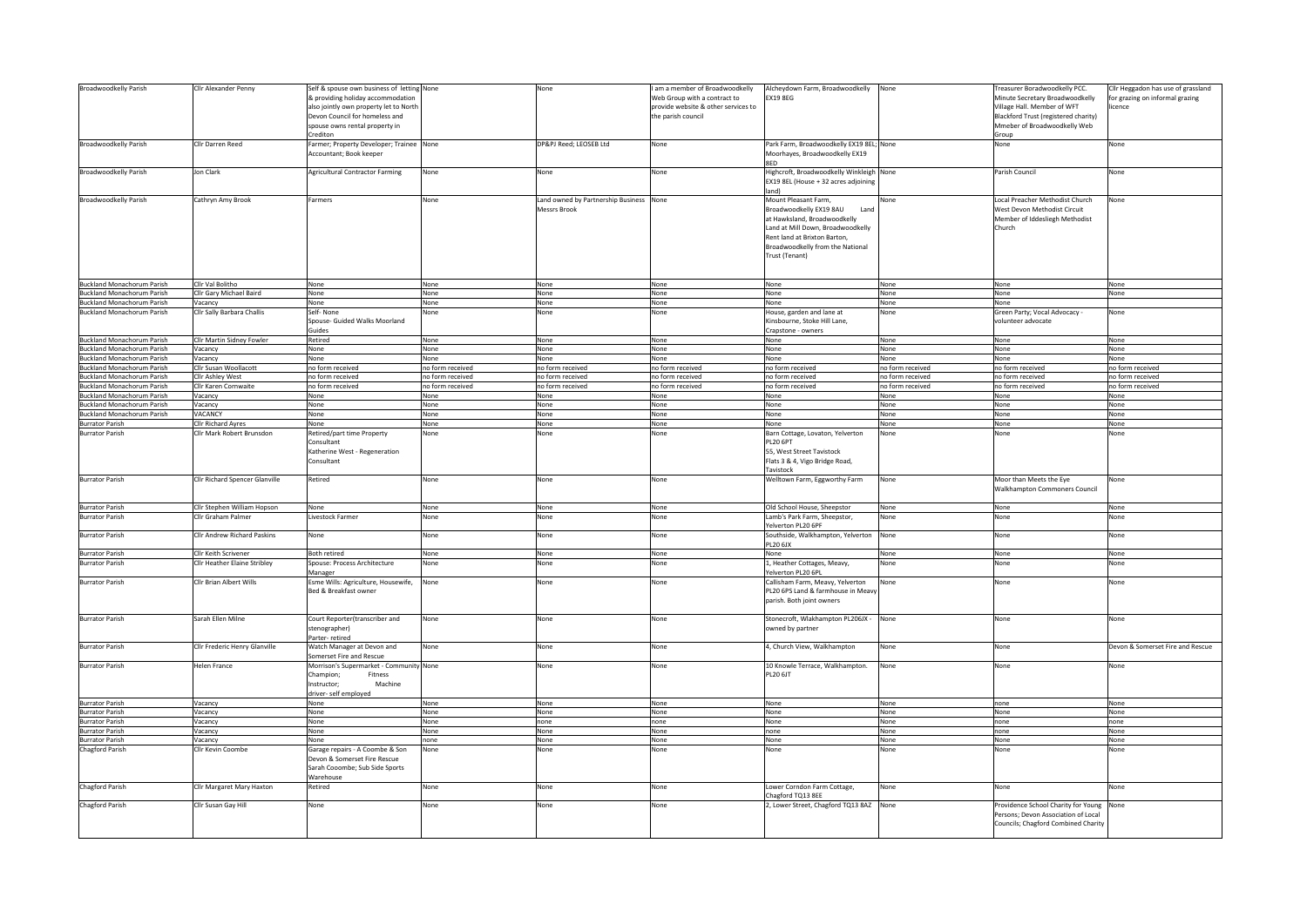| Chagford Parish                                  | Cllr Christine Julia Malseed                | armer; Rural Business Consultant;<br>DR Company employed as a rural<br>business consultant; Independent<br>Agricultural Appeals Panel; Land lord<br>of houses in Chagford; Director in<br>Frenchbeer Farm and Chagford Show | None                     | None                                                                                                                | None                                     | Frenchbeer Farm, Chagford TQ13<br>8EX; Yeo Farm, Chagford (summer<br>grazing) Whiddon Farm AND<br>Whiddon Deer Farm; Chagford<br>Common - common rights; 9 & 10<br>Lamb Park Chagford (owner - rent<br>out); Phoenix Cottage TQ13 8E<br>(owner - rent out); Land at Waye<br>Farm, Throwleigh Land at<br>Tunnafords, Chagford | None                     | Chagford Swimmingh Pool - Vice<br>Chair. Director of Chagford Show;<br>NFU representative for Chagford &<br>Moreton; Secretary to Chagofrd<br><b>Commoners Association</b> | Vone                     |
|--------------------------------------------------|---------------------------------------------|-----------------------------------------------------------------------------------------------------------------------------------------------------------------------------------------------------------------------------|--------------------------|---------------------------------------------------------------------------------------------------------------------|------------------------------------------|------------------------------------------------------------------------------------------------------------------------------------------------------------------------------------------------------------------------------------------------------------------------------------------------------------------------------|--------------------------|----------------------------------------------------------------------------------------------------------------------------------------------------------------------------|--------------------------|
| Chagford Parish                                  | Cllr Andrew John Partott                    | Round Ash Associates Consultancy<br>owned by myself<br>Wife is a<br>Writer/Editor                                                                                                                                           | None                     | None                                                                                                                | None                                     | Round Ash, Old Walls, Chagford TQ13 None<br><b>RFS</b>                                                                                                                                                                                                                                                                       |                          | None                                                                                                                                                                       | None                     |
| Chagford Parish                                  | Cllr Deborah Jean Phelps                    | Spouse receives a small honourarium None<br>as a pensioner Trustee on Morrisons<br>Pension Board (Supermarkets)<br>Otherwise both fully retired and have<br>no shares/equity in any compamies                               |                          | None                                                                                                                | None                                     | 5, Manor Drive, Chagford - jointly<br>wned with husband                                                                                                                                                                                                                                                                      | None                     | Member of Chagford Parish Church. I None<br>support Joliba Charity, Friends of<br>Chagford Library, Dogs Trust with<br>regular donations                                   |                          |
| Chagford Parish                                  | Cllr Stuart Wright                          | <b>Business Development Director</b>                                                                                                                                                                                        | None                     | None                                                                                                                | None                                     | Meldon View, Mill Street, Chagford. None<br><b>TO13 8AR</b>                                                                                                                                                                                                                                                                  |                          | None                                                                                                                                                                       | None                     |
| <b>Chagford Parish</b>                           | Cllr Gillain Diana Printy                   | Teacher Spouse; Airline Pilot                                                                                                                                                                                               | None                     | None                                                                                                                | None                                     | 1, The Old Fire Station, Manor Road, None<br>Chagford TQ13 8AS -Owner                                                                                                                                                                                                                                                        |                          | Proper Job Charity; Director of<br>Courtyard Café; Member of NASUWT                                                                                                        | None                     |
| Chagford Parish                                  | Cllr John Blackler Shears                   | Farmer                                                                                                                                                                                                                      | None                     | None                                                                                                                | Lengthsman for 16 hrs                    | Lower Nattadon Farm, Chagford                                                                                                                                                                                                                                                                                                | None                     | <b>Chagford Commoners Association</b>                                                                                                                                      | None                     |
| Chagford Parish                                  | Cllr Yuli Somme                             | Retired                                                                                                                                                                                                                     | None                     | None                                                                                                                | None                                     | B, Meldon Road, Chagford TQ13 8BG None                                                                                                                                                                                                                                                                                       |                          | Director of The Courtyard Cafe                                                                                                                                             | None                     |
| Chagford Parish                                  | Cllr Marion Stanbury                        | Farmer                                                                                                                                                                                                                      | None                     | None                                                                                                                | None                                     | Teigncombe Farm, TQ13 8ET (Tenant) None<br>Crannafords Fields TQ13 8DR<br>Owner)                                                                                                                                                                                                                                             |                          | None                                                                                                                                                                       | None                     |
| Chagford Parish                                  | Vacancy                                     | None                                                                                                                                                                                                                        | None                     | None                                                                                                                | None                                     | None                                                                                                                                                                                                                                                                                                                         | None                     | None                                                                                                                                                                       | None                     |
| Dartmoor Forest Parish                           | lan Raymond Bishop                          | Me: Engineering Technician<br>Submarines<br>Spouse: Bar Staff                                                                                                                                                               | None                     | None                                                                                                                | Spouse works at Prince of Wales<br>Hotel | 4, Fern Terrace Princetown PL20 6RS None                                                                                                                                                                                                                                                                                     |                          | Member of Devon & Cornwall 4x4<br>Response (Charity)                                                                                                                       | None                     |
| Dartmoor Forest Parish                           | John Michael Bishop                         | Shop Manager                                                                                                                                                                                                                | None                     | None                                                                                                                | None                                     | None                                                                                                                                                                                                                                                                                                                         | None                     | None                                                                                                                                                                       | None                     |
| Dartmoor Forest Parish                           | Alison Mary Geen                            | armers, Timber<br>Merchants/sawmillers.Holiday<br>Cottage<br>Self Employed in farm partnership/co<br>Sec/Director of Anton Coaker<br>English Timber                                                                         | None                     | Farm Partnership. A Coaker & A Geen<br>Anton Coaker English Timber Ltd.<br>Both based in Dartmoor Parish<br>Council | None                                     | Sherberton Farm, Hexworthy,<br>Princetown, Yelverton PL20 6SF<br>Land adjoining The Forest Inn,<br>Hexworthy, Yelverton PL20 6SD<br>(fields known as Arrishes)                                                                                                                                                               | Jone                     | Steering Group Member of hill Farm<br>Project Dartmoor National Park                                                                                                       | None                     |
| Dartmoor Forest Parish                           | <b>Mark Williams</b>                        | None                                                                                                                                                                                                                        | None                     | None                                                                                                                | None                                     | None                                                                                                                                                                                                                                                                                                                         | None                     | None                                                                                                                                                                       | None                     |
| Dartmoor Forest Parish                           | <b>Wendy Stones</b>                         | <b>Retired RGN</b>                                                                                                                                                                                                          | None                     | None                                                                                                                | None                                     | Sunnyside, Two Bridges Road,<br>Princetown PL20 6QS plus land<br>adjoining garden known as "Misty<br>and Windy Wood"                                                                                                                                                                                                         | None                     | Chair of Youth Club; Chair of<br>Neighbourhood Watch; Chair of Royal<br>Marine Cadets; on School Committee<br>PTFA                                                         | Vone                     |
| Dartmoor Forest Parish                           | Nigel Keith Tigwell                         | Retired                                                                                                                                                                                                                     | None                     | None                                                                                                                | None                                     | Wheal Lucky House, Rundlestones,<br>Princetwon PL20 6SS including the<br>field officially known as 'land<br>formerly part of Yellowmead Farm"                                                                                                                                                                                | None                     | Police Support Volunteer; The Rotary None<br>Club of Yelverton                                                                                                             |                          |
| Dartmoor Forest Parish                           | <b>Gregg Manning</b>                        | no form received                                                                                                                                                                                                            | no form received         | no form received                                                                                                    | no form received                         | no form received                                                                                                                                                                                                                                                                                                             | no form received         | no form received                                                                                                                                                           | no form received         |
| Dartmoor Forest Parish<br>Dartmoor Forest Parish | Julian Greatrex<br>Wendy Mary Kittow Watson | no form received<br>Farmer                                                                                                                                                                                                  | no form received<br>None | no form received<br>None                                                                                            | no form received<br>None                 | no form received<br>Tenant farmers of Middle Merripit,<br>Postbridge                                                                                                                                                                                                                                                         | no form received<br>None | no form received<br>Church Warden of local church                                                                                                                          | no form received<br>Vone |
| Dartmoor Forest Parish                           | Vacancy                                     | None                                                                                                                                                                                                                        | None                     | None                                                                                                                | None                                     | None                                                                                                                                                                                                                                                                                                                         | None                     | None                                                                                                                                                                       | None                     |
| Drewsteignton Parish                             | Peter Brennan                               | Chief Executive Hospiscare                                                                                                                                                                                                  | None                     | None                                                                                                                | None                                     | Clifford House, Crockernwell EX6 6NA None<br>Plus adjacent land reg No. DN487301                                                                                                                                                                                                                                             |                          | Non Executive Director Devon<br>Disability Co operative; Hospice UK                                                                                                        | Vone                     |
| <b>Drewsteignton Parish</b>                      | Anna Imrie-Tait                             | Retired                                                                                                                                                                                                                     | None                     | None                                                                                                                | None                                     | Owner of field SX704902; Owner of 5 None<br>Great Tree Park, Chagford TQ13 8JP<br>SX704902                                                                                                                                                                                                                                   |                          | None                                                                                                                                                                       | None                     |
| Drewsteignton Parish                             | Vacancy                                     | None                                                                                                                                                                                                                        | None                     | None                                                                                                                | None                                     | None                                                                                                                                                                                                                                                                                                                         | None                     | None                                                                                                                                                                       | None                     |
| Drewsteignton Parish                             | John Edward Redman                          | Farmer & Property Maintenance<br>Contractor<br>Spouse Vetinary Receptionist                                                                                                                                                 |                          | None                                                                                                                | None                                     | Higher Shilstone Farm, Chagford<br>TQ13 8JX Plus 52 Hectares                                                                                                                                                                                                                                                                 | None                     | None                                                                                                                                                                       | None                     |
| Drewsteignton Parish                             | Paul James Ridgers                          | RH Advertising Ltd Advertising<br>Agency; West Devon BC Councillor<br>Fiona Ridgers Freelance Film<br><b>Production Manager</b><br>Higher<br>Parford Farm - Farmer                                                          | None                     | Higher Parford Farm                                                                                                 | None                                     | Higher Paford Farm, Chagford                                                                                                                                                                                                                                                                                                 | None                     | West Devon Borough Council;<br>Conservative Party Member;<br>Conservative Councillors Association<br>Member; Fellow Chartered Institute<br>of Marketing                    | None                     |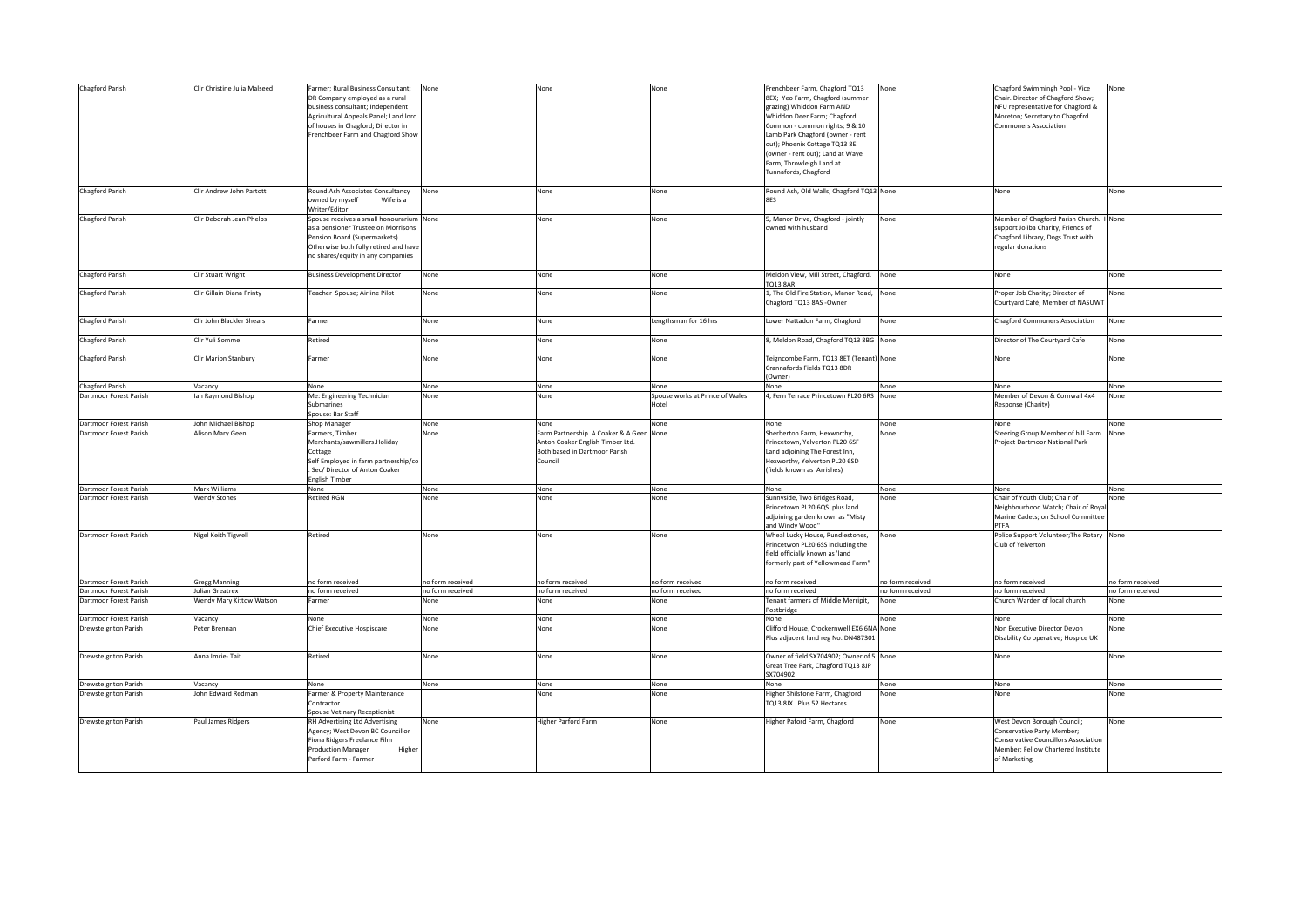| Drewsteignton Parish         | lan John Rowe            | armer/Plumber<br>Clare                 | None             | None                          | None             | Mill Farm Exeter Road, Whiddon             | None             | Whiddon Down Village Hall               | None                                |
|------------------------------|--------------------------|----------------------------------------|------------------|-------------------------------|------------------|--------------------------------------------|------------------|-----------------------------------------|-------------------------------------|
|                              |                          | Rowe - Local Government Officer        |                  |                               |                  | Down Okehampton EX20 2QT                   |                  | Committee                               |                                     |
|                              |                          |                                        |                  |                               |                  |                                            |                  |                                         |                                     |
|                              |                          |                                        |                  |                               |                  | Flat 12, Stannary Court, 57, Exeter        |                  |                                         |                                     |
|                              |                          |                                        |                  |                               |                  |                                            |                  |                                         |                                     |
|                              |                          |                                        |                  |                               |                  | Road, Okehampton EX20 1QF                  |                  |                                         |                                     |
|                              |                          |                                        |                  |                               |                  | 10, The Heathers, Okehampton EX20          |                  |                                         |                                     |
|                              |                          |                                        |                  |                               |                  |                                            |                  |                                         |                                     |
|                              |                          |                                        |                  |                               |                  | 1TB<br>4.5                                 |                  |                                         |                                     |
|                              |                          |                                        |                  |                               |                  |                                            |                  |                                         |                                     |
|                              |                          |                                        |                  |                               |                  | ACRES of woodland at Fursdon               |                  |                                         |                                     |
|                              |                          |                                        |                  |                               |                  | Copse, Spreyton EX17 5EE                   |                  |                                         |                                     |
|                              |                          |                                        |                  |                               |                  |                                            |                  |                                         |                                     |
|                              |                          |                                        |                  |                               |                  |                                            |                  |                                         |                                     |
| Drewsteignton Parish         | Barrie Wood              | no form received                       | no form received | no form received              | no form received | no form received                           | no form received | no form received                        | no form received                    |
|                              |                          |                                        |                  |                               |                  |                                            |                  |                                         |                                     |
| Drewsteignton Parish         | VACANCY                  | none                                   | none             | none                          | none             | none                                       | none             | none                                    | none                                |
|                              |                          |                                        |                  |                               |                  |                                            |                  |                                         |                                     |
| Drewsteignton Parish         | VACANCY                  | none                                   | none             | none                          | none             | none                                       | none             | none                                    | none                                |
| Exbourne & Jacobstowe Parish | Steve Blakeman           | no form received                       | no form received | no form received              | no form received | no form received                           | no form received | no form received                        | no form received                    |
|                              |                          |                                        |                  |                               |                  |                                            |                  |                                         |                                     |
| Exbourne & Jacobstowe Parish | <b>Brian Cobb</b>        | no form received                       | no form received | no form received              | no form received | no form received                           | no form received | no form received                        | no form received                    |
|                              |                          |                                        |                  |                               |                  |                                            |                  |                                         |                                     |
| Exbourne & Jacobstowe Parish | John Guy                 | no form received                       | no form received | no form received              | no form received | no form received                           | no form received | no form received                        | no form received                    |
| Exbourne & Jacobstowe Parish | <b>Charles Brady</b>     | Both retired                           | None             | None                          | None             | The Downs, together with a garage          | Vone             | None                                    | None                                |
|                              |                          |                                        |                  |                               |                  |                                            |                  |                                         |                                     |
|                              |                          |                                        |                  |                               |                  | andparking space and garden lying to       |                  |                                         |                                     |
|                              |                          |                                        |                  |                               |                  | the west of North Road in the parish       |                  |                                         |                                     |
|                              |                          |                                        |                  |                               |                  |                                            |                  |                                         |                                     |
|                              |                          |                                        |                  |                               |                  | of Exbourne                                |                  |                                         |                                     |
|                              |                          |                                        |                  |                               |                  |                                            |                  |                                         |                                     |
|                              |                          |                                        |                  |                               |                  |                                            |                  |                                         |                                     |
| Exbourne & Jacobstowe Parish | Ulrik Lawson             | no form received                       | no form received | no form received              | no form received | no form received                           | no form received | no form received                        | no form received                    |
|                              |                          |                                        |                  |                               |                  |                                            |                  |                                         |                                     |
| Exhourne & Jacobstowe Parish | Peter O'Connor           | no form received                       | no form received | no form received              | no form received | no form received                           | no form received | no form received                        | no form received                    |
| Exbourne & Jacobstowe Parish | Dave Stuart              | no form received                       | no form received | no form received              | no form received | no form received                           | no form received | no form received                        | no form received                    |
|                              |                          |                                        |                  |                               |                  |                                            |                  |                                         |                                     |
| Germansweek Parish           | ynn Moyse                | Farming beef & sheep                   |                  | G.J Moyse & Sons, Swaddledown | none             | none                                       | None             | None                                    | Vone                                |
|                              |                          |                                        |                  |                               |                  |                                            |                  |                                         |                                     |
|                              |                          |                                        |                  | Farms Ltd                     |                  |                                            |                  |                                         |                                     |
| Germansweek Parish           | Andrew David Pullinger   | None                                   | None             | None                          | None             | Higher Buddle, Germansweek,                | None             | None                                    | None                                |
|                              |                          |                                        |                  |                               |                  |                                            |                  |                                         |                                     |
|                              |                          |                                        |                  |                               |                  | Beaworthy EX21 5BP                         |                  |                                         |                                     |
| Germansweek Parish           | Jacqueline Mary Theobald | Retired                                | None             | None                          | None             | Overlake, Eworthy, Beaworthy EX21 None     |                  | Germansweek Village Hall Committee None |                                     |
|                              |                          |                                        |                  |                               |                  |                                            |                  |                                         |                                     |
|                              |                          |                                        |                  |                               |                  | 5AH                                        |                  | -Committee Member                       |                                     |
|                              |                          |                                        |                  |                               |                  |                                            |                  |                                         |                                     |
|                              |                          |                                        |                  |                               |                  |                                            |                  |                                         |                                     |
| Germansweek Parish           | Carlie Walker            | Retail Assistant                       | Ben None         | None                          | None             |                                            | None             | None                                    | None                                |
|                              |                          |                                        |                  |                               |                  |                                            |                  |                                         |                                     |
|                              |                          | Walker -Retail Line Manager            |                  |                               |                  |                                            |                  |                                         |                                     |
|                              |                          |                                        |                  |                               |                  |                                            |                  |                                         |                                     |
| Germansweek Parish           | Stephen Watkinson        | Courier                                | None             | None                          | None             | Sherwood House, Germansweek,               | None             | None                                    | None                                |
|                              |                          | Spouse-Internal Auditor                |                  |                               |                  | Beaworthy EX21 5AF                         |                  |                                         |                                     |
|                              |                          |                                        |                  |                               |                  |                                            |                  |                                         |                                     |
|                              |                          |                                        |                  |                               |                  |                                            |                  |                                         |                                     |
|                              |                          |                                        |                  |                               |                  |                                            |                  |                                         |                                     |
| <b>Gulworthy Parish</b>      | Cllr Matthew James Kemp  | Quarry Operative/Driver Wife-          | None             | None                          | None             | 2, Mill Hill Cottages, Mill Hill,          | None             | None                                    | None                                |
|                              |                          | Catering Assistant                     |                  |                               |                  | Tavistock PL19 8NW                         |                  |                                         |                                     |
|                              |                          |                                        |                  |                               |                  |                                            |                  |                                         |                                     |
| <b>Gulworthy Parish</b>      | Cllr Suzanne Porter      | GP Pricipal/Partner Tamar Valley       | None             | None                          | None             | Artiscombeleigh, Crease Lane,              | None             | GP Partner/full time GP                 | None                                |
|                              |                          | Health Centre, Gunnislake              |                  |                               |                  | Tavistock PL19 8NN                         |                  |                                         |                                     |
|                              |                          |                                        |                  |                               |                  |                                            |                  |                                         |                                     |
|                              |                          |                                        |                  |                               |                  |                                            |                  |                                         |                                     |
|                              |                          |                                        |                  |                               |                  |                                            |                  |                                         |                                     |
| <b>Gulworthy Parish</b>      | None                     | none                                   | None             | None                          | None             | None                                       | None             | none                                    | None                                |
| <b>Gulworthy Parish</b>      | none                     | None                                   | None             | None                          | None             | None                                       | None             | None                                    | None                                |
|                              |                          |                                        |                  |                               |                  |                                            |                  |                                         |                                     |
| <b>Gulworthy Parish</b>      | None                     | None                                   | None             | None                          | None             | None                                       | None             | None                                    | None                                |
| <b>Gulworthy Parish</b>      | None                     | None                                   | none             | None                          | None             | None                                       | None             | None                                    | None                                |
|                              |                          |                                        |                  |                               |                  |                                            |                  |                                         |                                     |
| <b>Gulworthy Parish</b>      | None                     | None                                   | None             | none                          | None             | None                                       | none             | none                                    | None                                |
|                              |                          | None                                   | None             |                               | None             | None                                       | None             | None                                    | None                                |
| Hatherleigh Town             | Vacancy                  |                                        |                  | None                          |                  |                                            |                  |                                         |                                     |
| Hatherleigh Town             | lain Crockatt            | no form received                       | no form received | no form received              | no form received | no form received                           | no form received | no form received                        | no form received                    |
|                              |                          |                                        |                  |                               |                  |                                            |                  |                                         |                                     |
| Hatherleigh Town             | Vacancy                  | None                                   | None             | None                          | None             | None                                       | None             | None                                    | None                                |
|                              |                          |                                        | None             | None                          | None             |                                            |                  | None                                    | None                                |
| Hatherleigh Town             | Deborah Laing - Trengove | Historic Buildings Consultant          |                  |                               |                  | 26, High Street, Hatherleigh EX20 3JH None |                  |                                         |                                     |
|                              |                          |                                        |                  |                               |                  | Arnolds, barn and land, Fishleigh          |                  |                                         |                                     |
|                              |                          |                                        |                  |                               |                  |                                            |                  |                                         |                                     |
|                              |                          |                                        |                  |                               |                  | Farm, Hatherleigh EX20 3LH                 |                  |                                         |                                     |
|                              |                          |                                        |                  |                               |                  | Hatherleigh Moor, HatherlEIGH EX20         |                  |                                         |                                     |
|                              |                          |                                        |                  |                               |                  |                                            |                  |                                         |                                     |
|                              |                          |                                        |                  |                               |                  | Woodlands to the south of Arnolds          |                  |                                         |                                     |
|                              |                          |                                        |                  |                               |                  |                                            |                  |                                         |                                     |
|                              |                          |                                        |                  |                               |                  | Fishleigh, Hatherleigh<br>Fishing          |                  |                                         |                                     |
|                              |                          |                                        |                  |                               |                  | Rights on Torridge & Okement &             |                  |                                         |                                     |
|                              |                          |                                        |                  |                               |                  |                                            |                  |                                         |                                     |
|                              |                          |                                        |                  |                               |                  | Arnolds & Fishleigh Hatherleigh            |                  |                                         |                                     |
|                              |                          |                                        |                  |                               |                  | Allotment at West Fishleigh                |                  |                                         |                                     |
|                              |                          |                                        |                  |                               |                  |                                            |                  |                                         |                                     |
|                              |                          |                                        |                  |                               |                  | Hatherleigh                                |                  |                                         |                                     |
|                              |                          |                                        |                  |                               |                  |                                            |                  |                                         |                                     |
|                              |                          |                                        |                  |                               |                  |                                            |                  |                                         |                                     |
|                              |                          |                                        |                  |                               |                  |                                            |                  |                                         |                                     |
|                              |                          |                                        |                  |                               |                  |                                            |                  |                                         |                                     |
|                              |                          |                                        |                  |                               |                  |                                            |                  |                                         |                                     |
| Hatherleigh Town             | Paul Bolland             | <b>Both retired</b>                    |                  | None                          | None             | 2, Oakfields Road, Hatherleigh. EX20 None  |                  | Member of Labour Party                  | None                                |
|                              |                          |                                        | None             |                               |                  |                                            |                  |                                         |                                     |
|                              |                          |                                        |                  |                               |                  | 3IT                                        |                  |                                         |                                     |
|                              |                          |                                        |                  |                               |                  |                                            | None             |                                         |                                     |
| Hatherleigh Town             | Gilda Rachel Laycock     | Higher Level Teaching Assistant        | None             | None                          | None             | 2, South Street, Hatherleigh WX 20         |                  | Moor Management Committee,              | None                                |
|                              |                          |                                        |                  |                               |                  | 3JB                                        |                  | Hatherleigh; UNISON Trade union         |                                     |
|                              |                          |                                        |                  |                               |                  |                                            |                  |                                         |                                     |
|                              |                          |                                        |                  |                               |                  |                                            |                  | Marland School                          |                                     |
|                              | Donna Lewis              | no form received                       | no form received |                               | no form received | no form received                           | no form received | no form received                        | no form received                    |
| Hatherleigh Town             |                          |                                        |                  | no form received              |                  |                                            |                  |                                         |                                     |
| Hatherleigh Town             | Callum Entwistle         | <b>Administration &amp; Facilities</b> | None             | Myself & my partner own two   | None             | Callum Entwistle and Mr Richard            |                  | None                                    | None                                |
|                              |                          |                                        |                  |                               |                  |                                            |                  |                                         |                                     |
|                              |                          | coordinator for private Ltd Co         |                  | properties in Hatherleigh     |                  | Burrow owners and occupiers of 33          |                  |                                         |                                     |
|                              |                          | Partner: Self employed web designer    |                  |                               |                  | Market Street, Hatherleigh and             |                  |                                         |                                     |
|                              |                          |                                        |                  |                               |                  |                                            |                  |                                         |                                     |
|                              |                          |                                        |                  |                               |                  | Millennium House, 2 High Street,           |                  |                                         |                                     |
|                              |                          |                                        |                  |                               |                  |                                            |                  |                                         |                                     |
|                              |                          |                                        |                  |                               |                  | Hatherleigh                                |                  |                                         |                                     |
| Hatherleigh Town             | Claire Loiuse Tyson      | Mobile Locality Officer<br>Partner     | None             | None                          | None             | Cold Harbour Wood, Hannaborough None       |                  | Hatherleigh Sports Field Committee;     | Devon Wildlife Trust; RSPB; Amnesty |
|                              |                          |                                        |                  |                               |                  |                                            |                  |                                         |                                     |
|                              |                          | <b>HGV Driver</b>                      |                  |                               |                  | Lane, Hatherleigh EX20 3NA                 |                  | Northern Links Meetings                 | nternational; Water Aid; Greenpeace |
|                              |                          |                                        |                  |                               |                  |                                            |                  |                                         |                                     |
|                              |                          |                                        |                  |                               |                  |                                            |                  |                                         |                                     |
| Hatherleigh Town             | Kay Eileen Walters       | <b>Both retired</b>                    | None             | None                          | None             | The Old Vicarage Hatherleigh EX20          | None             | Okehampton Rail Committee               | None                                |
|                              |                          |                                        |                  |                               |                  | 3IV                                        |                  |                                         |                                     |
|                              |                          |                                        |                  |                               |                  |                                            |                  |                                         |                                     |
| <b>Highampton Parish</b>     | Mary Dayman              | Farmer                                 | None             | None                          | None             | Stockleigh Farm, Highampton,               | None             | None                                    | None                                |
|                              |                          |                                        |                  |                               |                  | Beaworthy EX21 5LQ (Owner)                 |                  |                                         |                                     |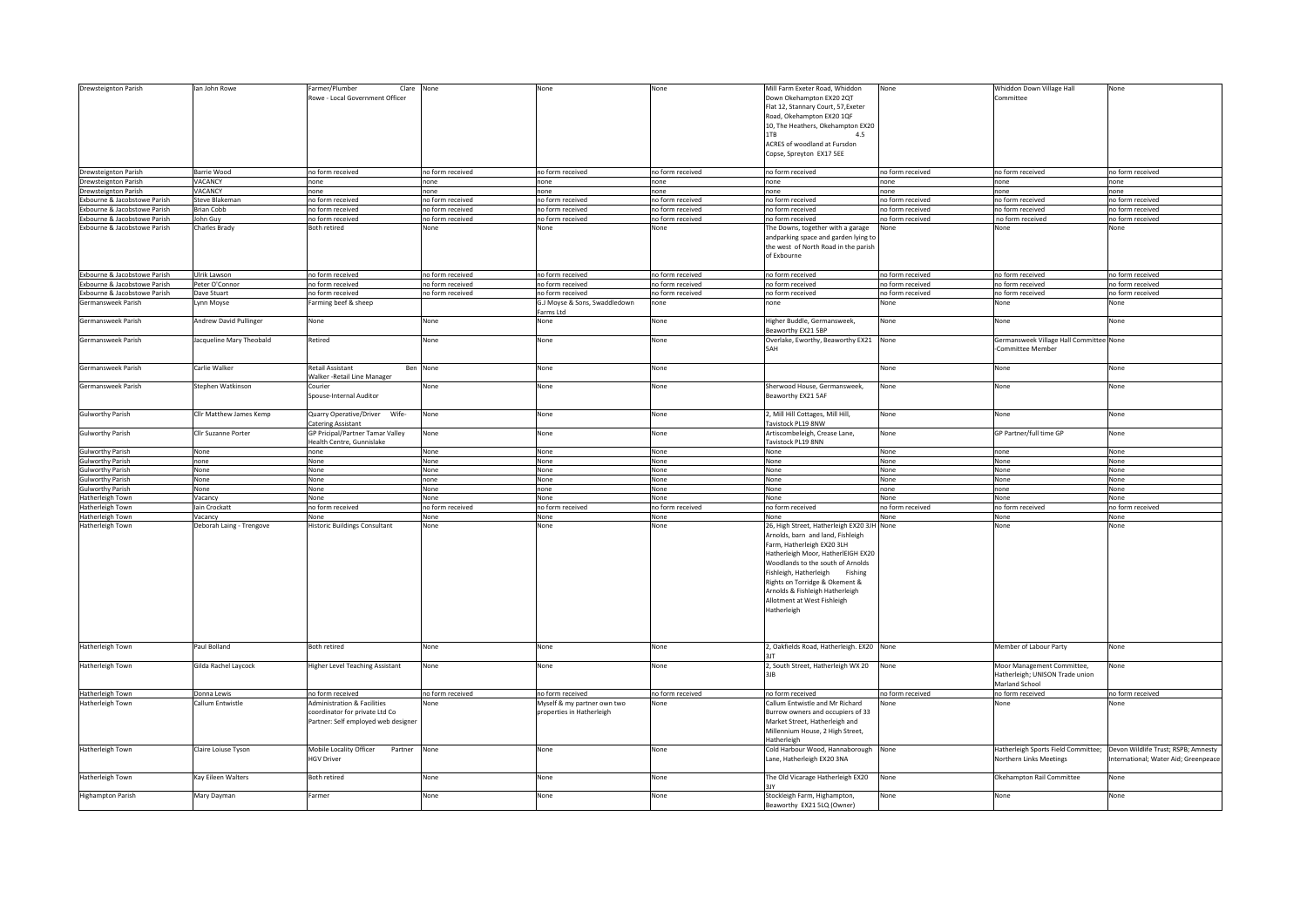| <b>Highampton Parish</b>                 | <b>Richard Dimmock</b>               | Part-time supervisor at retail shop(St None |                                      | Vone                                  | None                                 | 2, Burdon Cottages, Burndon Lane,                                             | Vone                                                                       | None                                                     | None                                   |
|------------------------------------------|--------------------------------------|---------------------------------------------|--------------------------------------|---------------------------------------|--------------------------------------|-------------------------------------------------------------------------------|----------------------------------------------------------------------------|----------------------------------------------------------|----------------------------------------|
|                                          |                                      | John's Garden Centre); Garden               |                                      |                                       |                                      | Highampton                                                                    |                                                                            |                                                          |                                        |
|                                          |                                      | consultant (R.M.D. Garden Services,         |                                      |                                       |                                      |                                                                               |                                                                            |                                                          |                                        |
|                                          |                                      | Highampton - Horticulture; part -time       |                                      |                                       |                                      |                                                                               |                                                                            |                                                          |                                        |
|                                          |                                      | bar worker at The Golden Inn                |                                      |                                       |                                      |                                                                               |                                                                            |                                                          |                                        |
|                                          |                                      |                                             |                                      |                                       |                                      |                                                                               |                                                                            |                                                          |                                        |
| <b>Highampton Parish</b>                 | Cllr Charles Dumpleton               | Farmer/Market Trader<br>Spouse- None        |                                      | None                                  | None                                 | Town Barton Farm, Highampton                                                  | None                                                                       | None                                                     | Northern Link Committee:Devon          |
|                                          |                                      | Retired                                     |                                      |                                       |                                      |                                                                               |                                                                            |                                                          | Association of Local Councils (Devon); |
|                                          |                                      |                                             |                                      |                                       |                                      |                                                                               |                                                                            |                                                          | Ruby Country Ltd; Highampton Local     |
|                                          |                                      |                                             |                                      |                                       |                                      |                                                                               |                                                                            |                                                          | <b>History Group</b>                   |
| Highampton Parish                        | Cllr Tony Knight                     | Shop Assistant-WhSmiths, Launceston None    |                                      | None                                  | None                                 | My House, Highampton,                                                         | None                                                                       | None                                                     | <b>Highampton Parish Council</b>       |
|                                          |                                      | TH Property Services -Self-employed         |                                      |                                       |                                      | Beaworthy.EX21 5LR                                                            |                                                                            |                                                          |                                        |
|                                          |                                      |                                             |                                      |                                       |                                      |                                                                               |                                                                            |                                                          |                                        |
|                                          |                                      |                                             |                                      |                                       |                                      |                                                                               |                                                                            |                                                          |                                        |
| <b>Highampton Parish</b>                 | Cllr Glenn Rose                      | Farmer, self employed;Pre-school            | None                                 | None                                  | None                                 | Roseland, Highampton EX21 5LR                                                 | None                                                                       | Chairman Highampton Village Hall                         | None                                   |
|                                          |                                      | Assistant, Highampton Area Pre-             |                                      |                                       |                                      | (Owner); Roseland Farm EX21 5LE                                               |                                                                            | Committee; Chairman Highampton                           |                                        |
|                                          |                                      | <b>School Group</b>                         |                                      |                                       |                                      | (Owner); Land at SS4904 0382 &                                                |                                                                            | Parish Council                                           |                                        |
|                                          |                                      |                                             |                                      |                                       |                                      | SS4904 1884 (Owner); Land at Town                                             |                                                                            |                                                          |                                        |
|                                          |                                      |                                             |                                      |                                       |                                      | Barton Farm, Highampton (Tenant)                                              |                                                                            |                                                          |                                        |
|                                          |                                      |                                             |                                      |                                       |                                      |                                                                               |                                                                            |                                                          |                                        |
| Highampton Parish                        | Dawn Rees                            | Admin Officer; Spouse- Conservation None    |                                      | None                                  | None                                 | Church Cottage, Highampton.                                                   | None                                                                       | None                                                     | None                                   |
|                                          |                                      | Team Manager; The Gotland Gin               |                                      |                                       |                                      | Adjoining land (Church Cottage is a                                           |                                                                            |                                                          |                                        |
|                                          |                                      | Company                                     |                                      |                                       |                                      | licensed premises)                                                            |                                                                            |                                                          |                                        |
| Highampton Parish                        | Cllr Stephen Frederick Male          | Both retired                                | None                                 | None                                  | None                                 | Moorland Lodge, Burden Lane,                                                  | None                                                                       | National Trust; RSPB; Conservative                       | None                                   |
|                                          |                                      |                                             |                                      |                                       |                                      | Highampton EX21 5LT                                                           |                                                                            | Party                                                    |                                        |
| Horrabridge Parish                       | Cllr Dawn Farrah                     | Mount Wise Primary School,                  | None                                 | None                                  | None                                 | 27 Chichester Court, Horrabridge,                                             | None                                                                       | None                                                     | None                                   |
|                                          |                                      | Devonport                                   |                                      |                                       |                                      | <b>PL20 7SQ</b>                                                               |                                                                            |                                                          |                                        |
|                                          |                                      | Partner- Screwfix                           |                                      |                                       |                                      |                                                                               |                                                                            |                                                          |                                        |
| Horrabridge Parish                       | Cllr Paul Mouncher                   | Key Support worker for Help For             | None                                 | None                                  | None                                 | 10 Town Farm Close Horrabridge                                                | None                                                                       | None                                                     | None                                   |
|                                          |                                      | Heroes                                      |                                      |                                       |                                      | PL20 7SJ                                                                      |                                                                            |                                                          |                                        |
| Horrabridge Parish                       | Cllr Eric Leslie Hemsil              | None                                        | None                                 | None                                  | None                                 | 27 Youlden Way Horrabridge                                                    | None                                                                       | Horrabridge Recreation Field Trust                       | None                                   |
|                                          |                                      |                                             |                                      |                                       |                                      |                                                                               |                                                                            |                                                          |                                        |
| Horrabridge Parish                       | Cllr Christine Edmondson             | Self and spouse - HMP Dartmoor              | None                                 | None                                  | None                                 | 16, Caradon Court, Horrabridge,                                               | None                                                                       | None                                                     | None                                   |
|                                          |                                      | Musem                                       |                                      |                                       |                                      | Devon. PL19 7SH                                                               |                                                                            |                                                          |                                        |
| Horrabridge Parish                       | Cllr Doreen Keane                    | Retired                                     | None                                 | None                                  | None                                 | Silvermead, Manor Estate.                                                     | Liberal Democrate                                                          | None                                                     | None                                   |
|                                          |                                      |                                             |                                      |                                       |                                      | Horrabridge PL20 7DT                                                          |                                                                            |                                                          |                                        |
|                                          | Cllr Adam Minns                      | Hi-Line Contractors SW                      | None                                 | None                                  | None                                 | None                                                                          | None                                                                       | Works on behalf of Western Power                         | None                                   |
| Horrabridge Parish                       |                                      |                                             |                                      |                                       |                                      |                                                                               |                                                                            |                                                          |                                        |
|                                          | Cllr Andrew Simon Moorhead           | <b>Babcock International</b>                | None                                 | None                                  |                                      |                                                                               |                                                                            | Distributors                                             |                                        |
| Horrabridge Parish                       |                                      |                                             |                                      |                                       | None                                 | 3, Chapel Close Horrabridge PL20 7SL None                                     |                                                                            | None                                                     | Horrabridge Community Hall             |
|                                          |                                      | Partner- Devon Norse                        |                                      |                                       |                                      |                                                                               |                                                                            |                                                          | (Trustee)                              |
| Horrabridge Parish                       | Cllr Michael Jospeh Huda             | Landlord at London Inn, Horrabridge         | None                                 | None                                  |                                      | London Inn Public House, 23 Station                                           | None                                                                       | None                                                     | None                                   |
|                                          |                                      |                                             |                                      |                                       |                                      | Road, Horrabridge PL20 7ST                                                    |                                                                            |                                                          |                                        |
|                                          |                                      |                                             |                                      |                                       |                                      |                                                                               |                                                                            |                                                          |                                        |
| Horrabridge Parish                       | Cllr Stephen Roche                   | None                                        | None<br>None                         | None<br>None                          | None                                 | None                                                                          | None                                                                       | Southern Link Committee                                  | None                                   |
|                                          |                                      |                                             |                                      |                                       | None                                 | Great Eddish Farm Sortridge                                                   | Horrabridge Scouts, Primary School<br>PTA . both sons in the football team | None                                                     | None                                   |
| Horrabridge Parish                       | Cllr Tracey Elizabeth Lear           | Farmeress                                   |                                      |                                       |                                      |                                                                               |                                                                            |                                                          |                                        |
|                                          |                                      | Partner; Farmer                             |                                      |                                       |                                      | Horrabridge; Grass rent tenancy                                               |                                                                            |                                                          |                                        |
|                                          |                                      |                                             |                                      |                                       |                                      |                                                                               |                                                                            |                                                          |                                        |
| Horrabridge Parish                       | Vacancy                              | None                                        | None                                 | None                                  | None                                 | None                                                                          | None                                                                       | None                                                     | None                                   |
| <b>Horrabridge Parish</b>                | Cllr Mike Glinn                      | <b>Both retired</b>                         | None                                 | None                                  | None                                 | 5 Copperfields Horrabridge Yelverton                                          | None                                                                       | None                                                     | None                                   |
|                                          |                                      |                                             |                                      |                                       |                                      | <b>PL20 7UB</b>                                                               |                                                                            |                                                          |                                        |
| <b>Iddesleigh Parish</b>                 | Cllr Elisabeth Jill Davidson         | Retired                                     | None                                 | None                                  | None                                 | Pixton Cottage, Iddesleigh, Winkleigh                                         | None                                                                       | None                                                     | None                                   |
|                                          |                                      |                                             |                                      |                                       |                                      | <b>EX19 8BR</b><br>6 Acres                                                    |                                                                            |                                                          |                                        |
|                                          |                                      |                                             |                                      |                                       |                                      |                                                                               |                                                                            |                                                          |                                        |
| Iddesleigh Parish                        | Cllr Bridget Down                    | Husband - Church (Methodist)                | None                                 | W.J Down and Sons, Smytham Farm, None |                                      | Smytham Farm, Iddesleigh EX19 8BN None                                        |                                                                            | Employee of West Down Methodist                          | None                                   |
|                                          |                                      | National Advisor ; Self employed            |                                      | Iddesleigh                            |                                      |                                                                               |                                                                            | Circuit; Trustee of South West Youth                     |                                        |
|                                          |                                      | farme Smytham Farm, Iddesleigh              |                                      |                                       |                                      |                                                                               |                                                                            | Ministry and Devon Christian Youth                       |                                        |
|                                          |                                      |                                             |                                      |                                       |                                      |                                                                               |                                                                            | Camps; Governor of Dartmoor                              |                                        |
|                                          |                                      |                                             |                                      |                                       |                                      |                                                                               |                                                                            | Federation (Primary and Secondary                        |                                        |
|                                          |                                      |                                             |                                      |                                       |                                      |                                                                               |                                                                            | Schools)                                                 |                                        |
|                                          |                                      |                                             |                                      |                                       |                                      |                                                                               |                                                                            |                                                          |                                        |
| <b>Iddesleigh Parish</b>                 | Cllr Jennifer Rosemary Moore         | Land lady/owner of Student let              | None                                 | None                                  | None                                 | 2, Winkleigh View, Iddlesleigh,                                               | None                                                                       | None                                                     | None                                   |
|                                          |                                      | houses                                      |                                      |                                       |                                      | Winkleigh, Devon EX19 5BQ -                                                   |                                                                            |                                                          |                                        |
|                                          |                                      |                                             |                                      |                                       |                                      | owner/occupier                                                                |                                                                            |                                                          |                                        |
|                                          | Cllr Graham Gerrard Reddaway         | <b>Accounts Clerk</b>                       | None                                 | None                                  | None                                 | West Barwick, Iddesleigh EX19 8BW                                             | None                                                                       | None                                                     | None                                   |
| <b>Iddesleigh Parish</b>                 |                                      |                                             |                                      |                                       |                                      |                                                                               |                                                                            |                                                          |                                        |
|                                          | Cllr Edward Sweet                    |                                             | None                                 | None                                  | None                                 |                                                                               |                                                                            |                                                          | None                                   |
| Iddesleigh Parish                        |                                      | Retired                                     |                                      |                                       |                                      | Little Barwick, Iddesleigh, Winkleigh<br>EX19 8BW to include 14 acres of land | None                                                                       | Northcote Hall, Iddesleigh;<br>Committee rep for Council |                                        |
|                                          |                                      |                                             |                                      |                                       |                                      | (Owner)                                                                       |                                                                            |                                                          |                                        |
|                                          |                                      |                                             |                                      |                                       |                                      |                                                                               |                                                                            |                                                          |                                        |
| <b>Iddesleigh Parish</b>                 | Cllr Graham Ward                     | Farmers                                     | None                                 | None                                  | None                                 | Parsonage Farm, Iddesleigh EX19 8SN None<br>owne<br>Broadpark                 |                                                                            | Work with Farms for City Children:<br><b>IIKIP</b>       | None                                   |
|                                          |                                      |                                             |                                      |                                       |                                      |                                                                               |                                                                            |                                                          |                                        |
|                                          |                                      |                                             |                                      |                                       |                                      | Farm, Iddesleigh EX19 8BN - owner                                             |                                                                            |                                                          |                                        |
|                                          |                                      |                                             |                                      |                                       |                                      |                                                                               |                                                                            |                                                          |                                        |
| Iddesleigh Parish                        | Vacancy<br>no form received          | None<br>no form received                    | None                                 | None                                  | None<br>no form received             | None                                                                          | None                                                                       | None<br>no form received                                 | None<br>no form received               |
| Inwardleigh Parish                       |                                      |                                             | no form received                     | no form received                      |                                      | no form received                                                              | no form received                                                           |                                                          |                                        |
| Inwardleigh Parish                       | no form received                     | no form received                            | no form received                     | no form received                      | no form received                     | no form received                                                              | no form received                                                           | no form received                                         | no form received                       |
| Inwardleigh Parish                       | no form received                     | no form received                            | no form received                     | no form received                      | no form received                     | no form received                                                              | no form received                                                           | no form received                                         | no form received                       |
| Inwardleigh Parish                       | no form received<br>no form received | no form received                            | no form received<br>no form received | no form received                      | no form received<br>no form received | no form received<br>no form received                                          | no form received<br>no form received                                       | no form received<br>no form received                     | no form received<br>no form received   |
| Inwardleigh Parish                       |                                      | no form received                            |                                      | no form received                      |                                      |                                                                               |                                                                            |                                                          |                                        |
| Inwardleigh Parish<br>Inwardleigh Parish | no form received<br>no form received | no form received<br>no form received        | no form received<br>no form received | no form received<br>no form received  | no form received<br>no form received | no form received<br>no form received                                          | no form received<br>no form received                                       | no form received<br>no form received                     | no form received<br>no form received   |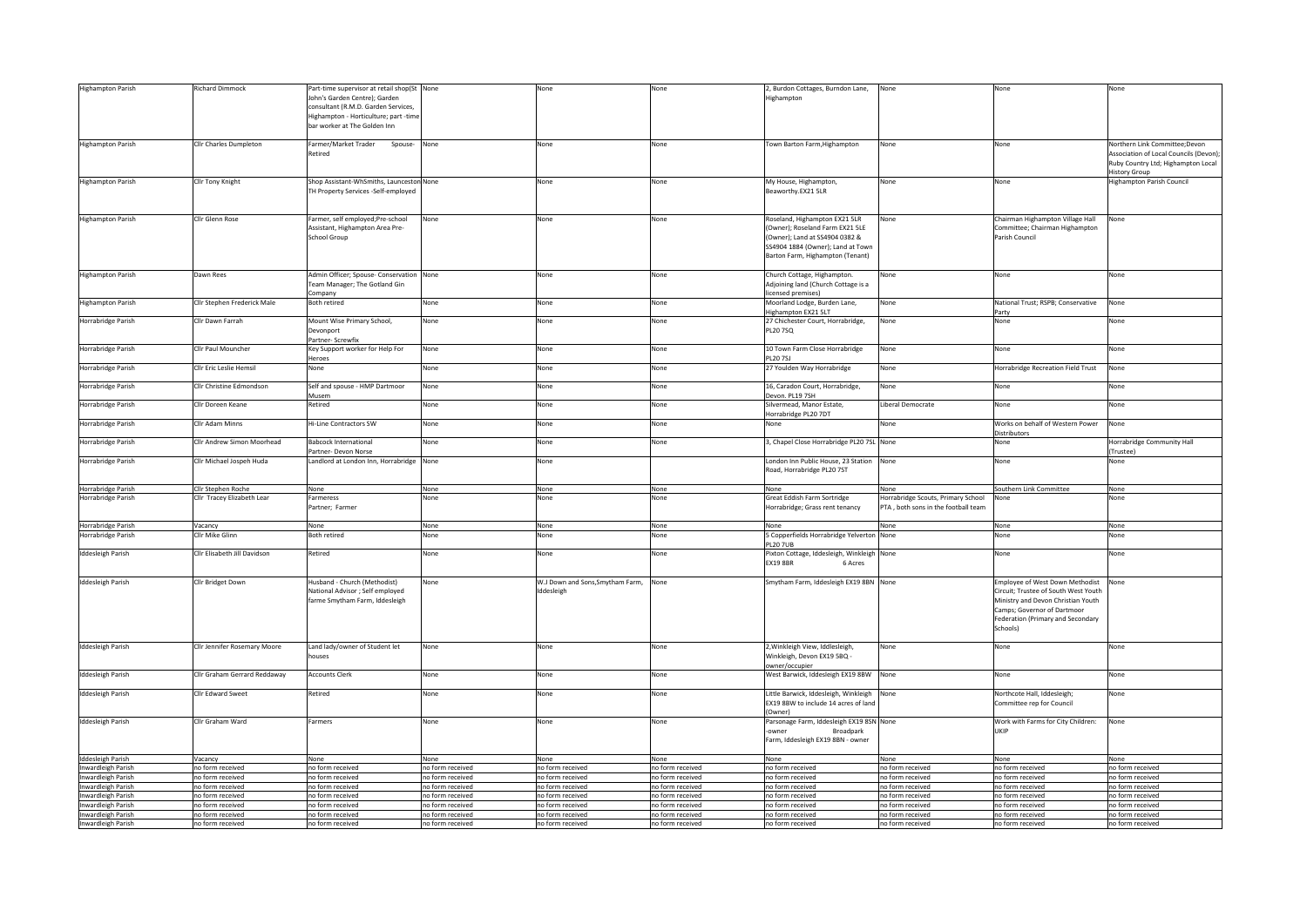| Lamerton Parish                                  | Susan Ann Cole                    | None                                                                     | None         | None                                                    | None         | ower Chaddlehanger Farm - owner                                | None         | Tavistock Local History Society                                   | None                               |
|--------------------------------------------------|-----------------------------------|--------------------------------------------------------------------------|--------------|---------------------------------------------------------|--------------|----------------------------------------------------------------|--------------|-------------------------------------------------------------------|------------------------------------|
|                                                  |                                   |                                                                          |              |                                                         |              | Newington, Heathfield, Lamerton                                |              |                                                                   |                                    |
|                                                  |                                   |                                                                          |              |                                                         |              | owner                                                          |              |                                                                   |                                    |
|                                                  |                                   | None                                                                     | None         |                                                         | None         | Widslade, Lamerton Tavistock PL19                              | None         |                                                                   |                                    |
| Lamerton Parish                                  | Graham Thomas Patrick Cundy       |                                                                          |              | None                                                    |              | 805                                                            |              | None                                                              | None                               |
| Lamerton Parish                                  | lessica May Evans                 | Technician                                                               | None         | None                                                    | None         | Court Granary, Lamerton PL19 8RW - None                        |              | NEU (Union)                                                       | None                               |
|                                                  |                                   | Partner- self-employed carpenter                                         |              |                                                         |              | Joint owner<br>Rent a Lamerton Allotment                       |              |                                                                   |                                    |
| Lamerton Parish                                  | Martin John Exley-Deane           | Martin - Self-employed maintenance, None                                 |              | None                                                    | None         | <b>Noodland Cottage, Green Hill,</b>                           | None         | None                                                              | None                               |
|                                                  |                                   | odd jobs, repairs, property                                              |              |                                                         |              | amerton PL19 8QP -Joint home                                   |              |                                                                   |                                    |
|                                                  |                                   | renovation, including for a local                                        |              |                                                         |              | Spouse- Allotment 17 E Lamerton                                |              |                                                                   |                                    |
|                                                  |                                   | estate agent 2) Sports Coaching                                          |              |                                                         |              | (Half plot) £20 pa                                             |              |                                                                   |                                    |
|                                                  |                                   | Employed -Invigilator (non                                               |              |                                                         |              |                                                                |              |                                                                   |                                    |
|                                                  |                                   | contracted) Dartmoor Academy Trust                                       |              |                                                         |              |                                                                |              |                                                                   |                                    |
|                                                  |                                   | Rebecca Exley-Deane                                                      |              |                                                         |              |                                                                |              |                                                                   |                                    |
|                                                  |                                   | Employed Devon & Cornwall Police                                         |              |                                                         |              |                                                                |              |                                                                   |                                    |
|                                                  |                                   | Officer. Other income -Owner 2 bed<br>property in Horrabridge (currently |              |                                                         |              |                                                                |              |                                                                   |                                    |
|                                                  |                                   | let)                                                                     |              |                                                         |              |                                                                |              |                                                                   |                                    |
|                                                  |                                   |                                                                          |              |                                                         |              |                                                                |              |                                                                   |                                    |
| Lamerton Parish                                  | Roger Jogn Geake                  | Farmer                                                                   | None         | Higher Haye Farm, Lamerton part<br>Theale Farm Lamerton | None         | Higher Have Farm, Lamerton part<br><b>Theale Farm Lamerton</b> | None         | Lamerton Parish Council                                           | None                               |
| Lamerton Parish                                  | Barbara Anne Meikle               | Retired                                                                  | None         | None                                                    | None         | 1 Court Barton, LamertonPL19 8RW                               | None         | Secretary Parochial Church Council                                | None                               |
|                                                  |                                   |                                                                          |              |                                                         |              | Rent a Lamerton Allotment                                      |              | Lamerton School Governor                                          |                                    |
|                                                  |                                   |                                                                          |              |                                                         |              |                                                                |              |                                                                   |                                    |
| Lamerton Parish                                  | Michael Sam Deeks                 | Guitar set up, making and repair                                         | None         | None                                                    | None         | None                                                           | None         | Drums4Fun CIC (Cornwall) Non Exec None                            |                                    |
|                                                  |                                   | business                                                                 |              |                                                         |              |                                                                |              | Director (voluntary ie no income)                                 |                                    |
| Lamerton Parish                                  | Karen Drissa Rowene Dreher        | Property Rental Business (self                                           | None         | None                                                    | None         | Oakwood, Orchard Cort, Lamerton                                | None         | National Trust (member & volunteer) None                          |                                    |
|                                                  |                                   | emploved)                                                                |              |                                                         |              | <b>PL19 8SF</b>                                                |              |                                                                   |                                    |
|                                                  |                                   | Husband Joiner /property rental                                          |              |                                                         |              |                                                                |              |                                                                   |                                    |
|                                                  | Thomas Edward Andrews             | business (self-employed)                                                 |              |                                                         |              |                                                                |              |                                                                   |                                    |
| Lewdown Grouped Parish<br>Lewdown Grouped Parish | Vacancy                           | Retired<br>None                                                          | None<br>None | None                                                    | None<br>None | Corner Cottage, Lobhill Cross<br>None                          | None<br>None | Lewdown Victory Hall<br><b>NFU</b>                                | None<br>None                       |
| Lewdown Grouped Parish                           | <b>Trevor William Thomas Dawe</b> | Farmer                                                                   | None         | None                                                    | None         | Highlands Lewdown EX20 4BS                                     | Vone         | None                                                              | None                               |
|                                                  |                                   |                                                                          |              |                                                         |              | Foxcombe, Lewdown EX20 4PH Fox                                 |              |                                                                   |                                    |
|                                                  |                                   |                                                                          |              |                                                         |              | Combe Cottage EX20 4PH & Land -                                |              |                                                                   |                                    |
|                                                  |                                   |                                                                          |              |                                                         |              | owned                                                          |              |                                                                   |                                    |
| Lewdown Grouped Parish                           | Andrew McSmythurs                 | Provision of consultancy serviced to                                     | None         | None                                                    | None         | Owner/Occupier of Trewinard House, None                        |              | None                                                              | None                               |
|                                                  |                                   | construction and property sectors<br>through own consultancy. Applies to |              |                                                         |              | Marystowe. PL16 OJB                                            |              |                                                                   |                                    |
|                                                  |                                   | myself and wife.                                                         |              |                                                         |              |                                                                |              |                                                                   |                                    |
|                                                  |                                   |                                                                          |              |                                                         |              |                                                                |              |                                                                   |                                    |
| Lewdown Grouped Parish                           | Andrew John Harrop                | Project Engineer<br>Spouse                                               | None         | None                                                    | None         | Swallow Cottage, Lewdown                                       | None         | Unite Union                                                       | None                               |
| Lewdown Grouped Parish                           | William George Metherell          | plant Technician<br>Farmer                                               | None         | Farm land rented from Lewtrenchard None                 |              | Okehampton EX20 4PS<br>Land owned at Thrushlelton and          |              | Lewdown Victory Hall Committee                                    | None                               |
|                                                  |                                   | National Milk Records                                                    |              | Estates                                                 |              | ewtrenchard                                                    | None         |                                                                   |                                    |
|                                                  |                                   |                                                                          |              |                                                         |              | Land rented at Lewtrenchard Estate                             |              |                                                                   |                                    |
|                                                  |                                   |                                                                          |              |                                                         |              |                                                                |              |                                                                   |                                    |
| Lewdown Grouped Parish                           | Nicola Mary Perkins               | Farmers                                                                  | None         | WJ Perkins &Sons                                        | None         | Knowle Farm, Coryton - Tenant                                  | None         | None                                                              | None                               |
|                                                  |                                   |                                                                          |              |                                                         |              | Cryton Barton, Coryton - Tenant                                |              |                                                                   |                                    |
|                                                  |                                   |                                                                          |              |                                                         |              | 102220008 Agricultural Holding                                 |              |                                                                   |                                    |
| Lewdown Grouped Parish                           | <b>Terance John Southcott</b>     | Self-employed trading as TJS Servcies None                               |              | None                                                    | None         | Number<br>Fairview Bungalow, Lewdown EX20                      | None         | West Devon Borough Council;                                       | None                               |
|                                                  |                                   | & Raw Rations Plus Wife - retired                                        |              |                                                         |              | 1HA                                                            |              | Lewdown Residents Association;                                    |                                    |
|                                                  |                                   |                                                                          |              |                                                         |              |                                                                |              | Conservative Party                                                |                                    |
| Lewdown Grouped Parish                           | Owen Richard Vanstone             | Farmer                                                                   | None         | Musehill Farm                                           | None         | Musehill Farm                                                  | None         | None                                                              | None                               |
| Lewdown Grouped Parish                           | Brian Wilson                      | <b>Both retired</b>                                                      | None         | None                                                    | None         | Barkridge Lewdown EX20 4DQ                                     | None         | Tree Warden for Lewtrenchard GPC                                  | None                               |
| Lewdown Grouped Parish                           | Dr Graham Worden Yeo              | Myself- Employment as Nutritionist & None                                |              | G & P Yeo Farm                                          | None         | Joint ownership and residence of The None                      |              | The Forgotten Garden of                                           | None                               |
|                                                  |                                   | Consultant in animal food industry                                       |              |                                                         |              | Old Rectory, Lewtrenchard                                      |              | Lewtrenchard - chairman                                           |                                    |
|                                                  |                                   | Myself & partner - small farming                                         |              |                                                         |              | Ownership of land at                                           |              |                                                                   |                                    |
|                                                  |                                   | business in parishes of Thrushelton                                      |              |                                                         |              | Treback/Orchard                                                |              |                                                                   |                                    |
|                                                  |                                   | and Bridestowe as G and P Yeo Farm                                       |              |                                                         |              | Wortham/Churchdon Farms                                        |              |                                                                   |                                    |
| <b>Lifton Parish</b>                             | Christopher Neville Edmonds       | CE                                                                       | None         | None                                                    | None         | Fresh Fields, North Road, Lifton PL16 None                     |              | QE 11 Management Committee; West Secretary - Lifton Cricket Club; |                                    |
|                                                  |                                   | S/E Financil Services Business                                           |              |                                                         |              | OEH (Joint Owner)                                              |              | Devon Borough Council -cllr for                                   | Treasurer - Lifton Men's Institute |
|                                                  |                                   | Consultant                                                               |              |                                                         |              |                                                                |              | Tamarside; Conservative Party;                                    |                                    |
|                                                  |                                   |                                                                          |              |                                                         |              |                                                                |              |                                                                   |                                    |
| Lifton Parish                                    | Georgina Ann Elias                | Horticultarist                                                           | None         | None                                                    | None         | 2, Park Cottages Fore Street, Lifton<br>L16 OBU                | None         | None                                                              | None                               |
| Lifton Parish                                    | Vacancy                           | None                                                                     | None         | None                                                    | None         | None                                                           | None         | None                                                              | None                               |
| Lifton Parish                                    | /ictoria Elizabeth Glen           | Retired Teacher ; Part time cricket                                      | None         | None                                                    | None         | None                                                           | None         | Chair of Governors Lifton Primary                                 | None                               |
|                                                  |                                   | coach                                                                    |              |                                                         |              |                                                                |              | School                                                            |                                    |
| Lifton Parish                                    | David John Measey                 | Devon Hampers, Arundell Arms,                                            | None         | None                                                    | None         | Joint owner/occupier Trafford, Leat                            | None         | None                                                              | None                               |
|                                                  |                                   | Lifton PL16 0AA<br>Strawberry Fields, Lifton PL16 ODE                    |              |                                                         |              | Road, Lifton PL16 OAE                                          |              |                                                                   |                                    |
|                                                  |                                   |                                                                          |              |                                                         |              |                                                                |              |                                                                   |                                    |
| Lifton Parish                                    | <b>Brian Arthur Moore</b>         | None                                                                     | None         | None                                                    | None         | None                                                           | None         | Lifton QE2 Recreation Field                                       | None                               |
|                                                  |                                   |                                                                          |              |                                                         |              |                                                                |              | Committee                                                         |                                    |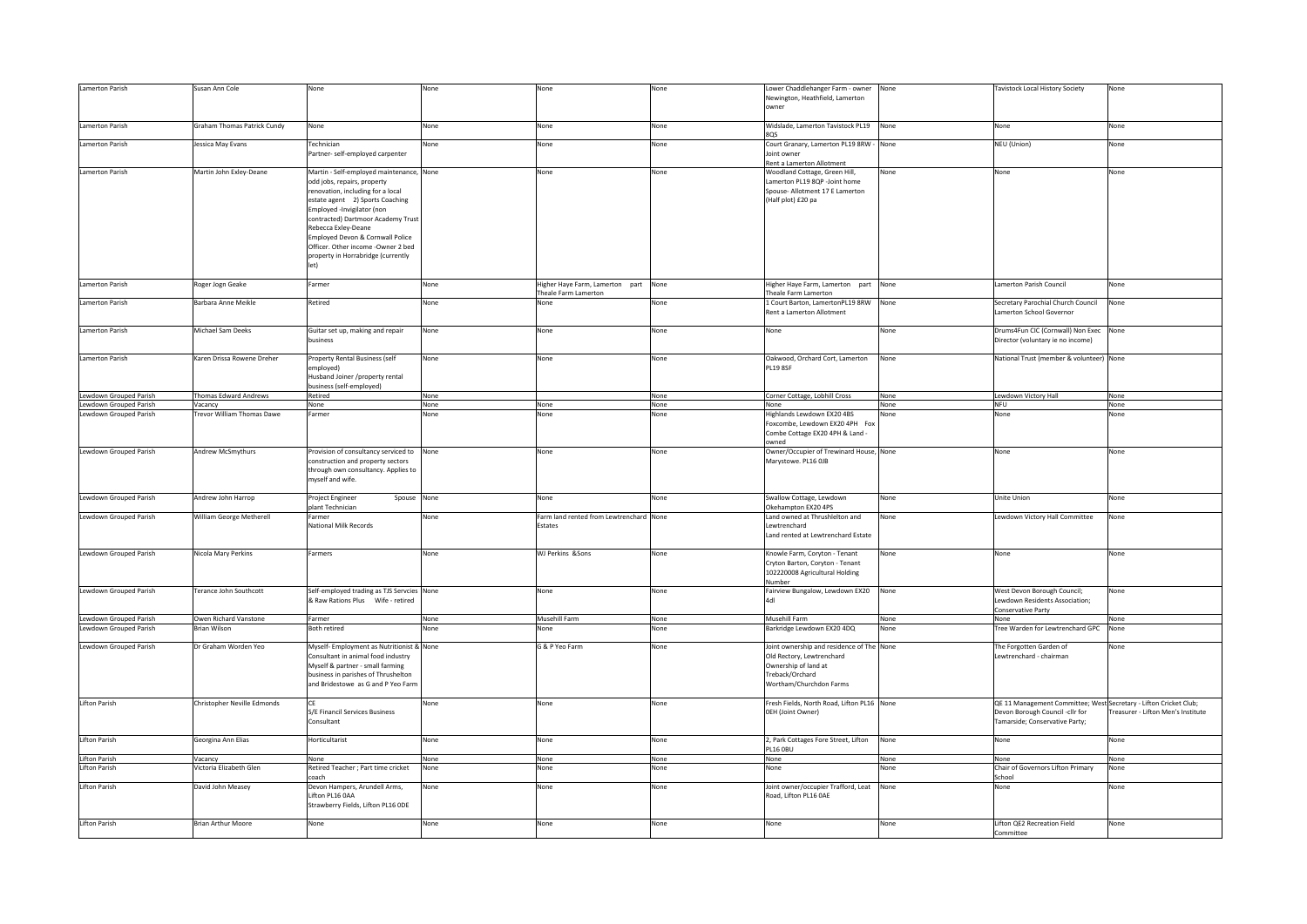| Lifton Parish               | Stephen Parsons                  | Solicitor<br>Spouse-None<br>self employed Market Trader                    |                  | Noe                                            | None             | 7, Kensey View Launceston Cornwall None<br><b>PL15 9LA</b>                                                                    |                  | None                                                                                                                                                                                                                                                                                                                          | None             |
|-----------------------------|----------------------------------|----------------------------------------------------------------------------|------------------|------------------------------------------------|------------------|-------------------------------------------------------------------------------------------------------------------------------|------------------|-------------------------------------------------------------------------------------------------------------------------------------------------------------------------------------------------------------------------------------------------------------------------------------------------------------------------------|------------------|
|                             |                                  |                                                                            |                  |                                                |                  |                                                                                                                               |                  |                                                                                                                                                                                                                                                                                                                               |                  |
| Lifton Parish               | Cllr Simon Merrick Dunn          | None                                                                       | None             | None                                           | None             | None                                                                                                                          | None             | None                                                                                                                                                                                                                                                                                                                          | None             |
| Lifton Parish               | imothy James Woodhouse           | Retired                                                                    | None             | None                                           | None             | 9 Oak Ridge, Lifton PL16 OLD                                                                                                  | None             | QE11 Recreation Ground Committee                                                                                                                                                                                                                                                                                              | None             |
| Lifton Parish               | Cllr Alan Lees                   | Company Director and Managing<br>Director<br>Jacquelyn Lees: Audit Manager | None             | None                                           | None             | 1, North Road LiftonPL16 ODS                                                                                                  | None             | Trustee Treasurer- Girlguiding Londor<br>and the South East Region<br>Honorary Treasurer - The National<br>Registers of Communications<br>Professionals working with Deaf and<br>Deafblind people (NRCPD)<br>Professional membership - fellow of<br>the Institute of Chartered<br>Accountants in England and Wales<br>(ICAEW) |                  |
| Lydford Parish              | Christopher Blackmore            | feacher                                                                    |                  | None                                           | None             | East Grange Lydford EX20 4AR                                                                                                  | None             | Devon & Somerset Fire & Rescue<br>Services; Branch Officer FBU                                                                                                                                                                                                                                                                | None             |
| <b>Lydford Parish</b>       | <b>Brian Robert Cook</b>         |                                                                            | None             | None                                           | None             |                                                                                                                               | None             |                                                                                                                                                                                                                                                                                                                               | None             |
|                             |                                  | Consulting - Financial Training                                            |                  |                                                |                  | Lyneaste, Lydford EX20 4AU                                                                                                    |                  | Trustee- South East Cornwall Multi-<br>Academy Trust; Trustee- Exeter<br>Learning Academy Trust; Governor<br>Milton Abbot School                                                                                                                                                                                              |                  |
| <b>Lydford Parish</b>       | Neil Robert Grigg                | Business Owners; Antique Dealers                                           | None             | AA&M, POBOX 103, Okehampton<br><b>EX20 9AY</b> | None             | None                                                                                                                          | None             | Member of Lydford Parish Council                                                                                                                                                                                                                                                                                              | None             |
| <b>Lydford Parish</b>       | Stephen John Squires             | None                                                                       | None             | None                                           | None             | Spring House Lydford Okehampton<br>EX20 4BJ                                                                                   | None             | None                                                                                                                                                                                                                                                                                                                          | None             |
| <b>Lydford Parish</b>       | no form received                 | no form received                                                           | no form received | no form received                               | no form received | no form received                                                                                                              | no form received | no form received                                                                                                                                                                                                                                                                                                              | no form received |
| <b>Lydford Parish</b>       | no form received                 | no form received                                                           | no form received | no form received                               | no form received | no form received                                                                                                              | no form received | no form received                                                                                                                                                                                                                                                                                                              | no form received |
| <b>Lydford Parish</b>       | no form received                 | no form received                                                           | no form received | no form received                               | no form received | no form received                                                                                                              | no form received | no form received                                                                                                                                                                                                                                                                                                              | no form received |
| Mary Tavy Parish            | Nicholas James Butland           | Chess Coach                                                                | None             | None                                           | None             | Wheal Friendship, Bal Lane, mary<br>Tavy (owner)<br>Allotment at Recreation Ground,<br>Mary Tavy (Lessee)                     | None             | Devon County Chess Association; St<br>Mary's Parochial Church Council                                                                                                                                                                                                                                                         | None             |
| Mary Tavy Parish            | Michael John Jonas               | Publican - I run a pub in Plymouth,<br>Employer- Greene King               | None             | None                                           | None             | Lane Head Cottage, Mary Tavy, PL19 None<br><b>9PN</b>                                                                         |                  | Mary Tavy Communities Nature<br>Projects                                                                                                                                                                                                                                                                                      | None             |
| Mary Tavy Parish            | Jane Melanie Dunn                | Information Advisor for DNPA<br>Husband - Pharmasist                       | None             | None                                           | None             | 3, Crossings Close, Mary Tavy - joint<br>owners<br>Allotment at<br>Mary Tavy Recreation Ground - rent                         | None             | Tor & Tavy WI - Treasurer                                                                                                                                                                                                                                                                                                     | None             |
| Mary Tavy Parish            | Martyn Daryl Griffiths           | Retired                                                                    | None             | None                                           | None             | Joint owner of my dwellinghouse:<br>Cranmere, Mary Tavy, Tavistock PL19<br>9GB                                                | None             | Parish Council; Member of Tavistock None<br>Catholic Church - Our Lady of the<br>Assumption and St Magdalene                                                                                                                                                                                                                  |                  |
| Mary Tavy Parish            | Anna Nitsa Prosser               | None                                                                       | None             | None                                           | None             | Sunnycroft, Brentor Road, Mary Tavy None<br>PL19 9PY                                                                          |                  | Council Cemetery Contact                                                                                                                                                                                                                                                                                                      | None             |
| Mary Tavy Parish            | Paul Ina Reid                    | Retired                                                                    | None             | None                                           | None             | Jessamy, Warne Lane, Mary Tavy<br>PL19 9PH                                                                                    | None             | Parish Council rep on DNPA                                                                                                                                                                                                                                                                                                    | None             |
| Mary Tavy Parish            | Richard Lee                      | Engineer                                                                   | None             | None                                           | None             | 10, Higman Close, Mary Tavy,<br>Tavistock. PL19 9FF (Joint owner)                                                             | None             | None                                                                                                                                                                                                                                                                                                                          | None             |
| Mary Tavy Parish            | Anthony Frank Williams           | Retired                                                                    | None             | None                                           | None             |                                                                                                                               | None             | Trustee of Mary Tavy Coronation Hall None<br>and Recreation Ground                                                                                                                                                                                                                                                            |                  |
| Mary Tavy Parish            | George Henry Hill                | Farmer                                                                     | None             | None                                           | None             | Own Kingsett Farm (partner)<br>rent part Eastlands Farm from SWW                                                              | None             | Southern Link; Mary Tavy Recreation None<br>Ground and Village Hall Trustee                                                                                                                                                                                                                                                   |                  |
| <b>Meeth Parish</b>         | Cllr Jan Hendrik Willem Boeijink | Wife- farmer's wife and<br>Farmer<br><b>R&amp;R</b>                        | None             | None                                           | None             | Friars Hele Farm, Meeth, Okehampton None<br>EX 20 3QB                                                                         |                  | None                                                                                                                                                                                                                                                                                                                          | None             |
| Meeth Parish                | Peter James Cobbledick           | Self employed farmer                                                       | None             | None                                           | None             | Wheaton Park, Stockleigh Barton,<br>Land at Eastern Town and part<br>Wooladon - Owner occupier<br>Tenants to part Friars Hele | None             | Meeth Parish Hall                                                                                                                                                                                                                                                                                                             | None             |
| Meeth Parish                | Peter Francis Doyle              | Foster Carer                                                               | None             | None                                           | None             | The Old Rectory Meeth EX20 3EP                                                                                                | None             | None                                                                                                                                                                                                                                                                                                                          | None             |
| <b>Meeth Parish</b>         | Angus MacPhearson Howie          | Farmer                                                                     | None             | None                                           | None             | Manor Farm, Meeth, Okehampton<br><b>EX20 3QB</b>                                                                              | None             | None                                                                                                                                                                                                                                                                                                                          | None             |
| Meeth Parish                | William Knapman                  | Farmer, Barrister. Company Director None                                   |                  | None                                           | None             | Crockers Hele, Meeth, Okehampton None<br><b>EX20 3QN</b>                                                                      |                  | Neighbourhood Planning Committee; None<br>Member of the Honorable Society of<br>the Inner Temple; Member of the Bar                                                                                                                                                                                                           |                  |
| Meeth Parish                | Duncan Smart                     | Retired                                                                    | None             | None                                           | None             | Baggators Cottage, Meeth. EX20 3EP None                                                                                       |                  | None                                                                                                                                                                                                                                                                                                                          | None             |
| Meeth Parish                | Nina Collings                    | Production Technician for oil and gas None<br>environment company -Spouse  |                  | none                                           | None             | South View, Meeth, EX20 3EP                                                                                                   | None             | None                                                                                                                                                                                                                                                                                                                          | None             |
| Milton Abbot Grouped Parish | Mark Ambrose                     | Wife-Okehampton Primary School<br>Teacher                                  | None             | None                                           | None             | None                                                                                                                          | None             | None                                                                                                                                                                                                                                                                                                                          | None             |
| Milton Abbot Grouped Parish | Julie Dawn Barkwill              | None                                                                       | None             | None                                           | None             | Stable Cottage, Chillaton, Nr Lifton<br>PL16 OHS                                                                              | None             | None                                                                                                                                                                                                                                                                                                                          | None             |
| Milton Abbot Grouped Parish | Christopher John Stone           | <b>Both retired</b>                                                        | None             | None                                           | None             | Coppers Nest, 37, Fore Street, Milton None<br>Abbot PL19 OPA                                                                  |                  | None                                                                                                                                                                                                                                                                                                                          | None             |
|                             |                                  |                                                                            |                  |                                                |                  |                                                                                                                               |                  |                                                                                                                                                                                                                                                                                                                               |                  |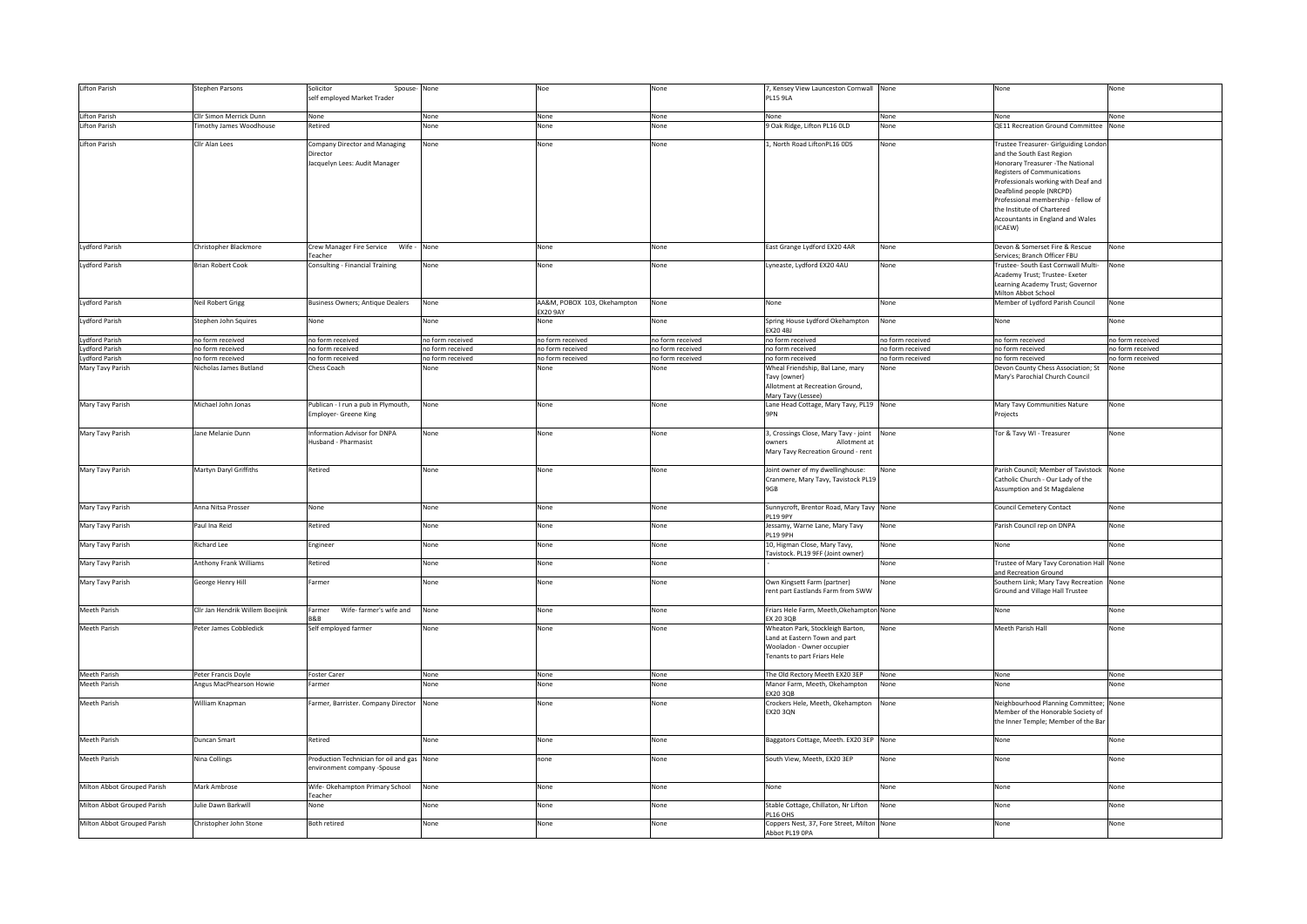| Milton Abbot Grouped Parish | Rita Avery                    | Retired                                     | None<br>none | None | Wellspring, Chillaton PL16 OHS             | None | None                                 | None |
|-----------------------------|-------------------------------|---------------------------------------------|--------------|------|--------------------------------------------|------|--------------------------------------|------|
| Milton Abbot Grouped Parish | <b>Robert Tucker</b>          | Farmer - self employed at RE & HJ           | None<br>None | None | Beera Farm, Milton Abbot                   | None | None                                 | None |
|                             |                               | Tucker of Beera Farm<br>Spouse              |              |      | Land at Milton Downs, Milton Abbot         |      |                                      |      |
|                             |                               | B&B Proprioter at Beera Farm                |              |      |                                            |      |                                      |      |
|                             |                               |                                             |              |      |                                            |      |                                      |      |
|                             |                               |                                             |              |      |                                            |      |                                      |      |
| Milton Abbot Grouped Parish | Gary Francis Vanstone         | Stone Ventures Ltd                          | None<br>None | None | Bradstone Coombe Mill, Bradstone           | None | Chairman of Habrake; Mackplans;      | None |
|                             |                               |                                             |              |      | PL19 0QS                                   |      | Neighbourhood Planning Steering      |      |
|                             |                               |                                             |              |      |                                            |      |                                      |      |
|                             |                               |                                             |              |      |                                            |      | Committee                            |      |
| Milton Abbot Grouped Parish | Amanda Jane Westcott          | <b>Bank Clerk</b>                           | None<br>None | None | 7, Marlow Crescent, Chillaton, Lifton None |      | Chillaton Village Hall               | None |
|                             |                               |                                             |              |      | PL16 OHT                                   |      |                                      |      |
| Milton Abbot Grouped Parish | James Holland                 | Farmer - Holland Farmers -Owned             | None<br>None | None | Wrixhill Farm                              | None | None                                 | None |
|                             |                               |                                             |              |      |                                            |      |                                      |      |
|                             |                               | enny Venning - Full time Mother             |              |      |                                            |      |                                      |      |
|                             |                               |                                             |              |      |                                            |      |                                      |      |
| Milton Abbot Grouped Parish | Vacancy                       | None                                        | None<br>None | None | None                                       | None | None                                 | None |
|                             |                               |                                             |              |      |                                            |      |                                      |      |
| Milton Abbot Grouped Parish | Vacancy                       | None                                        | None<br>None | None | None                                       | None | None                                 | None |
| Monkokehampton Parish       | Valerie Brenda Allin          | Retired                                     | None<br>None | None | 2, East View, Monkokehampton EX19 None     |      | None                                 | None |
|                             |                               |                                             |              |      | <b>SRS</b>                                 |      |                                      |      |
| Monkokehampton Parish       | Thomas Albert John Dennis     | Retired                                     | None<br>None | None | Allan Park, Exbourne                       | None | None                                 | None |
|                             |                               |                                             |              |      |                                            |      |                                      |      |
|                             |                               | Karen Lynich -Gardener                      |              |      |                                            |      |                                      |      |
| Monkokehampton Parish       | Peter Francis Edwin Fishleigh | Letting Lilac Cottage, Hele Park Farm, None | None         | None | Lilac Cottage Monkokehampton EX19 None     |      | None                                 | None |
|                             |                               | Monkokehampton                              |              |      | <b>8SE Allotment</b>                       |      |                                      |      |
|                             |                               |                                             |              |      |                                            |      |                                      |      |
| Monkokehampton Parish       | Sidney John Murrin            | Sidney - Farmer                             | None<br>None | None | The Mills, Monkokehampton EX19             | None | None                                 | None |
|                             |                               | lennifer -wifeof farmer, helps out          |              |      | 8SF                                        |      |                                      |      |
|                             |                               |                                             |              |      |                                            |      |                                      |      |
| Monkokehampton Parish       | Valerie Joyce Murrin          | Valerie -Housewife                          | None<br>None | None | 1, Monkleigh Cottage,                      | None | Treasurer Hatherleigh School PTFA    | None |
|                             |                               |                                             |              |      |                                            |      |                                      |      |
|                             |                               | lusband- Farmer                             |              |      | Monkokehampton EX19 8SG                    |      | reasurer Monkokehampton Old          |      |
|                             |                               |                                             |              |      |                                            |      | chools Room                          |      |
|                             |                               |                                             |              |      |                                            |      | Freasurer Monkokehampton PCC         |      |
|                             |                               |                                             |              |      |                                            |      |                                      |      |
|                             |                               |                                             |              |      |                                            |      | Freasurer Meeth Pool League          |      |
|                             |                               |                                             |              |      |                                            |      |                                      |      |
| Monkokehampton Parish       | Barbara Elizabeth Pearce      | <b>Retired Farmer</b>                       | None<br>None | None | Beechcroft - Owner Church Stile land None  |      | All Saints Church Monkokehampton     | None |
|                             |                               |                                             |              |      |                                            |      |                                      |      |
|                             |                               |                                             |              |      | Monkoehampton EX19 8SF - Partner           |      | Secretary of Parochial Church Counci |      |
|                             |                               |                                             |              |      | in business                                |      |                                      |      |
| Monkokehampton Parish       | Steven John Smallacombe       | Office Worker NJBAutomotive                 | None<br>None | None | Ye Old Swan MonkokehamptonEX19 None        |      | None                                 | None |
|                             |                               |                                             |              |      | 8SE - Owner                                |      |                                      |      |
|                             |                               | Services Limited                            |              |      |                                            |      |                                      |      |
|                             |                               | Wife - Mealtime & Classroom cover           |              |      |                                            |      |                                      |      |
|                             |                               | at Hatherleigh Primary School               |              |      |                                            |      |                                      |      |
|                             |                               |                                             |              |      |                                            |      |                                      |      |
|                             |                               |                                             |              |      |                                            |      |                                      |      |
| North Tawton Town           | Chris Simmons                 | Contrex IT ; Bow Garden and Aquatic None    | None         | None | 5, Tarka Court, North Tawton. EX20 None    |      | None                                 | None |
|                             |                               | entre:                                      |              |      | 2FF (Tenant)                               |      |                                      |      |
| North Tawton Town           | Carol Anne Burrow             | Retired                                     | None<br>None | None | 14, Fernleigh Court, Fore Street,          | None | North Tawton Town Hall               | None |
|                             |                               |                                             |              |      |                                            |      |                                      |      |
|                             |                               |                                             |              |      | North Tawton EX20 2ED<br>Land              |      | Management Committee                 |      |
|                             |                               |                                             |              |      | adjacent to 14, Fernleigh Court, Fore      |      | Trustee of Frank Henson Gibbins      |      |
|                             |                               |                                             |              |      | Street, North Tawton EX20 2ED              |      | Memorial Park                        |      |
|                             |                               |                                             |              |      |                                            |      | Trustee of Durant Trust              |      |
|                             |                               |                                             |              |      |                                            |      |                                      |      |
|                             |                               |                                             |              |      |                                            |      | Trustee of North Tawton Town Hall    |      |
|                             |                               |                                             |              |      |                                            |      |                                      |      |
| North Tawton Town           | Christopher Alan Jordan       |                                             | None         | None | None                                       | None | <b>Durant Trust</b>                  |      |
|                             |                               | None                                        | none         |      |                                            |      |                                      | None |
| North Tawton Town           | Kevin Francis Hodge           | Self Employed -Fore Street Garage,          | None<br>None | None | 7, Taw Vale Avenue, Fore Street,           | None | Durant Trust, Frank Henson Gibbins   | None |
|                             |                               | North Tawton                                |              |      | North Tawton                               |      | <b>Memorial Park</b>                 |      |
| North Tawton Town           | Mark Frederick Kennedy        | None                                        | None<br>None | None | None                                       | None | North Tawton Youth and Community     |      |
|                             |                               |                                             |              |      |                                            |      |                                      |      |
|                             |                               |                                             |              |      |                                            |      | Centre                               |      |
|                             |                               |                                             |              |      |                                            |      | <b>Trustee Durant Trust</b>          |      |
|                             |                               |                                             |              |      |                                            |      | Frank Gibbins Memorial Park          |      |
|                             |                               |                                             | None         |      |                                            | None |                                      | None |
| North Tawton Town           | Colin Donald Lee              | Managing Director of Seal Safety &          | None         | None | Rosedale, Bouchers Hill, North             |      | <b>Durant Trust</b>                  |      |
|                             |                               | Training Ltd Health & Safety                |              |      | Tawton EX20 2DG - joint owner              |      | Frank Gibbins Memorial Park          |      |
|                             |                               | Consultancy and Training                    |              |      |                                            |      |                                      |      |
| North Tawton Town           | Ruth Joanne Testa             | Project Mananger, Devon Wildlife            | None<br>None | None | 12, North Street, North Tawton EX20 None   |      | Durant Trust                         | None |
|                             |                               |                                             |              |      |                                            |      |                                      |      |
|                             |                               | Trust                                       |              |      | 2DE                                        |      | Frank Gibbins Memorial Park          |      |
|                             |                               | Chris Turner (Partner) Senior               |              |      |                                            |      | <b>Green Party</b>                   |      |
|                             |                               | Ecologist, Green Ecology                    |              |      |                                            |      |                                      |      |
| North Tawton Town           | Jean Rosalind Trewitt         | Burton Hall Holidays (Self Catering         | None<br>None | None | Burton Hall, North Tawton EX20 2DQ None    |      | Durant Trust, Frank Henson Gibbins   | None |
|                             |                               |                                             |              |      |                                            |      |                                      |      |
|                             |                               | Business)                                   |              |      |                                            |      | Memorial Park                        |      |
|                             |                               |                                             |              |      |                                            |      | Labour Party                         |      |
|                             |                               |                                             |              |      |                                            |      | Unite Union                          |      |
|                             |                               |                                             |              |      |                                            |      |                                      |      |
| North Tawton Town           | Sue Watson                    | Spouse - Prison Officer, Farm Worker None   | None         | None | 1, Fulford Gardens, North Tawton           | None | Durant Trust, Frank Henson Gibbins   | None |
|                             |                               |                                             |              |      | <b>EX20 2FL</b>                            |      | Memorial Park                        |      |
| North Tawton Town           | Stephen John Whiteley         | None                                        | None<br>None | None | Larch House, 2, Webbs Orchard,             | None | Durant Trust, Frank Henson Gibbins   | None |
|                             |                               |                                             |              |      | North Tawton                               |      | <b>Memorial Park</b>                 |      |
|                             |                               |                                             |              |      |                                            |      |                                      |      |
| North Tawton Town           | P Bath                        | None                                        | None<br>None | None | 9, Taw Vale Avenue, North Tawton           | None | J.G. Durant Trust; NT Memorial Park  | None |
|                             |                               |                                             |              |      |                                            |      | Trust                                |      |
| North Tawton Town           |                               | None                                        | none<br>None | None | None                                       | None | None                                 |      |
|                             |                               |                                             |              |      |                                            |      |                                      |      |
| Northlew Parish             | Vacancy                       | None                                        | None<br>none | None | None                                       | None | None                                 | None |
| Northlew Parish             | Bryan John Dufty              | Farmer                                      | None<br>None | None | The Corner House, Ashbury, Northlew None   |      | Northlew Village Hall                | None |
|                             |                               |                                             |              |      | land farmed with Stoney Farm               |      |                                      |      |
|                             |                               |                                             |              |      |                                            |      |                                      |      |
|                             |                               |                                             |              |      | Partnership, Northlew                      |      |                                      |      |
|                             |                               |                                             |              |      |                                            |      |                                      |      |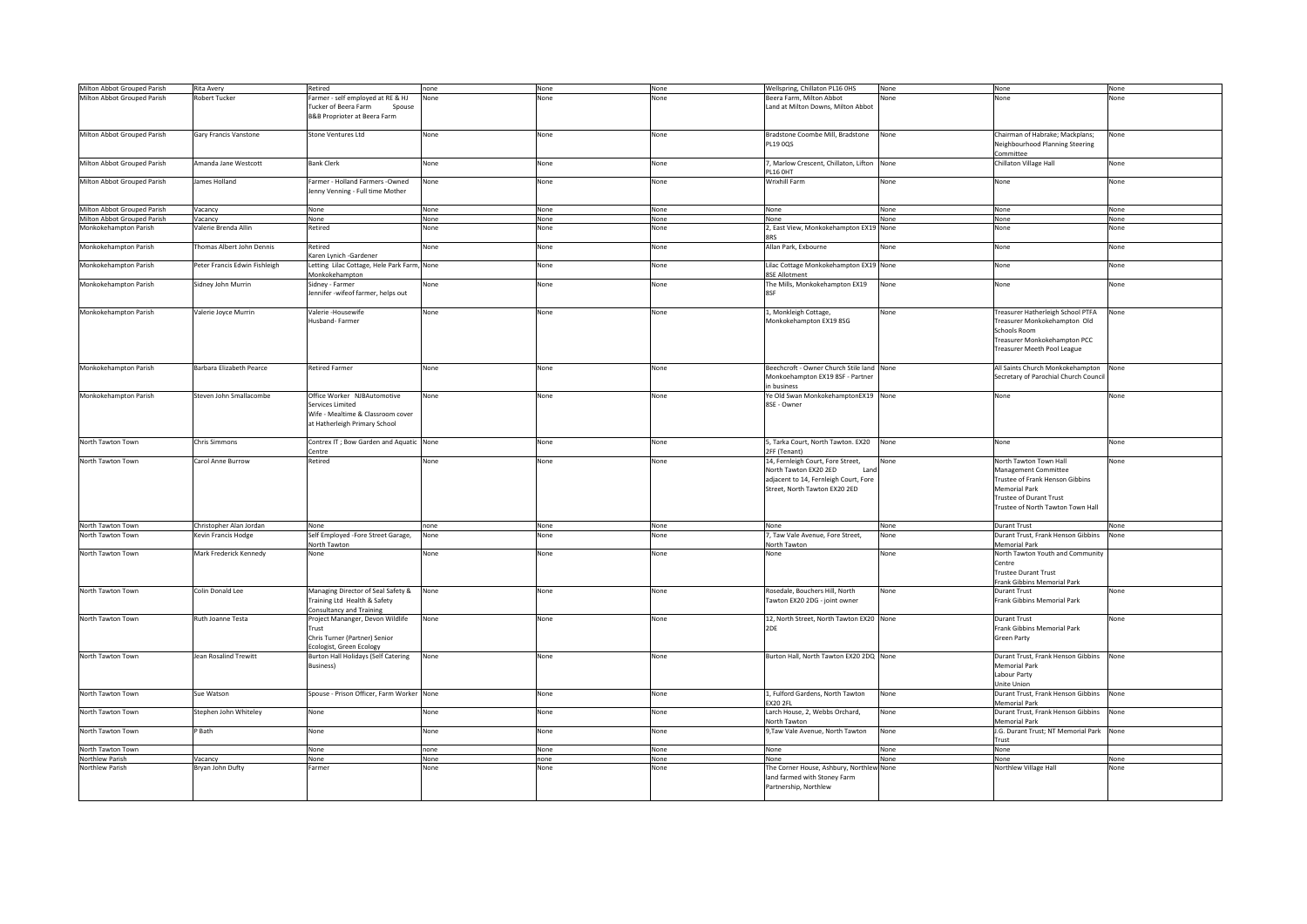| Northlew Parish           | Cllr Andrew Alger              | Semi-retired builder. Spouse-       | None | None                             | None | Holly House, Harpers Hill. Building    | None                               | None                                     | None                    |
|---------------------------|--------------------------------|-------------------------------------|------|----------------------------------|------|----------------------------------------|------------------------------------|------------------------------------------|-------------------------|
|                           |                                | property landlady                   |      |                                  |      | plots, Crowden Road. Land at           |                                    |                                          |                         |
|                           |                                |                                     |      |                                  |      | Milltown, Northlew. Properties         |                                    |                                          |                         |
|                           |                                |                                     |      |                                  |      |                                        |                                    |                                          |                         |
|                           |                                |                                     |      |                                  |      | owned by spouse, Kesterfield Farm,     |                                    |                                          |                         |
|                           |                                |                                     |      |                                  |      | Eastville, Marcello Square View, Path  |                                    |                                          |                         |
|                           |                                |                                     |      |                                  |      | Cottage, Northlew. Land at Milltown,   |                                    |                                          |                         |
|                           |                                |                                     |      |                                  |      | Northlew                               |                                    |                                          |                         |
|                           |                                |                                     |      |                                  |      |                                        |                                    |                                          |                         |
| Northlew Parish           | Clir Cella Anne Rundle         | Self employed lorry driver          | None | None                             | None | Little Spring, Northlew EX20 3BT       | None                               | None                                     | None                    |
| Northlew Parish           | Clir Mark Frederick Rundle     | Farmer/Fashion Designer             | None | None                             | None | Little Spring, Northlew EX20 3BT       | None                               | None                                     | None                    |
|                           |                                | Farmer/Plant operator               |      |                                  |      |                                        |                                    |                                          |                         |
| Northlew Parish           | Clir Stephen John Shelton      | Data Protection Officer; Landlord   | None | None                             | None | Lower Crowden Farm, Crowden,           | None                               | None                                     | None                    |
|                           |                                | Spouse: Managing Partner; Landlady  |      |                                  |      | Northlew EX20 3NE Smallholding         |                                    |                                          |                         |
|                           |                                |                                     |      |                                  |      | wner - home address                    |                                    |                                          |                         |
| Northlew Parish           | Cllr Shaun Millership          | General Builder. Wife: Musician     | None | None                             | None | Church Gate, Northlew EX20 3NJ         | None                               | None                                     | Northlew Parish Council |
| Northlew Parish           | Clir Steve Lofthouse           | Director of Square Shop             | None | None                             | None | October Cottage, 1 Harpers Hill,       | None                               |                                          | None                    |
|                           |                                |                                     |      |                                  |      | Northlew EX20 3NR                      |                                    |                                          |                         |
| Northlew Parish           | Cllr Mai Albaek Cudmore        | Lecturer                            | None | W&M Cudmore, partnership for     | None | 6. Crowden Road, Northlew EX20         | None                               | None                                     | None                    |
|                           |                                |                                     |      | smallholding                     |      | 3NW and smaallholding East Worth,      |                                    |                                          |                         |
|                           |                                |                                     |      |                                  |      | Norley, Northlew                       |                                    |                                          |                         |
| Northlew Parish           | Cllr David William Kent        | Hairdresser                         | None | None                             | None | Coachman's Cottage, Ashbury            | 9, The Maltings, Black Torrington, | None                                     | None                    |
|                           |                                |                                     |      |                                  |      | Northlew EX20 3PE                      | Beaworthy EX21 3PR                 |                                          |                         |
| Okehampton Hamlets Parish | Cllr Maria Jane Cooper         | <b>Store Manager</b>                | None | None                             | None | East Okement Farm, Okehampton          | None                               | Okehampton United Charities;             | None                    |
|                           |                                | Husband self employed Farmer        |      |                                  |      | EX20 1QR (Tenant); Part Land at        |                                    | Northern Links;                          |                         |
|                           |                                |                                     |      |                                  |      | Okehampton Camp, Okehampton            |                                    |                                          |                         |
|                           |                                |                                     |      |                                  |      | EX20 1QR (Tenant)                      |                                    |                                          |                         |
| Okehampton Hamlets Parish | Clir Andrew Ewen               | Company Director                    | None | None                             | None | Main dwelling: Brightly Farm,          | None                               | Northern Parish Links: Stakeholder       | None                    |
|                           |                                | Trudy - Company Secretary           |      |                                  |      | Okehampton EX20 1RP                    |                                    | Trustee OCRA Okehampton                  |                         |
|                           |                                |                                     |      |                                  |      | UNIT 1 Merrivale Road self invested    |                                    | Community Recreation Association;        |                         |
|                           |                                |                                     |      |                                  |      | pension scheme                         |                                    | Okehampton United Trust;                 |                         |
|                           |                                |                                     |      |                                  |      | UNIT 2 owned by Okehampton Glass       |                                    | Okehampton Sports & Skills Charity;      |                         |
|                           |                                |                                     |      |                                  |      | owned by us                            |                                    | Rotary Club                              |                         |
|                           |                                |                                     |      |                                  |      |                                        |                                    |                                          |                         |
| Okehampton Hamlets Parish | Clir John Charles Heard        | Farmer                              | None | None                             | None | Hughslade Farm & Fowley Farm &         | None                               | Okehampton Commoners                     | None                    |
|                           |                                | Sandra Heard: Farmer; Self employed |      |                                  |      | Hilltwon Farm (land & buildings)       |                                    | Association; Treasurer of Meldon         |                         |
|                           |                                | holiday home Business               |      |                                  |      | Fowley House & barn                    |                                    | <b>Village Hall</b>                      |                         |
|                           |                                |                                     |      |                                  |      | Place Farm (land & buildings)          |                                    |                                          |                         |
|                           |                                |                                     |      |                                  |      | Hughslade Farmhouse & Rose             |                                    |                                          |                         |
|                           |                                |                                     |      |                                  |      |                                        |                                    |                                          |                         |
| Okehampton Hamlets Parish | Cllr Courtney Philip Heard     | Partner in Farming Business AND     |      | CP & PS Heard and Darmoor Riding |      | Cottage<br>Meldon Farm & Pudson Farm   | None                               |                                          |                         |
|                           |                                |                                     | None |                                  | None |                                        |                                    | Holditch (in process of being wound None |                         |
|                           |                                | <b>Holiday Business</b>             |      | Holidays                         |      |                                        |                                    | up); Director of Okehampton Show         |                         |
|                           |                                |                                     |      |                                  |      |                                        |                                    |                                          |                         |
| Okehampton Hamlets Parish | Cllr Ruth Elizabeth Maile      | Mrs R Maile: Joint Accomodation     | None | None                             | None | West Hook, Okehampton EX20 1RL - None  |                                    | Okehampton Matters                       | None                    |
|                           |                                | Provider Self catering              |      |                                  |      | Mrs Maile & husband live at this       |                                    |                                          |                         |
|                           |                                | Mr A Maile; Farmer                  |      |                                  |      | address with mother of the owner       |                                    |                                          |                         |
|                           |                                |                                     |      |                                  |      |                                        |                                    |                                          |                         |
| Okehampton Hamlets Parish | Cilir Martin Littlejohns       | Martin Littlejohns: Farmer          | None | None                             | None | Minehouse Farm, Okehampton EX20 None   |                                    | Vice Chair Planning Committee            | None                    |
|                           |                                | Sarah Littlejohns: Farmer           |      |                                  |      | 4LN                                    |                                    |                                          |                         |
|                           |                                |                                     |      |                                  |      | Estrayer Park, Okehampton EX20 4LR     |                                    |                                          |                         |
|                           |                                |                                     |      |                                  |      |                                        |                                    |                                          |                         |
| Okehampton Hamlets Parish | Clir Derek Walter Webber       | Retired                             | None | None                             | None | 78, Exeter Road, Okehampton -          | None                               | National Park Authority; Okehampton None |                         |
|                           |                                |                                     |      |                                  |      | Owner                                  |                                    | United Charities; Simmons Homes          |                         |
|                           |                                |                                     |      |                                  |      |                                        |                                    | Charity                                  |                         |
| Okehampton Hamlets Parish | Clir Brian Patrick Wood        | <b>Retired</b>                      | None | None                             | None | 56, Summering Close, Okehampton        | None                               | The Charity of Holditch & others         | None                    |
|                           |                                |                                     |      |                                  |      | <b>EX20 1FY</b>                        |                                    | Trustee of Okehampton & District         |                         |
|                           |                                |                                     |      |                                  |      | Allotments 1C &1D Fatherford Lane      |                                    | <b>Community Transport Group</b>         |                         |
|                           |                                |                                     |      |                                  |      | Allotments, Okehampton                 |                                    | The Green Party of England & Wales       |                         |
|                           |                                |                                     |      |                                  |      |                                        |                                    | Meldon Fields Residents Group            |                         |
|                           |                                |                                     |      |                                  |      |                                        |                                    |                                          |                         |
| Okehampton Town           | Cllr Greta Natalie Button      | Self: Parent Support Advisor        | None | None                             | None | 9, Jubilee Close, High Street,         | None                               | Citizens Advice Bureau; Fairtrade;       | None                    |
|                           |                                | Philip Peskett: Central Heating     |      |                                  |      | Okehampton EX20 1BH                    |                                    | Okehampton Branch Labour Party           |                         |
|                           |                                | Engineer                            |      |                                  |      |                                        |                                    |                                          |                         |
| Okehampton Town           | Cllr Janet Goffey              | None                                | None | None                             | None | 20, Craon Gardens, Okehampton          | None                               | Dartmoor Museum of Life-Trustee & None   |                         |
|                           |                                |                                     |      |                                  |      | <b>EX20 1SY</b>                        |                                    | Volunteer; Okehampton & Area             |                         |
|                           |                                |                                     |      |                                  |      | 1/2 allotment at Fatherford Lane       |                                    | Health & Wellbeing Alliance -            |                         |
|                           |                                |                                     |      |                                  |      | Allotments, Okehampton                 |                                    | Member; Dartmoor Arts Society            |                         |
|                           |                                |                                     |      |                                  |      |                                        |                                    | Committee Member; DALC County            |                         |
|                           |                                |                                     |      |                                  |      |                                        |                                    | Committee; The Arts Society              |                         |
|                           |                                |                                     |      |                                  |      |                                        |                                    | Dartmoor Committee; Chair of             |                         |
|                           |                                |                                     |      |                                  |      |                                        |                                    | Simmons Homes Charity                    |                         |
|                           |                                |                                     |      |                                  |      |                                        |                                    |                                          |                         |
| Okehampton Town           | Clir Carole Florence Mary Holt | None                                | None | None                             | None | Takoradi, 61, Exeter Road,             | None                               | Rep. Okehampton Carnival                 | None                    |
|                           |                                |                                     |      |                                  |      | Okehampton EX20 1QF                    |                                    | <b>Committee Archives</b>                |                         |
| Okehampton Town           | Cllr Dr Michael John Ireland   | None -Pensions only                 | None | None                             | None | 18, Hunters Gate, Okehampton EX20 None |                                    | North Dartmoor Search * Rescue           | None                    |
|                           |                                |                                     |      |                                  |      | 1SU                                    |                                    | Team; OkeRail Forum; Dartmoor            |                         |
|                           |                                |                                     |      |                                  |      |                                        |                                    | Railway Supporter Association;           |                         |
|                           |                                |                                     |      |                                  |      |                                        |                                    | Northern Link; Okehampton Archive;       |                         |
|                           |                                |                                     |      |                                  |      |                                        |                                    | OkeRail Communitiy Interest Co;          |                         |
|                           |                                |                                     |      |                                  |      |                                        |                                    | Devon Rail Forum                         |                         |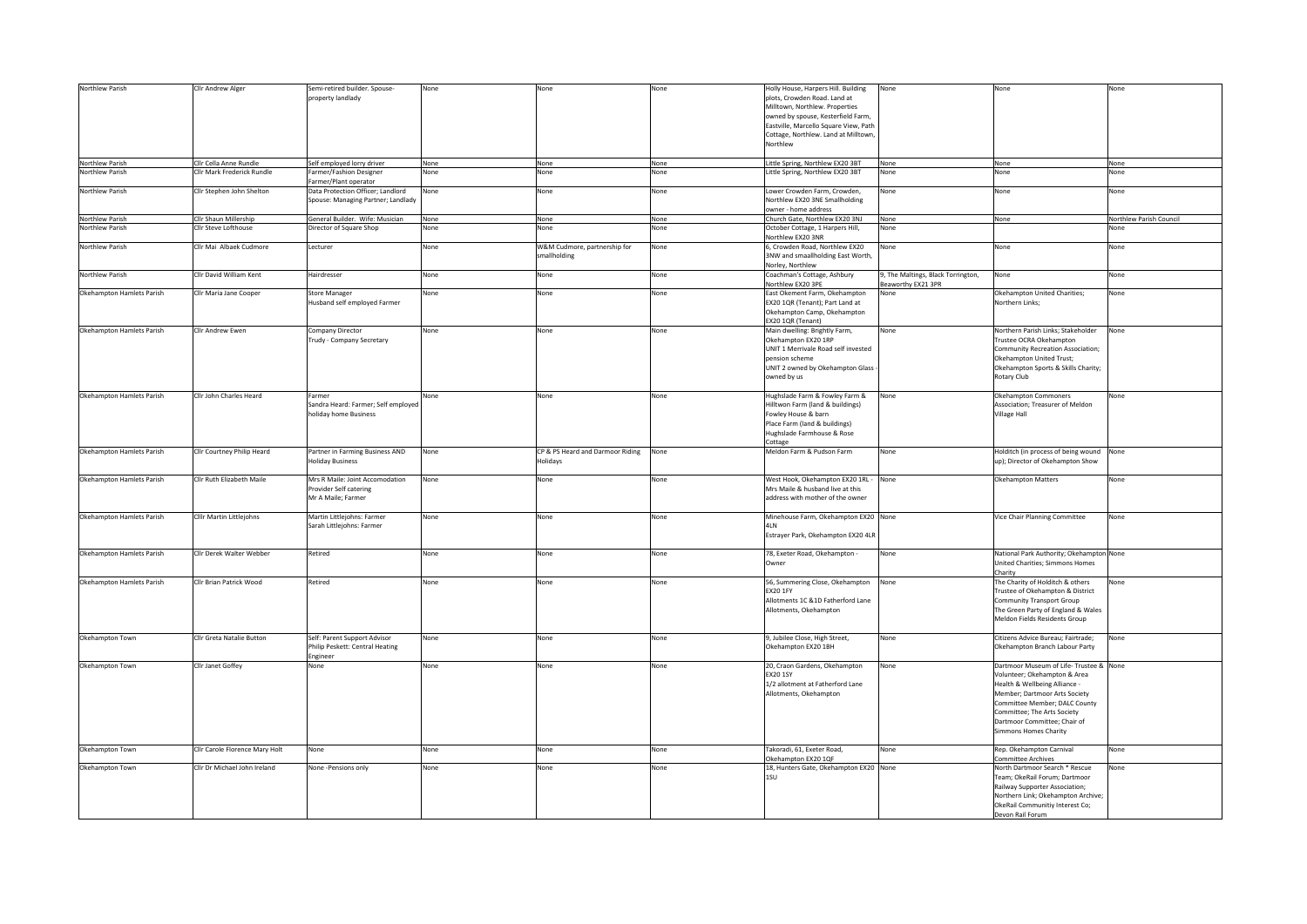| Okehampton Town | Cllr Paul Jessop                                                             | Full Time Manager Royal Mail<br>Parcel Force Worldwide<br>Spouse: Learning Support Co-<br>ordinator                             | None               | None | None    | Notta Cottage, 85, Broom Park,<br>Okehampton EX20 1FT                                                                                                                                                                                                                                                                                                                           | None | None                                                                                                                                                                                                                                                                                                                                                                                                                                                                                                                                                                                                                                                                                                                                                                                                                                | Land at Notta Farm, Shelly Road,<br>South Zeal EX20 2PQ |
|-----------------|------------------------------------------------------------------------------|---------------------------------------------------------------------------------------------------------------------------------|--------------------|------|---------|---------------------------------------------------------------------------------------------------------------------------------------------------------------------------------------------------------------------------------------------------------------------------------------------------------------------------------------------------------------------------------|------|-------------------------------------------------------------------------------------------------------------------------------------------------------------------------------------------------------------------------------------------------------------------------------------------------------------------------------------------------------------------------------------------------------------------------------------------------------------------------------------------------------------------------------------------------------------------------------------------------------------------------------------------------------------------------------------------------------------------------------------------------------------------------------------------------------------------------------------|---------------------------------------------------------|
| Okehampton Town | Cllr Anthony Frank Leech                                                     | Semi-retired Building Surveyor<br>Wife: Retired                                                                                 | None               | None | None    | 22, Limehayes Road, Okehampton<br><b>EX20 1NX</b>                                                                                                                                                                                                                                                                                                                               | None | Nominated by West Devon Borough None<br>Council: Devon's Citizens Advice<br>Service; HATOC;<br>Nominated by Okehampton Town<br>Council: Okehampton Community<br>Transport Group; Okehampton<br><b>Ockment Community Centre</b><br>West Devon Borough Council<br>Community Member of Dartmoor<br>LEAF<br>The Okehampton Ockment Centre<br>Charity as a trustee<br>Okehampton Town Councils<br>representative on the Okehampton<br>Community Transport Group<br>Director of the Community of<br>Okehampton Renewable Energy<br>Society (CORES)<br>Member of the Society for the<br>Protection of Ancient Buildings<br>(SPAB); Member of the Community<br>Health Care and Wellbeing Advisory<br>Group for the Okehamptom Medical<br>Centre; Councillor Advocate for the<br>Devon and Cornwall Police, Police<br>and Crime Commissioner |                                                         |
| Okehampton Town | Cllr Christine Marie Marsh                                                   | Retired                                                                                                                         | None               | None | Retired | 17, Vicarage Road, Okehampton EX20 None<br>1LF                                                                                                                                                                                                                                                                                                                                  |      | Okehampton United Charities;<br>OkeRail Forum; Parklands; Everything<br>Okehampton; Simmons Homes<br>Charity; Okement Rivers<br>Improvement Group; Skills & Sports<br>Trust; OCRA; Simmons Park.; Kempley<br>Meadow; Yes Tor Project                                                                                                                                                                                                                                                                                                                                                                                                                                                                                                                                                                                                | None                                                    |
| Okehampton Town | Clir Carole Holt                                                             | None                                                                                                                            | None               | None | None    | Takoradi, 61, Exeter Road,                                                                                                                                                                                                                                                                                                                                                      | None | Rep. Okehampton Carnival<br>Committee Archives                                                                                                                                                                                                                                                                                                                                                                                                                                                                                                                                                                                                                                                                                                                                                                                      | None                                                    |
| Okehampton Town | Cllr Terance John Abbots                                                     | Spouse: Yesterdays, East Street<br>Antiques & Collectables Shop<br>Terence: Terry's Zimmers Recycled<br>Mobility equipment shop | None               | None | None    | Okehampton EX20 1QF<br>Home, 45, Station Road -owners<br>Yesterdays 8 East Street,<br>Okehampton<br>Terri's Zimmers shop at 6 East Street<br>Okehampton<br>Flat above 6 & 8 East Street owned<br>by A.N.Other                                                                                                                                                                   | None | RBL; Homestart; Probus Club                                                                                                                                                                                                                                                                                                                                                                                                                                                                                                                                                                                                                                                                                                                                                                                                         | None                                                    |
| Okehampton Town | Cllr Deborah Sanger                                                          | Self: Learning Support Co-ordinator None<br>Okehampton College (DCC)<br>Spouse: Delivery and Collection                         |                    | None | None    | Notta Cottage, 85, Broom Park,<br>Okehampton EX20 1FT<br>1/2 Container storage unit owned by                                                                                                                                                                                                                                                                                    | None | Dartmoor National Park;<br>Okehampton Health & Wellbeing<br>Alliance                                                                                                                                                                                                                                                                                                                                                                                                                                                                                                                                                                                                                                                                                                                                                                | Land at Notta Farm, Shelly Road,<br>South Zeal EX20 2PQ |
| Okehampton Town | Clir Robert John Tolley                                                      | Manager<br>None                                                                                                                 | None               | None | None    | Janet Voaden<br>46, Crediton Road, Okehampton EX20 None                                                                                                                                                                                                                                                                                                                         |      | OCRA                                                                                                                                                                                                                                                                                                                                                                                                                                                                                                                                                                                                                                                                                                                                                                                                                                | None                                                    |
| Okehampton Town | Cllr Ann Carole Wood                                                         | Retired                                                                                                                         | None               | None | None    | 1NU<br>56, Summering Close, Okehampton<br>Allotments 1C and 1D Fatherford<br>Road                                                                                                                                                                                                                                                                                               | None | Spouse is member of Okehampton<br>Hamlets Parish Council and a member<br>of the Green Party; Myself;<br>Okehampton & District Community<br>Transport Group - volunteer driver;<br>Okement Rivers Improvement Group;<br>Member of Okehampton Twinning<br>Association                                                                                                                                                                                                                                                                                                                                                                                                                                                                                                                                                                 | None                                                    |
| Okehampton Town | Cllr Brendan Matravers                                                       | Director -idol Vape Ltd                                                                                                         | None               | None | None    | Private Rent: Apartment 4, 9 East<br>Street, Okehampton EX20 1AS                                                                                                                                                                                                                                                                                                                | None | None                                                                                                                                                                                                                                                                                                                                                                                                                                                                                                                                                                                                                                                                                                                                                                                                                                | None                                                    |
| Okehampton Town | Cllr Juile Yelland<br>Avery & Co Ltd; W J Avery Ltd; AJY<br>Developments Ltd | Spouse-W Self: unwaged<br>Spouse: Managing Director -Builder                                                                    | Conservative Party | None | None    | 21, Brandize Park, Okehampton EX20 None<br>1EQ -Joint owned<br>79, East Street, Okehampton wx20<br>1AU - Owned by husband<br>Builder's Yard, Crediton Road,<br>Okehampton EX20 1LT<br>Spouse - 13 St James Street,<br>Okehampton; 1 x garage in Brandize<br>Park, Okehampton.<br>and at Brightly grid ref: SX60016<br>97651<br>Land at Bondleigh Cross grid ref:<br>63687 03978 |      | <b>WDBC; Okehampton United Charity</b><br>(ex officio Trustee); Okehampton<br>Education Foundation (ex officio<br>Trustee); Okehampton Street Pastors<br>(Trustee); Conservative Party;<br>TNMWDCitizens Advice (OTC Rep) ;<br>School Governor -Okehampton<br>Community College; OkeRail Forum;<br>Simmons Park Charity (Trustee)                                                                                                                                                                                                                                                                                                                                                                                                                                                                                                   |                                                         |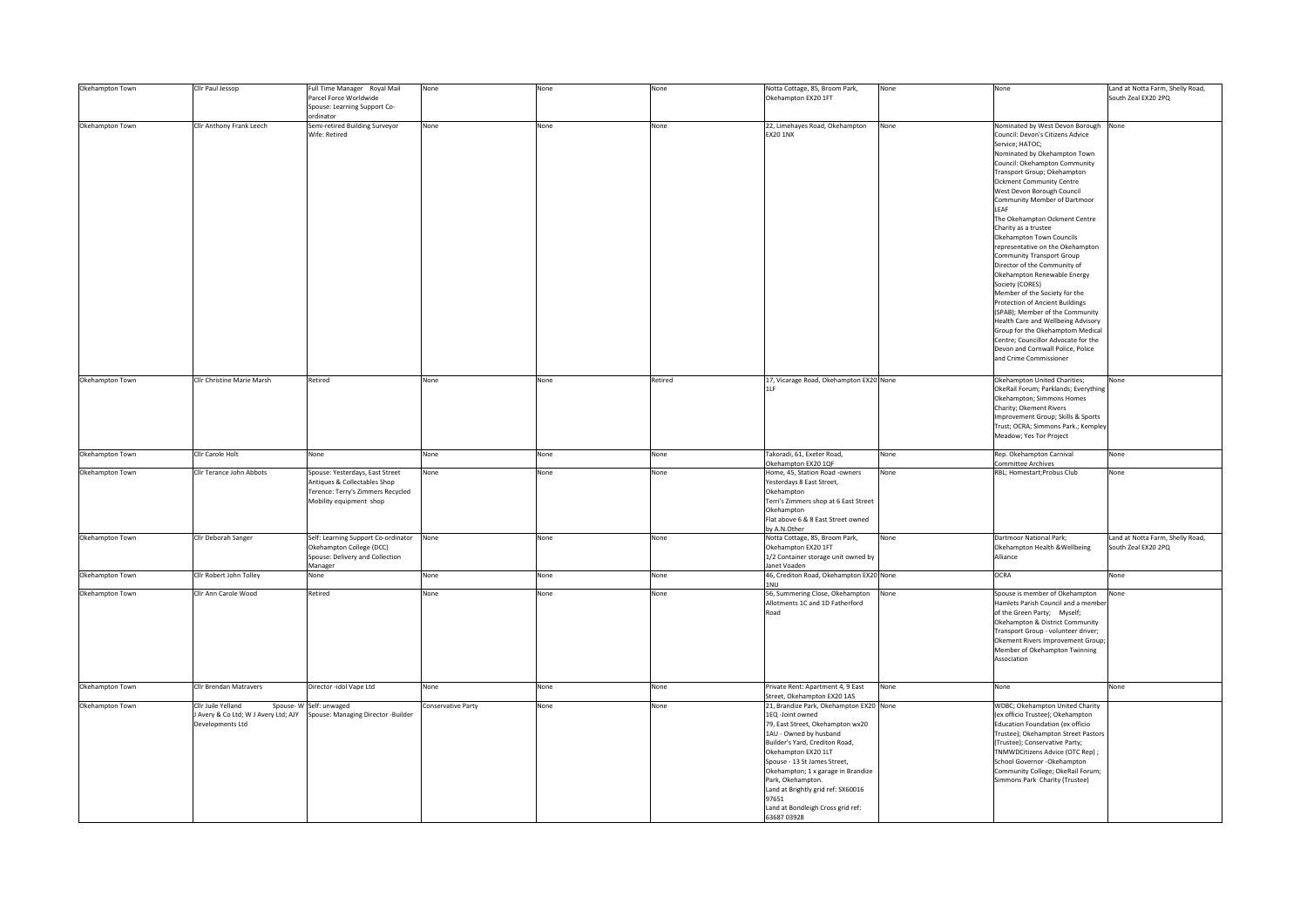| Peter Tavy Parish          | Cllr Amanda Barton                  | <b>Environmental Consultant</b>                                                                 | None | None                                                                                              | None                                                                                       | Higher Wapsworthy, Peter Tavy,<br>Tavistock PL19 9NA includes 8 acres<br>in Peter Tavy Parish                                               | None      | Natural England volunteer bat<br>worker; Tavistock Bee Keepers;<br>Tavistock Branch of Devons HDRE<br>Association (Secretary)' DWT, BCT<br>Mammal Society; CDEEM, Devon Bat<br>Group | no form received |
|----------------------------|-------------------------------------|-------------------------------------------------------------------------------------------------|------|---------------------------------------------------------------------------------------------------|--------------------------------------------------------------------------------------------|---------------------------------------------------------------------------------------------------------------------------------------------|-----------|--------------------------------------------------------------------------------------------------------------------------------------------------------------------------------------|------------------|
| Peter Tavy Parish          | Cllr Kenneth John Ball              | Retired                                                                                         | None | None                                                                                              | None                                                                                       | 4, Village Way, Peter Tavy<br>owner/occupier with spouse                                                                                    | None      | None                                                                                                                                                                                 | None             |
| Peter Tavy Parish          | Cllr Edward Mark Dodd               | Farmer, Facilitator E.M. Dodd,<br><b>Dartmoor National Park</b><br>Spouse Carer - Home Instead  | None | E.M. Dodd                                                                                         | Dartmoor National Park and Home<br>Instead                                                 | Chubb Farm with land attched -<br>Owner/occupier                                                                                            | None      | <b>Darmoor Commoners</b>                                                                                                                                                             | None             |
| Peter Tavy Parish          | Cllr James Jeffery                  | Self employed Rural Contractor<br>Spouse: cleaner at Peter Tavy Inn                             | None | None                                                                                              | Works for Peter Tavy and other<br>councis from time to time as self<br>employed lengthsman | With spouse owner/occupier 1, Fern None<br>Cottage, Peter Tavy PL19 9NR                                                                     |           | None                                                                                                                                                                                 | None             |
| Peter Tavy Parish          | Vacancy                             | None                                                                                            | None | None                                                                                              | None                                                                                       | None                                                                                                                                        | None      | None                                                                                                                                                                                 | None             |
| Peter Tavy Parish          | Cllr Philip Randall                 | None                                                                                            | None | None                                                                                              | None                                                                                       | None                                                                                                                                        | None      | None                                                                                                                                                                                 | None             |
| Peter Tavy Parish          | Clir Henry White                    | Landlord, Scientist<br>Spouse Scientific Text editor at<br>mperial College                      | None | None                                                                                              | None                                                                                       | Wedlake Farm, Peter Tavy                                                                                                                    | None      | None                                                                                                                                                                                 | None             |
| Plasterdown Grouped Parish | Cllr Nicky Alford                   | Self - employed Farmer & Personal<br>Husband-Farmer<br>Assistant                                |      | Both own Longford Quarry,<br>Moorshop, Tavistock RD Alford<br>owns land at Dennithorne, Tavistock | None                                                                                       | Tenants at Moortown Cottage,<br>Moortown, Tavistock<br>RD Alford is tenant of land at Vixen<br>Tor and land mention in Securites<br>section | None      | Spooners and West Dartmoor Pony<br>Club - active Committee member                                                                                                                    | None             |
| Plasterdown Grouped Parish | Cllr Elizabeth Cole                 | Office Administrator & Farmer                                                                   | None | None                                                                                              | None                                                                                       | Coomhill Farm, Sampford Spiney,<br>Yelverton PL20 6LE                                                                                       | None      | None                                                                                                                                                                                 | None             |
| Plasterdown Grouped Parish | Cllr Janet Cecilia Baylis Sturmer   | <b>Both retired</b>                                                                             | None | None                                                                                              | None                                                                                       | The Spinney, 17, Newtake Road,<br>Whitchurch, Tavistock. PL19 9BX                                                                           | None      | None                                                                                                                                                                                 | None             |
| Plasterdown Grouped Parish | Vacancy                             | None                                                                                            | None | None                                                                                              | None                                                                                       | vacancv                                                                                                                                     | None      | None                                                                                                                                                                                 | None             |
| Plasterdown Grouped Parish | Cllr Janet Freeman                  | Retired                                                                                         | None | None                                                                                              | None                                                                                       | Underhill, Moortown, Tavistock PL19 None<br>9JY - Owned by Janet Ann Freeman<br>and David Richard Freeman (spouse)                          |           | Whitchurch Down Consultative Group None                                                                                                                                              |                  |
| Plasterdown Grouped Parish | Cllr Simon Hill                     | Retired                                                                                         | None | None                                                                                              | None                                                                                       | Nil - I live outside council area at Rose None<br>Villa, Bedford Road, Horrabridge PL20<br>7WW                                              |           | Chair - Caradon Lectures Trust<br>Chair - Sampford Spiney PCC                                                                                                                        | None             |
| Plasterdown Grouped Parish | Cllr Michael Soper                  | Retired<br>Spouse- Civil Servant                                                                | None | None                                                                                              | None                                                                                       | The Barn, Birchy Farm, Whitchurch,<br><b>PL19 9LE</b>                                                                                       | None      | None                                                                                                                                                                                 | None             |
| Plasterdown Grouped Parish | Richard Ivor John Phillips          | Farmer<br>Chartered Surveyor (retired)                                                          | None | None                                                                                              | None                                                                                       | Ashmill Farm, Grenofen, Tavistock<br><b>PL19 9EW</b>                                                                                        | None      | None                                                                                                                                                                                 | None             |
| Plasterdown Grouped Parish | Cllr Ian Walton                     | Farmer                                                                                          | None | None                                                                                              | None                                                                                       | Hecklake Farm, Sampford Spiney<br><b>PL20 6LG</b>                                                                                           | None      | Whitchurch Community Hall Trust<br>Whitchurch Commoner Management<br>Association                                                                                                     | None             |
| Plasterdown Grouped Parish | <b>CIIr Katharine Warnes</b>        | Self employed Yoga Teacher<br>Husband - Self employed Chartered<br>Accountant; Finance Director | None | None                                                                                              | None                                                                                       | None                                                                                                                                        | None      | Whitchurch Commoners<br>Management Association<br>Dartmoor Commoners Association                                                                                                     | None             |
| Plasterdown Grouped Parish | Cllr Neil Howes                     | <b>Retired Landlord</b><br>Co Director                                                          | None | None                                                                                              | None                                                                                       | 3, Downfield Cottages, Sampford<br>Spiney PL20 6LQ                                                                                          | None      | None                                                                                                                                                                                 | None             |
| Plasterdown Grouped Parish | Cllr Samuel Dingle                  | Farm worker at Lower Longford<br>Farm. Farm worker for David Skelley<br>at Wotter Farm          | None | None                                                                                              | None                                                                                       | Lower Longford Farm, Tavistock PL19 None<br>Jeju                                                                                            |           | None                                                                                                                                                                                 | None             |
| Sampford Courtenay Parish  | Cllr Michael Grant Murray Carpenter | Chartered Surveyor                                                                              | None | None                                                                                              | None                                                                                       | Langsdale, Sampford Courtenay EX20 Royal Institute of Chartered<br>2SY                                                                      | Survevors | None                                                                                                                                                                                 | None             |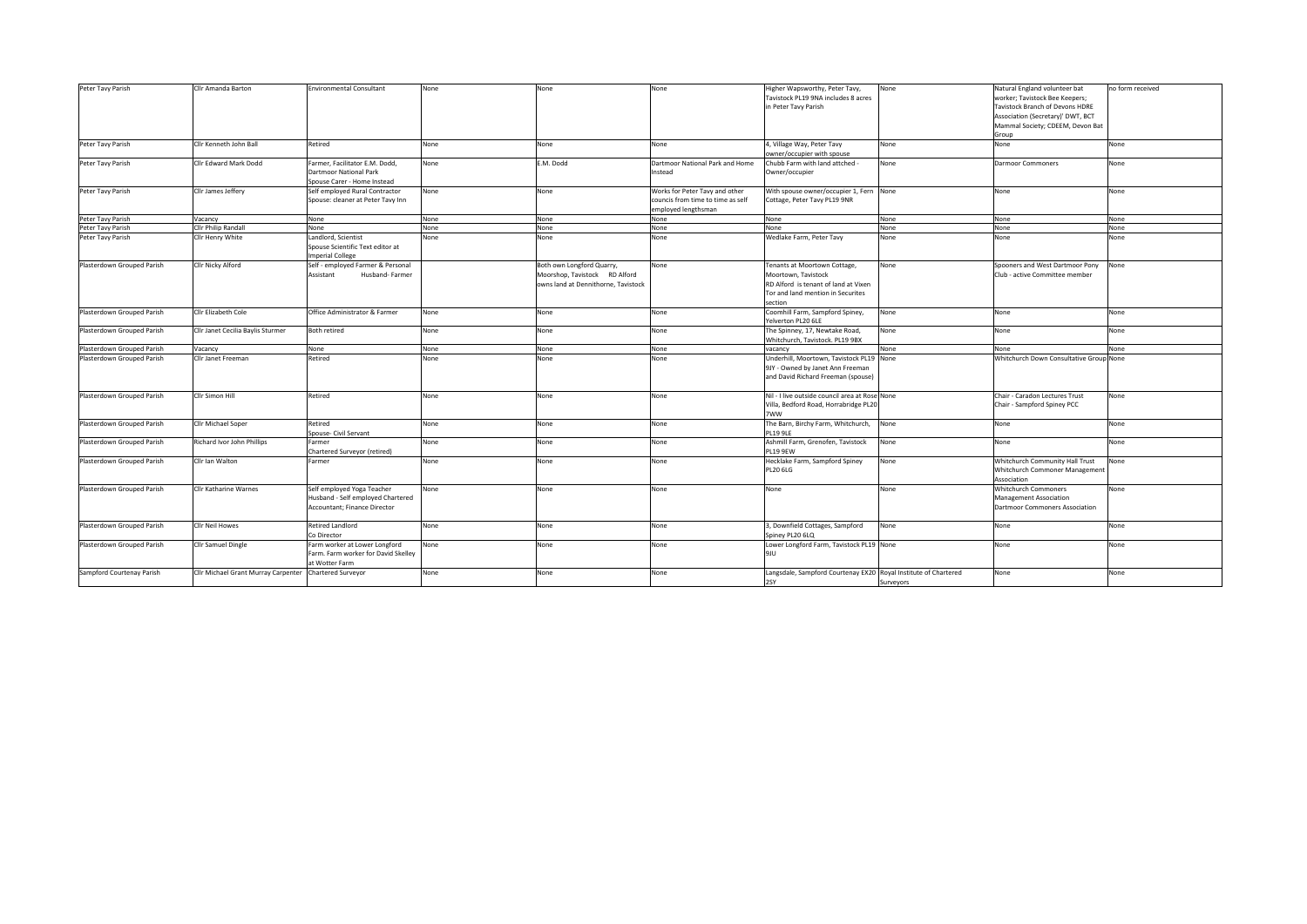| Sampford Courtenay Parish | Cllr Colin Robert Coleman    | Consultant Chartered Engineer (A       | None      | None | None | Carpenters Barn, Sampford                        | Director of a business which is a                                        | (i) Parish Councillor                             | None                          |
|---------------------------|------------------------------|----------------------------------------|-----------|------|------|--------------------------------------------------|--------------------------------------------------------------------------|---------------------------------------------------|-------------------------------|
|                           |                              | proprietorship trading as a            |           |      |      | Courtenay, Okehampton. EX20 2SX                  | tenant of Okehmapton Town Council. (ii) Holds shares in trust for a well |                                                   |                               |
|                           |                              | Professional Practice);                |           |      |      |                                                  | A6.Any tenancy where (a) the                                             | known Children's hospital: More                   |                               |
|                           |                              | Director and person with significant   |           |      |      |                                                  | landlord is the Council and (b) the                                      | details available upon request.                   |                               |
|                           |                              | control of various companies.          |           |      |      |                                                  | tenant is a body in which the relevant (iii) Member of Unison            |                                                   |                               |
|                           |                              | Partner: Retired, but also serves as   |           |      |      |                                                  | person has a beneficial interest.                                        | (iv) The Sampford Courtenay                       |                               |
|                           |                              | part-time PA and Officer Assistant     |           |      |      |                                                  | In respect to (a) and (b) foregoing:                                     | Community Interest Company Limited                |                               |
|                           |                              |                                        |           |      |      |                                                  | Director of a business which is a                                        | (by guarantee).                                   |                               |
|                           |                              |                                        |           |      |      |                                                  | tenant of Okehampton Town Council. (v) The Sampford Courtenay            |                                                   |                               |
|                           |                              |                                        |           |      |      |                                                  | A7. Any beneficial interest in                                           | ommunity Rail Partnership                         |                               |
|                           |                              |                                        |           |      |      |                                                  | Securites (stocks, shares, bonds etc)                                    | (Vi) The Peninsula Group                          |                               |
|                           |                              |                                        |           |      |      |                                                  | of a body where (a) that body has a                                      |                                                   |                               |
|                           |                              |                                        |           |      |      |                                                  | place of business or land in the                                         |                                                   |                               |
|                           |                              |                                        |           |      |      |                                                  | Council's area ; and (b)either (i) the                                   |                                                   |                               |
|                           |                              |                                        |           |      |      |                                                  | total nominal value of the securities                                    |                                                   |                               |
|                           |                              |                                        |           |      |      |                                                  | exceeds £25,000 or one hundreth of                                       |                                                   |                               |
|                           |                              |                                        |           |      |      |                                                  | the total issued share capital of that                                   |                                                   |                               |
|                           |                              |                                        |           |      |      |                                                  | body; or (ii) of the share capital is of                                 |                                                   |                               |
|                           |                              |                                        |           |      |      |                                                  | more than one class, the total                                           |                                                   |                               |
|                           |                              |                                        |           |      |      |                                                  | nominal value of any one class in                                        |                                                   |                               |
|                           |                              |                                        |           |      |      |                                                  | which I have a relevant interst                                          |                                                   |                               |
|                           |                              |                                        |           |      |      |                                                  |                                                                          |                                                   |                               |
|                           |                              |                                        |           |      |      |                                                  | exceeds one hundreth of the total                                        |                                                   |                               |
|                           |                              |                                        |           |      |      |                                                  | issued share capital of that class.                                      |                                                   |                               |
|                           |                              |                                        |           |      |      |                                                  | The Independent Service Company                                          |                                                   |                               |
|                           |                              |                                        |           |      |      |                                                  | Ltd(THE ISC) 03270844; The ISC Best                                      |                                                   |                               |
|                           |                              |                                        |           |      |      |                                                  | Practice Consultancy Ltd - 05521055;                                     |                                                   |                               |
|                           |                              |                                        |           |      |      |                                                  | The ISC Mint Telecom Ltd - 06126106;                                     |                                                   |                               |
| Sampford Courtenay Parish | Cllr John Arthur Friend      | None                                   | None      | None | None | None                                             | None                                                                     | Member of Liberal Democrats; NEU; None<br>Okerail |                               |
| Sampford Courtenay Parish | Cllr Janet Patricia Palmer   | Kitchen Assistant; Cleaner             | None      | None | None | Chapple Cottage, Sampford Chapple, None          |                                                                          | None                                              | None                          |
|                           |                              |                                        |           |      |      | Sampford Courtenay EX20 2TJ                      |                                                                          |                                                   |                               |
|                           |                              |                                        |           |      |      |                                                  |                                                                          |                                                   |                               |
| Sampford Courtenay Parish | Vacancy                      | None                                   | None      | None | None | None                                             | None                                                                     | None                                              | None                          |
| Sampford Courtenay Parish | Vacancy                      | Self: Copy-Editor<br>Spouse-<br>Artist | None      | None |      | None                                             | None                                                                     | None                                              | None                          |
| Sampford Courtenay Parish | Cllr Robert George Tucker    | Self: Artist                           | None      | None | None | Bridgelea, Wellsprings Lane,                     | None                                                                     | None                                              | None                          |
|                           |                              | Wife: Copy Editor                      |           |      |      | Sampford Courtenay EX20 2TD -                    |                                                                          |                                                   |                               |
| Sampford Courtenay Parish | Cllr Michele Louise Wilson   | Retired                                | None      | None | None | owner<br>Hillcrest, Sampford Courtenay EX20 None |                                                                          | None                                              | None                          |
|                           |                              |                                        |           |      |      | 2TF                                              |                                                                          |                                                   |                               |
| Sourton Parish            | Cllr Danielle Sarah Humphrey | Assistant Management Accountant        | None      | None | None | Sunnyside, Sourton, Okehampton                   | None                                                                     | None                                              | None                          |
|                           |                              | Partner- Team Leader (for specialised  |           |      |      | <b>EX20 4HN</b>                                  |                                                                          |                                                   |                               |
|                           |                              | Construction activites)                |           |      |      |                                                  |                                                                          |                                                   |                               |
|                           |                              |                                        |           |      |      |                                                  |                                                                          |                                                   |                               |
| Sourton Parish            | Cllr Susan Jan Eberle        | Housekeeper                            | None      | None | None | live at Thorndon Barton, Thorndon None           |                                                                          | Northern Links;Dartmoor National                  | None                          |
|                           |                              |                                        |           |      |      | Cross - owner                                    |                                                                          | Trust Forum; Bridestowe & Sourton                 |                               |
|                           |                              |                                        |           |      |      |                                                  |                                                                          | Neighbourhood Plan Group;                         |                               |
|                           |                              |                                        |           |      |      |                                                  |                                                                          | Destination Okehampton; Dartmoor                  |                               |
|                           |                              |                                        |           |      |      |                                                  |                                                                          | Trust - trustee                                   |                               |
|                           |                              |                                        |           |      |      |                                                  |                                                                          |                                                   |                               |
| Sourton Parish            | Cllr Mark William Fogerty    | Senior Research Officer; Partner in    | None      | None | None | Ball Farm, Southerley, Sourton EX20 None         |                                                                          | None                                              | None                          |
|                           |                              | arm Business                           |           |      |      | 4NG - Joint Owners                               |                                                                          |                                                   |                               |
| Sourton Parish            | Cllr Sam Firth               | <b>Assistant Accountant</b>            | Self-None | None | None | Sunnyside EX20 4HN                               | none                                                                     | None                                              | None                          |
|                           |                              | employed Landscaper                    |           |      |      |                                                  |                                                                          |                                                   |                               |
| Sourton Parish            | Cllr Melanie Anne Leonard    | None                                   | None      | None | None | Owners of 11, Trescote Way,                      | None                                                                     | None                                              | None                          |
|                           |                              |                                        |           |      |      | Bridestowe. EX20 4QB                             |                                                                          |                                                   |                               |
| Sourton Parish            | Cllr Alan John Jewell        | Farmer                                 | None      | None | None | West Bowerland Farm, Okehampton                  | None                                                                     | None                                              | None                          |
|                           |                              |                                        |           |      |      | EX20 4LZ                                         |                                                                          |                                                   |                               |
| Sourton Parish            | Cllr Joanne Stone            | Painter                                | None      | None | None | None                                             | None                                                                     | None                                              | None                          |
| South Tawton Parish       | Cllr Ken Crawford            | None                                   | None      | None | None | 1, Hillcrest, South Tawton EX20 2LH              | None                                                                     | none                                              | Vone                          |
|                           |                              |                                        |           |      |      |                                                  |                                                                          |                                                   |                               |
| South Tawton Parish       | Cllr David Counter           | David: Retail Assistant                | None      | None | None | 3 Cannonmede Cottages, South                     | None                                                                     | South Zeal Victory Hall Committee                 | PCC Advocate, DNPA Connecting |
|                           |                              | Annette Madders: Retail Assistant      |           |      |      | Tawton EX20 2PU                                  |                                                                          |                                                   | People, Places and business   |
|                           |                              |                                        |           |      |      |                                                  |                                                                          |                                                   |                               |
| South Tawton Parish       | Cllr Ian Guscott             | None                                   | None      | None | None | 4, Hillcrest, South Tawton. EX20 2LH None        |                                                                          | Hoare Allotment Charity Trustee                   | None                          |
|                           |                              |                                        |           |      |      |                                                  |                                                                          |                                                   |                               |
| South Tawton Parish       | Cllr Kevin Penna             | Data, Communication & PR Manager, None |           | None | None | 6, The Croft, South Zeal EX20 2NX                | None                                                                     | Eastern Links Committee                           | None                          |
|                           |                              | Okehampton College                     |           |      |      |                                                  |                                                                          |                                                   |                               |
| South Tawton Parish       | Cllr Keith Freak             | Both retired                           | None      | None | None | Little Thatch & Malsters South                   | None                                                                     | None                                              | None                          |
|                           |                              |                                        |           |      |      | Tawton                                           |                                                                          |                                                   |                               |
| South Tawton Parish       | Cllr Andrew Sampson          | Part time Farmer, Bookkeeper           | None      | None | None | Springfields Park, South Tawton EX20 None        |                                                                          | DNPA Forum, Victory Hall                          | None                          |
|                           |                              |                                        |           |      |      | <b>2RI</b>                                       |                                                                          | Committee, Parochial Church Council               |                               |
|                           |                              |                                        |           |      |      |                                                  |                                                                          | <b>St Andrews</b>                                 |                               |
| South Tawton Parish       | Cllr Jenny Shaddick          | None                                   | None      | None | None | 8, Hillfield South Zeal, EX20 2NY                | None                                                                     | Hoare Allotment Charity Trustee;                  | None                          |
|                           |                              |                                        |           |      |      |                                                  |                                                                          | South Zeal Victory Hall Committee                 |                               |
|                           |                              |                                        |           |      |      |                                                  |                                                                          |                                                   |                               |
| South Tawton Parish       | Cllr Paul Warne              | Construction                           | None      | None | None | Greenmore, Sticklepath, Okehampton None          |                                                                          | Church House Committee, Hoare                     | None                          |
|                           |                              |                                        |           |      |      | EX20 2JJ                                         |                                                                          | Allotment Charity Trustee, South Zeal             |                               |
|                           |                              |                                        |           |      |      |                                                  |                                                                          | <b>Recreation Ground Committee</b>                |                               |
|                           |                              |                                        |           |      |      |                                                  |                                                                          |                                                   |                               |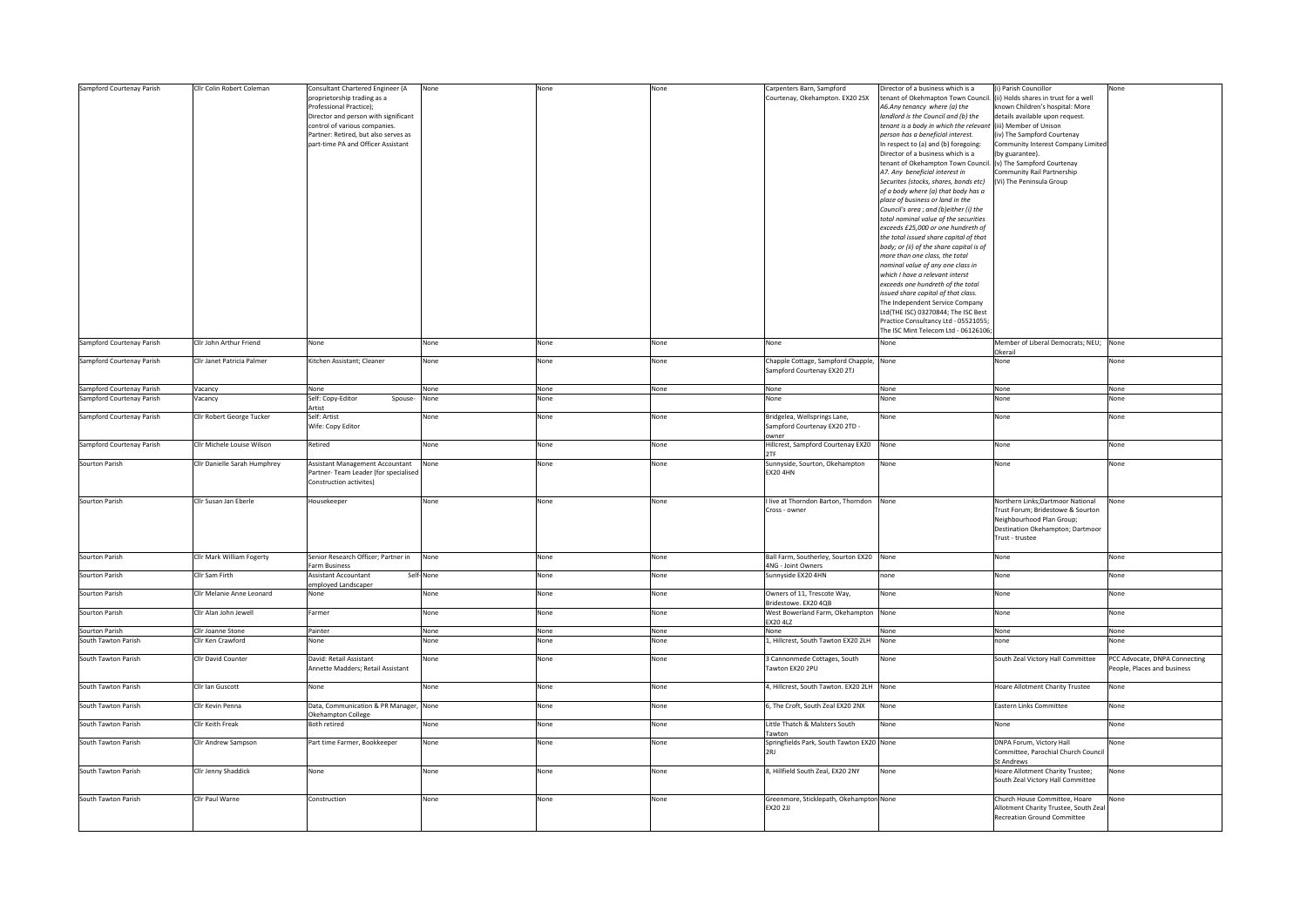| South Tawton Parish       | Cllr Jane White                         | None                                                                                                              | None      | None                                                                | None | Sunnyside, South Zeal EX20                                                                           | None | South Zeal Victory Hall Committee;<br>South Tawton Charities Committee                                                                                                                                                                                                                                                                                                                                                    | None                                  |
|---------------------------|-----------------------------------------|-------------------------------------------------------------------------------------------------------------------|-----------|---------------------------------------------------------------------|------|------------------------------------------------------------------------------------------------------|------|---------------------------------------------------------------------------------------------------------------------------------------------------------------------------------------------------------------------------------------------------------------------------------------------------------------------------------------------------------------------------------------------------------------------------|---------------------------------------|
| South Tawton Parish       | Cllr Holly Sampson                      | HLS Bridal Wedding make up                                                                                        | None      | None                                                                | None | 2, Vicarage Lane, South Tawton EX20 None                                                             |      | None                                                                                                                                                                                                                                                                                                                                                                                                                      | None                                  |
| Spreyton Parish           | Cllr Keith Gallop                       | Retired                                                                                                           | None      | None                                                                | None | 19, Chapel Park, Spreyton EX17 5DR - None<br>Owners                                                  |      | None                                                                                                                                                                                                                                                                                                                                                                                                                      | None                                  |
| Spreyton Parish           | Cllr Robert Thomas Gunn Hawking         | Builder (self Employed)<br>Café Staff                                                                             | None      | None                                                                | None | Leymans Cottage, Spreyton EX17 5AL None                                                              |      | None                                                                                                                                                                                                                                                                                                                                                                                                                      | None                                  |
| Spreyton Parish           | Cllr Daniel Hawking                     | Farmer<br>Secretary/PA                                                                                            | None      | None                                                                | None | North Beer Farm, Spreyton EX17 5AP None                                                              |      | None                                                                                                                                                                                                                                                                                                                                                                                                                      | None                                  |
| Spreyton Parish           | Cllr Desmond John Hawking               | Self Employed Builder<br>Employed Nanny                                                                           | Self None | None                                                                | None | None                                                                                                 | None | None                                                                                                                                                                                                                                                                                                                                                                                                                      | None                                  |
|                           | None                                    | None                                                                                                              | none      | none                                                                | None | none                                                                                                 | None | None                                                                                                                                                                                                                                                                                                                                                                                                                      | None                                  |
| Spreyton Parish           | Cllr Jennifer Clare Lee                 | Community Nurse Team Manager                                                                                      | None      | None                                                                | None | Cobley Cottage, Spreyton EX17 5AL                                                                    | None | astern Link Committee vice                                                                                                                                                                                                                                                                                                                                                                                                | lone                                  |
|                           |                                         |                                                                                                                   |           |                                                                     |      |                                                                                                      |      | chair; Royal Devon Exeter Foundation<br>Trust; Community Nursing Manager<br>based in Okehampton but providing<br>community nursing care to<br>parishioners in own home/managing<br>service provisions as part of role;<br>Unite(community Practitioners &<br>Health Visitors Association); Nursing<br>& Midwifery Council; St Michaels<br>Church Sppreyton- PCC Member,<br>Bellringing tower Captain,<br>Safeguarding Rep |                                       |
| Spreyton Parish           | Cllr Mark Stuart Noble                  | Accountant                                                                                                        | None      | None                                                                | None | Penwood, Spreyton EX17 5AG                                                                           | None | South West Ambulance Service NHS None<br>FT Accountant; South West<br>Ambulance Charity                                                                                                                                                                                                                                                                                                                                   |                                       |
| Spreyton Parish           | Cllr Judith Ann Talbot                  | Farmer                                                                                                            | None      | Spreyton Barton Farm                                                | None | Spreyton Barton Farm                                                                                 | None | Eastern Link Committee; Church                                                                                                                                                                                                                                                                                                                                                                                            | None                                  |
|                           |                                         |                                                                                                                   |           | Netherton Farmhouse                                                 |      | Netherton Farmhouse - Landlord                                                                       |      | ouncil                                                                                                                                                                                                                                                                                                                                                                                                                    |                                       |
| Sticklepath Parish        | Cllr Emma Bell                          | Self: Company Secretary<br>Partner: Managing Director<br>Groundsworks & Civil Engineering                         | None      | Aardvark Civil Engineering Ltd                                      | None | Ingledene, Willey Lane, Sticklepath                                                                  | None | reasurer of Sticklepath Village Hall<br>reg charity                                                                                                                                                                                                                                                                                                                                                                       | None                                  |
| Sticklepath Parish        | Cllr Alison Sandra Jane Cruse           | None                                                                                                              | None      | None                                                                | None | Waterside, Cleave Mill, Sticklepath<br><b>EX20 2NH</b>                                               | None | None                                                                                                                                                                                                                                                                                                                                                                                                                      | Sticklepath and Belstone School Trust |
| <b>Sticklepath Parish</b> | Cllr Ian Duffield                       | lan:Aerospace inspector<br>Spouse: House wife                                                                     | None      | None                                                                | None | The Grove, Sticklepath, EX20 2NL                                                                     | None | None                                                                                                                                                                                                                                                                                                                                                                                                                      | None                                  |
| Sticklepath Parish        | Clir Peter Romney Thomas Grubb          | Town Planning Consultant                                                                                          | None      | None                                                                | None | Cleave House, Sticklepath EX20 2NL                                                                   | None | None                                                                                                                                                                                                                                                                                                                                                                                                                      | Vone                                  |
| Sticklepath Parish        | Cllr Kevin Sales                        | Self: Senior Research development<br>Manager and Cluster Lead<br>wife:Nurse                                       | None      | None                                                                | None | Mayflower, Sticklepath EX20 2NW                                                                      | None | None                                                                                                                                                                                                                                                                                                                                                                                                                      | None                                  |
| Sticklepath Parish        | Cllr Derek Moore                        | None                                                                                                              | None      | None                                                                | None | Bridge House, Sticklepath EX20 2NR None<br>Joint owner                                               |      | UNITE; The Labour Party; Campaign<br>for nuclear Disarmament; Peace<br>Pledge Union                                                                                                                                                                                                                                                                                                                                       | None                                  |
| Sticklepath Parish        | Cllr Lois Phillipa Rowlands             | Lois: Senior Business Administrator,<br>Met Office, Exeter.<br>Neil Rowland: Commercial Manager,<br>DEFRA, Exeter | None      | None                                                                | None | 14 Oak Tree Park, Sticklepath<br>Okehampton EX20 2NB                                                 | None | Sticklepath and Belstone School<br>Charity; Clerk to the Trustees                                                                                                                                                                                                                                                                                                                                                         | None                                  |
| <b>Stowford Parish</b>    | Cllr Judy Law                           | Both retired                                                                                                      | None      | None                                                                | None | None                                                                                                 | None | None                                                                                                                                                                                                                                                                                                                                                                                                                      | None                                  |
| <b>Stowford Parish</b>    | Vacancy                                 | None                                                                                                              | None      | None                                                                | None | None                                                                                                 | None | None                                                                                                                                                                                                                                                                                                                                                                                                                      | None                                  |
| <b>Stowford Parish</b>    | Cllr Colin Dunn                         | Self:Company Director<br>Wife:Company Secretary                                                                   | None      | Vintage Connections Ltd<br>Stowe None<br>Cottage, Lewdown. EX20 4BZ |      | Stowe Cottage, Lewdown. EX20 4BZ None                                                                |      | Councillor for Stowford PC Cllr<br>Lewdown GPC                                                                                                                                                                                                                                                                                                                                                                            | None                                  |
| <b>Stowford Parish</b>    | Cllr Audrey Hennessey                   | <b>Retired Widow</b>                                                                                              | None      | None                                                                | None | Rose Cottage, 2, Down Park,<br>Lewdown EX20 4BU - Owner                                              | None | Member of Lewtrenchard WI;<br>Stowford Parish Hall; Chillaton Village<br>Hall                                                                                                                                                                                                                                                                                                                                             | None                                  |
| Stowford Parish           | Cllr Kay Winifred Mary Roberts MBE None |                                                                                                                   | None      | None                                                                | None | None                                                                                                 | None | None                                                                                                                                                                                                                                                                                                                                                                                                                      | None                                  |
| <b>Stowford Parish</b>    | Cllr Leroy St Louis                     | Self employed IT Consultant<br>Self<br>employed Gardener                                                          | None      | None                                                                | None | Peacock Cottage, Townleigh Farm,<br>Stowford EX20 4DE                                                | None | None                                                                                                                                                                                                                                                                                                                                                                                                                      | None                                  |
| <b>Stowford Parish</b>    | Cllr Lorna St Louis                     | Self employed Gardener<br>Self<br>employed IT Consultant                                                          | None      | None                                                                | None | Peacock Cottage, Townleigh Farm,<br>Stowford EX20 4DE                                                | None | None                                                                                                                                                                                                                                                                                                                                                                                                                      | None                                  |
| Sydenham Damerel Parish   | John Robert Hearn                       | Both retired                                                                                                      | None      | None                                                                | None | Church Town Barn, Sydenham<br>Dameral PL19 8PN - Owner occupier                                      | None | Volunteer with Refurnish                                                                                                                                                                                                                                                                                                                                                                                                  | Vone                                  |
| Sydenham Damerel Parish   | Cllr Denise Head                        | None                                                                                                              | None      | None                                                                | None | Rest Harrow, Townlake, Tavistock.<br><b>PL19 8PQ</b>                                                 | None | None                                                                                                                                                                                                                                                                                                                                                                                                                      | None                                  |
| Sydenham Damerel Parish   | Richard Ian Windemer                    | None                                                                                                              | None      | None                                                                | None | Rosemont, Sydenham Dameral PL19 None<br>8PU Detached house, separate<br>garden and agricultural land |      | None                                                                                                                                                                                                                                                                                                                                                                                                                      | None                                  |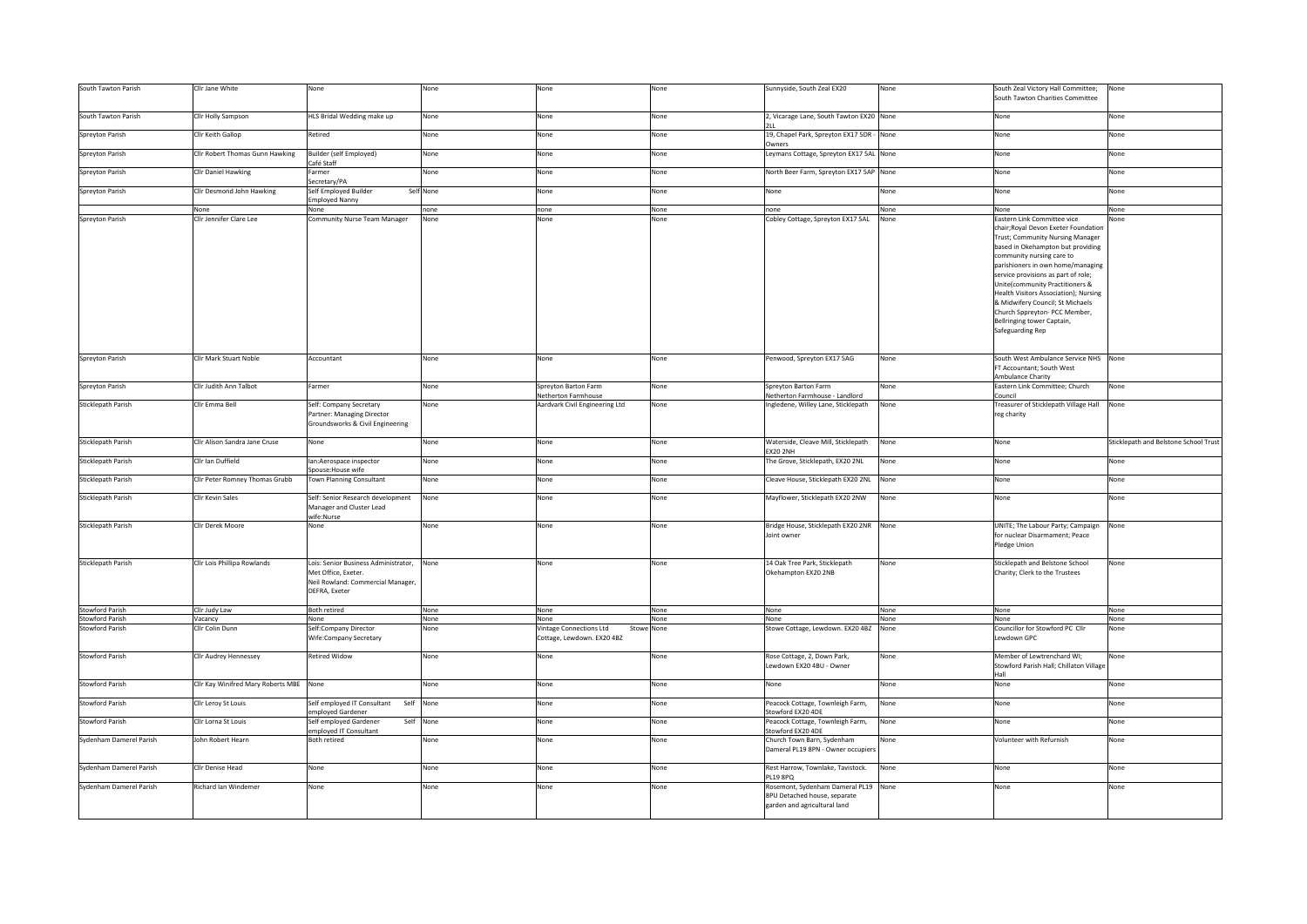| Sydenham Damerel Parish | Nicola Jane Furse                 | Bank Manager; Buy to let in                                            | None                              | None                                                                                                                    | None | Treleigh -Fields. I farm my fathers                 | None                                                                  | Governor for Darmoor MAT                                          | None |
|-------------------------|-----------------------------------|------------------------------------------------------------------------|-----------------------------------|-------------------------------------------------------------------------------------------------------------------------|------|-----------------------------------------------------|-----------------------------------------------------------------------|-------------------------------------------------------------------|------|
|                         |                                   | Lamerton; Farmer<br>Partner                                            |                                   |                                                                                                                         |      | farm. Furzedon Churchtown Farm,                     |                                                                       | <b>Resources Governor</b>                                         |      |
|                         |                                   | Livestock Haulage; Buy to let                                          |                                   |                                                                                                                         |      | Sydenham Dameral                                    |                                                                       |                                                                   |      |
|                         |                                   | Hatherleigh; Farmer                                                    |                                   |                                                                                                                         |      |                                                     |                                                                       |                                                                   |      |
| Sydenham Damerel Parish | Vacancy                           | None                                                                   | None                              | None                                                                                                                    | none | None                                                | None                                                                  | None                                                              | None |
| Sydenham Damerel Parish | Nicola Jane Pratten               | None                                                                   | one                               | None                                                                                                                    | None | The Old Post Office, Sydenham                       | None                                                                  | None                                                              | None |
|                         |                                   |                                                                        |                                   |                                                                                                                         |      | Dameral, Tavistock, PL19 8PU                        |                                                                       |                                                                   |      |
| Sydenham Damerel Parish | Vacancy                           | None                                                                   | None                              | None                                                                                                                    | None | None                                                | None                                                                  | None                                                              | None |
| Tavistock Town          | Clir Lesley Ann Crawford          | None                                                                   | Tavistock & District Labour Party | None                                                                                                                    | None | 24, Bannawell Street, Tavistock PL19 None           |                                                                       | Ford Street & Maynards Trust                                      | None |
|                         |                                   |                                                                        | Unison Trade Union                |                                                                                                                         |      | LOD                                                 |                                                                       | Almshouses Charity; Torridge and                                  |      |
|                         |                                   |                                                                        |                                   |                                                                                                                         |      |                                                     |                                                                       | West Devon Labour Party (Tavistock                                |      |
|                         |                                   |                                                                        |                                   |                                                                                                                         |      |                                                     |                                                                       | & District Branch); Unison; Tavistock                             |      |
|                         |                                   |                                                                        |                                   |                                                                                                                         |      |                                                     |                                                                       | Community Gardening; Transition                                   |      |
|                         |                                   |                                                                        |                                   |                                                                                                                         |      |                                                     |                                                                       | Tavistock                                                         |      |
| Tavistock Town          | Cllr James Edward Ellis           | Civil Servant                                                          | None                              | None                                                                                                                    | None | 113, Montgomery Drive, Tavistock                    | None                                                                  | Tavistock Town Council; Royal                                     | None |
|                         |                                   | Spouse: Mental Health and Learning                                     |                                   |                                                                                                                         |      | <b>PL19 8JX</b>                                     |                                                                       | Marines Association                                               |      |
|                         |                                   | Difficulties Team<br>Co-ordinator                                      |                                   |                                                                                                                         |      | Rental property owned by James Ellis-               |                                                                       |                                                                   |      |
|                         |                                   |                                                                        |                                   |                                                                                                                         |      | Flat 2, 22 King Street, Tavistock PL19              |                                                                       |                                                                   |      |
|                         |                                   |                                                                        |                                   |                                                                                                                         |      | <b>ODT</b>                                          |                                                                       |                                                                   |      |
| <b>Tavistock Town</b>   | Cllr Mandy Victoria Louise Ewings | Carer at Quality Lifestyle                                             | None                              | The Original Barber Shop, Unit 4                                                                                        | None | 4, Fitzford Cottages, Tavistock PL19                | The Original Barber Shop, Unit 4                                      | Ford Street Maynards Charities;                                   | None |
|                         |                                   |                                                                        |                                   | EastEnd Stores, Pannier Market,                                                                                         |      | 8DB - Tenant                                        | EastEnd Stores, Pannier Market,                                       | Tavistock Community Football Club;                                |      |
|                         |                                   |                                                                        |                                   | Tavistock PL19 OAL                                                                                                      |      |                                                     | Tavistock PL19 0AL                                                    | Crowndale Recreational Association;                               |      |
|                         |                                   |                                                                        |                                   | <b>BMX Trails, Plymouth Road, Tavistock</b>                                                                             |      |                                                     | BMX Trails, Plymouth Road, Tavistock Cornish Consultative Forum; West |                                                                   |      |
|                         |                                   |                                                                        |                                   | (Chairman of Trustees- New Tavistock                                                                                    |      |                                                     | (Chairman of Trustees- New Tavistock Devon Borough Council; New       |                                                                   |      |
|                         |                                   |                                                                        |                                   | Youth Club)                                                                                                             |      |                                                     | Youth Club)                                                           | Tavistock Yoth Café; Tavistock                                    |      |
|                         |                                   |                                                                        |                                   |                                                                                                                         |      |                                                     |                                                                       | Children's Centre; National Trust                                 |      |
|                         |                                   |                                                                        |                                   |                                                                                                                         |      |                                                     |                                                                       |                                                                   |      |
| Tavistock Town          | Clir Anthony Robert Fey           | Self Employed Licencee - The                                           | None                              | None                                                                                                                    | None | The Tavistock Inn, Brook Street,                    | None                                                                  | None                                                              | None |
|                         |                                   | Tavistock Inn                                                          |                                   |                                                                                                                         |      | Tavistock PI19 OHD                                  |                                                                       |                                                                   |      |
| <b>Tavistock Town</b>   | Cllr Andy Hutton                  | None                                                                   | None                              | None                                                                                                                    | None | West Down, Down Park Drive,                         | None                                                                  | None                                                              | None |
|                         |                                   |                                                                        |                                   |                                                                                                                         |      | Tavistock PL19 9AH -Jointly owned                   |                                                                       |                                                                   |      |
|                         |                                   |                                                                        |                                   |                                                                                                                         |      | with wife                                           |                                                                       |                                                                   |      |
| <b>Tavistock Town</b>   | Cllr Anne Johnson                 | Self; Financial Administrator                                          | None                              | None                                                                                                                    | None | 18, Orchard Close, Abbotsfield,                     | None                                                                  | Trustee of Kingdon House,                                         | None |
|                         |                                   | Spouse: Contracts Supervisor                                           |                                   |                                                                                                                         |      | Tavistock PL19 8HD - Joint owner                    |                                                                       | Community Association - appointed                                 |      |
|                         |                                   |                                                                        |                                   |                                                                                                                         |      | with spouse<br>Spou:                                |                                                                       | by TTC<br>Appointed to                                            |      |
|                         |                                   |                                                                        |                                   |                                                                                                                         |      | owns half share of 33, Grenville                    |                                                                       | Southern Links<br>Trustee                                         |      |
|                         |                                   |                                                                        |                                   |                                                                                                                         |      | Drive, Tavistock PL19 8DP                           |                                                                       | of Tavistock School Endowment Fund                                |      |
|                         |                                   |                                                                        |                                   |                                                                                                                         |      |                                                     |                                                                       |                                                                   |      |
|                         |                                   |                                                                        |                                   |                                                                                                                         |      |                                                     |                                                                       | Registered Charity; Chairman of                                   |      |
|                         |                                   |                                                                        |                                   |                                                                                                                         |      |                                                     |                                                                       | Friends of St Eustachius                                          |      |
|                         |                                   |                                                                        |                                   |                                                                                                                         |      |                                                     |                                                                       |                                                                   |      |
| Tavistock Town          | Cllr Allen Lewis                  | Retired                                                                | None                              | None                                                                                                                    | None | None                                                | None                                                                  | Son Rise Specials Trust                                           | None |
|                         |                                   | Full time carer of autistic son - carers                               |                                   |                                                                                                                         |      |                                                     |                                                                       |                                                                   |      |
|                         |                                   | allowance                                                              |                                   |                                                                                                                         |      |                                                     |                                                                       |                                                                   |      |
| Tavistock Town          | Clir Ursula Mann                  | Help to claim Adviser: Glass Artist                                    | None                              | None                                                                                                                    | None | High Garden, Callington Road,<br>Tavistock PL19 8EH | None                                                                  | Tavistock Scrapestore; Trustee of<br><b>Tavistock Locals Help</b> | None |
|                         |                                   | Umann Beads; Transcription,                                            |                                   |                                                                                                                         |      |                                                     |                                                                       |                                                                   |      |
|                         |                                   | Copywriting<br>Spouse: Principal                                       |                                   |                                                                                                                         |      |                                                     |                                                                       |                                                                   |      |
|                         |                                   | Marketing Business Consultant                                          |                                   |                                                                                                                         |      |                                                     |                                                                       |                                                                   |      |
|                         |                                   |                                                                        |                                   |                                                                                                                         |      |                                                     |                                                                       |                                                                   |      |
| <b>Tavistock Town</b>   | Cllr Jeffrey Boyd Moody           | Retired                                                                | None                              | None                                                                                                                    | None | None                                                | None                                                                  | West Devon Borough Council;                                       | None |
|                         |                                   |                                                                        |                                   |                                                                                                                         |      |                                                     |                                                                       | <b>Tavistock Lions</b>                                            |      |
| Tavistock Town          | Clir Trudy Eperon                 | Owner of Lemon Grove Café and                                          | None                              | None                                                                                                                    | None | 103, Whitchurch Road Tavistock.                     | Refreshment Hut, The Meadows,                                         | Devon Association of Local Councils; None                         |      |
|                         |                                   | Trudy Scruptious Café                                                  |                                   |                                                                                                                         |      | PL19 9BQ- owner ; Refreshment hut,                  | Tavistock. PL19 8AU                                                   | <b>Tavistock Community Sensort</b>                                |      |
|                         |                                   | Spouse: Headteacher Saltash                                            |                                   |                                                                                                                         |      | The Meadows, Tavistock PL19 8AU;                    |                                                                       | Garden; West Devon Mining Heritage                                |      |
|                         |                                   | Community School                                                       |                                   |                                                                                                                         |      | 4a Duke Street, Tavistock PL19 OBA -                |                                                                       | Landscape World Heritage                                          |      |
|                         |                                   |                                                                        |                                   |                                                                                                                         |      | Tenant; Flat 4 Russell House, 3A Duke               |                                                                       | Partnership                                                       |      |
|                         |                                   |                                                                        |                                   |                                                                                                                         |      | Street, Tavistock PL19 0BA -owner                   |                                                                       |                                                                   |      |
|                         |                                   | None                                                                   | None                              | None                                                                                                                    | None |                                                     |                                                                       | Tavistock Scrapstore - Trustee                                    | None |
| <b>Tavistock Town</b>   | Cllr Virginia Anne Parker         |                                                                        |                                   |                                                                                                                         |      | 232, Whitchurch Road, Tavistock                     | None                                                                  |                                                                   |      |
|                         |                                   |                                                                        |                                   |                                                                                                                         |      | PL19 9DQ -Joint owned with Cllr G                   |                                                                       | Tavy Fridge Steering Group                                        |      |
| <b>Tavistock Town</b>   |                                   |                                                                        |                                   | None                                                                                                                    |      | Parker (Spouse)                                     |                                                                       | Ecofest<br>Dartmoor Owners Association:                           |      |
|                         | Cllr Barry Robert Charles Smith   | None                                                                   | None                              |                                                                                                                         | None | 22, Westmoor Park, Tavistock -                      | None                                                                  |                                                                   | None |
|                         |                                   |                                                                        |                                   |                                                                                                                         |      | Owner                                               |                                                                       | Tavistock Town Council; Lions Club of                             |      |
|                         |                                   |                                                                        |                                   |                                                                                                                         |      | 5, Sunway Close, Tavistock PL19 8LU<br>Owner        |                                                                       | Tavistock; Tavy U3A; Institute of<br>Refrigeration                |      |
|                         |                                   |                                                                        |                                   |                                                                                                                         |      |                                                     |                                                                       |                                                                   |      |
| Tavistock Town          | Cllr Harry Smith                  | None                                                                   | None                              | None                                                                                                                    | None | 5, Inswell Court, Tavistock PL19 8LS None           |                                                                       | Tavistock Town Council; Trustees of                               | None |
|                         |                                   |                                                                        |                                   |                                                                                                                         |      |                                                     |                                                                       | Ford Street and Maynards Almshouse                                |      |
|                         |                                   |                                                                        |                                   |                                                                                                                         |      |                                                     |                                                                       | Charity; Trustee of Tavistock Sensory                             |      |
|                         |                                   |                                                                        |                                   |                                                                                                                         |      |                                                     |                                                                       | Garden Charity                                                    |      |
|                         |                                   |                                                                        |                                   |                                                                                                                         |      |                                                     |                                                                       |                                                                   |      |
| <b>Tavistock Town</b>   | Cllr Peter Cyril Squire           |                                                                        |                                   | Retired Local Government Officer and I am elected as a Liberal Democrat. I   We are owner occupiers of our house   None |      | Owner occupiers of 65, Old Exeter                   | None                                                                  | Life Member National Trust; West                                  | None |
|                         |                                   | NHS Manager as of 2012. Apart from have, as yet, to realise any monies |                                   | n Old Exeter Road, Tavistock                                                                                            |      | Road, Tavistock PL19 OJE                            |                                                                       | Devon Safe Haven (Refugees)                                       |      |
|                         |                                   | my Occupational and OAP Pension I from my party for my election        |                                   |                                                                                                                         |      |                                                     |                                                                       | Religious Society of Friends (Quakers)                            |      |
|                         |                                   | have no other regular income. I                                        | expenses of £13.95                |                                                                                                                         |      |                                                     |                                                                       | TAMWED (India Twinning)<br>Indra                                  |      |
|                         |                                   | receive an annual rent from                                            |                                   |                                                                                                                         |      |                                                     |                                                                       | Congress (Art in conflict                                         |      |
|                         |                                   | agricultural land I part own in                                        |                                   |                                                                                                                         |      |                                                     |                                                                       | management); Memer of Liberal                                     |      |
|                         |                                   | Lamerton Parish My spouse has                                          |                                   |                                                                                                                         |      |                                                     |                                                                       | Democrat Party                                                    |      |
|                         |                                   | her own business for her a rtwork at                                   |                                   |                                                                                                                         |      |                                                     |                                                                       |                                                                   |      |
|                         |                                   | www.maggisquire.com the meagre                                         |                                   |                                                                                                                         |      |                                                     |                                                                       |                                                                   |      |
|                         |                                   | for which i have no real knowledge                                     |                                   |                                                                                                                         |      |                                                     |                                                                       |                                                                   |      |
|                         |                                   |                                                                        |                                   |                                                                                                                         |      |                                                     |                                                                       |                                                                   |      |
|                         |                                   |                                                                        |                                   |                                                                                                                         |      |                                                     |                                                                       |                                                                   |      |